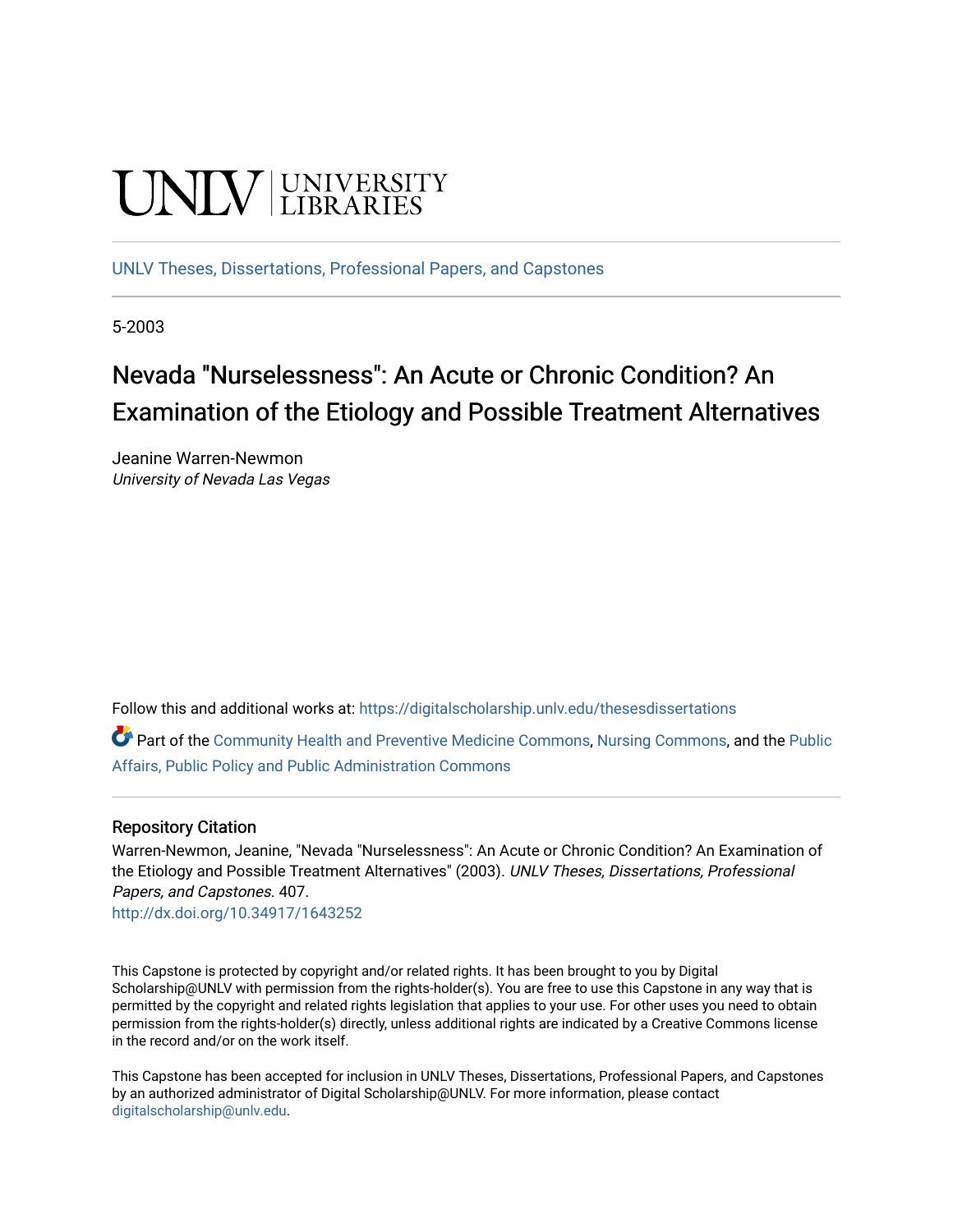Nevada "Nurselessness": An Acute or Chronic Condition? An Examination of the Etiology and Possible Treatment Alternatives

Presented by

#### Jeanine Warren-Newmon

Bachelor of Science in Nursing West Texas A&M University 1982

A professional paper Submitted in partial fulfillment for the degree of

> Master of Public Administration, Health Care Concentration

Department of Public Administration Greenspun College of Urban Affairs University of Nevada, Las Vegas May 2003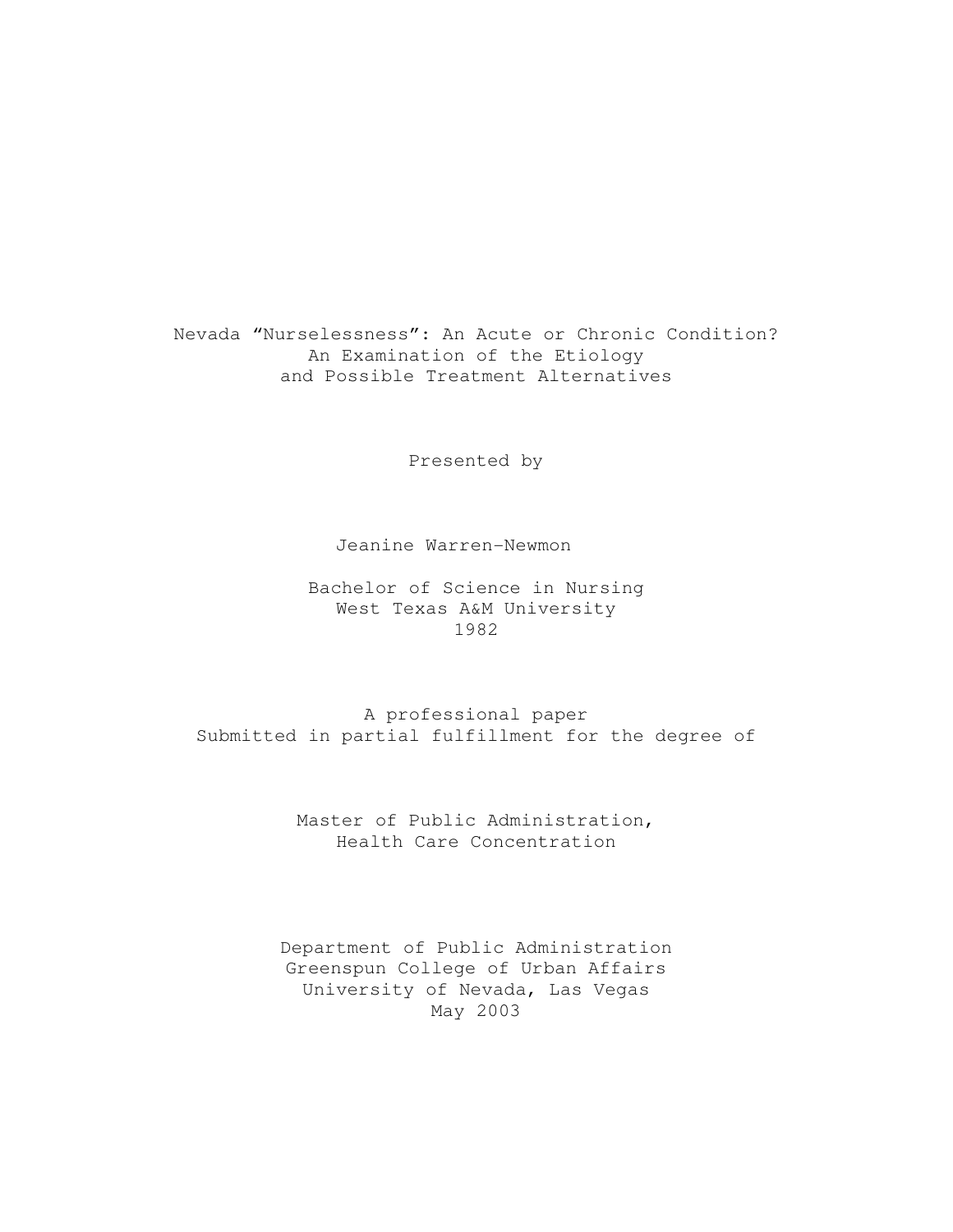# TABLE OF CONTENTS

| Abstract                                              | 2  |  |  |
|-------------------------------------------------------|----|--|--|
| Introduction: The Nursing Shortage                    | 3  |  |  |
| Background on Nevada Nursing Shortage                 | 8  |  |  |
| The Effect of the Nursing Shortage in Nevada          | 13 |  |  |
| The Impact of Nurse Staffing Shortage on Patient Care | 19 |  |  |
| The Impact on Nurses                                  | 22 |  |  |
| Federal and State Legislation                         |    |  |  |
| The Hospital Response                                 |    |  |  |
| Nursing Schools                                       |    |  |  |
| Treatment Alternatives                                |    |  |  |
| Conclusion: The Cost to Cure                          |    |  |  |
| Evaluation                                            |    |  |  |
| References                                            | 53 |  |  |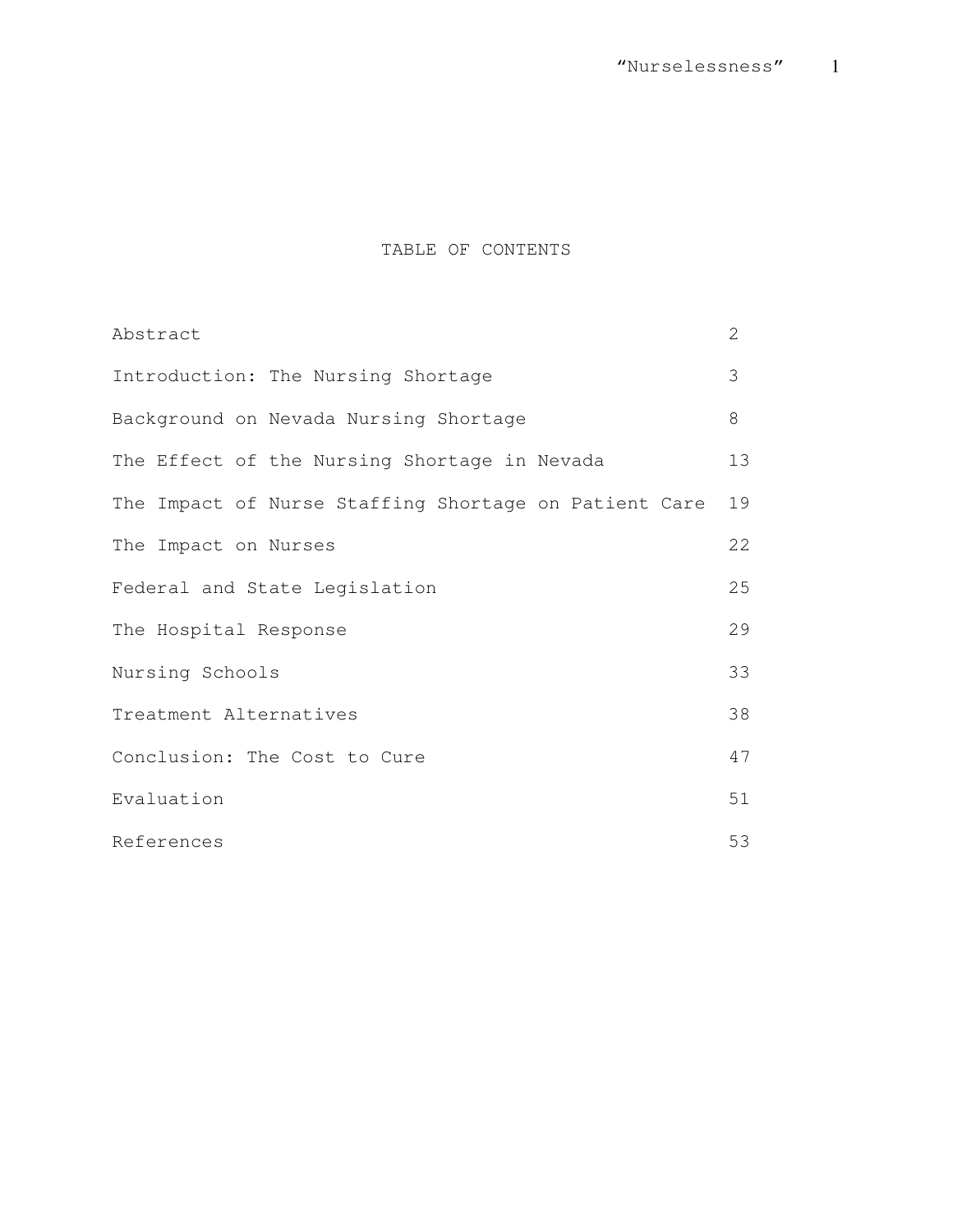# ABSTRACT

Data released by the Department of Health and Human Services in February, 2001, revealed that Nevada has the lowest number of registered nurses per 100,000 population in the nation. The state's population is growing faster than the nursing programs are currently able to produce new graduates. Current predictions are that the existing nursing shortage will become more severe and have a longer duration than has ever before been experienced. While there may not be one single identifiable causative factor, the aging nursing workforce, low unemployment, and the universal nature of the shortage magnify the problem. This paper focuses on the ills of the State of Nevada, truly a population at Risk, by addressing the incidence and prevalence of "Nurselessness" as a public health threat, possible causes, epidemic proportions, treatment alternatives, and potential cost to cure.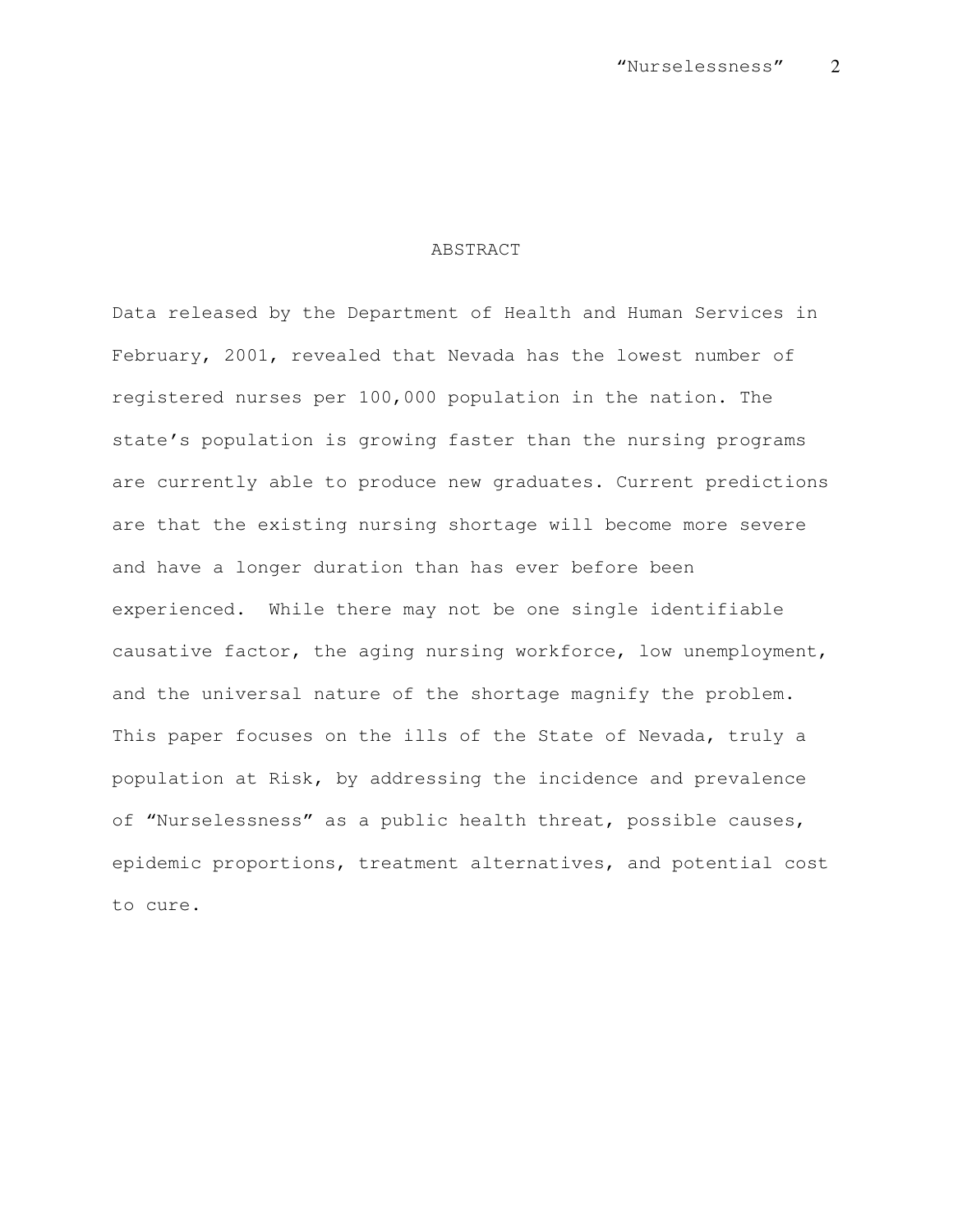#### INTRODUCTION: THE NURSING SHORTAGE

The health care system in the United States has historically relied heavily on the services of nurses. Nurses make up the largest group nationally of health care providers. Recently, there have been media reports and studies conducted that have suggested that there is an inadequate supply of nurses to meet the nation's needs. In response to this concern, several congressional hearings were held (USGAO, 2001; "Nevada's Washington," 2001; "Senate Passes," 2001). At two of these meetings, the United States General Accounting Office testified on the nurse recruitment and retention problem. In an effort to address the nation's critical shortage of nurses, the U.S. Senate unanimously approved the Nursing Reinvestment Act on December 20, 2001, and Congress passed it in July of 2002 (Scott, Jr., 2002).

The number of unemployed registered nurses per capita has declined in recent years; currently providers from around the country are reporting growing difficulty recruiting nurses to work in several states and localities. One of these states is Nevada, which reported an average nursing position vacancy rate of 11 percent. An estimate of supply versus demand of registered nurses in Nevada and neighboring states for 2000 is summarized in Table 1 (USDHHS, 2000).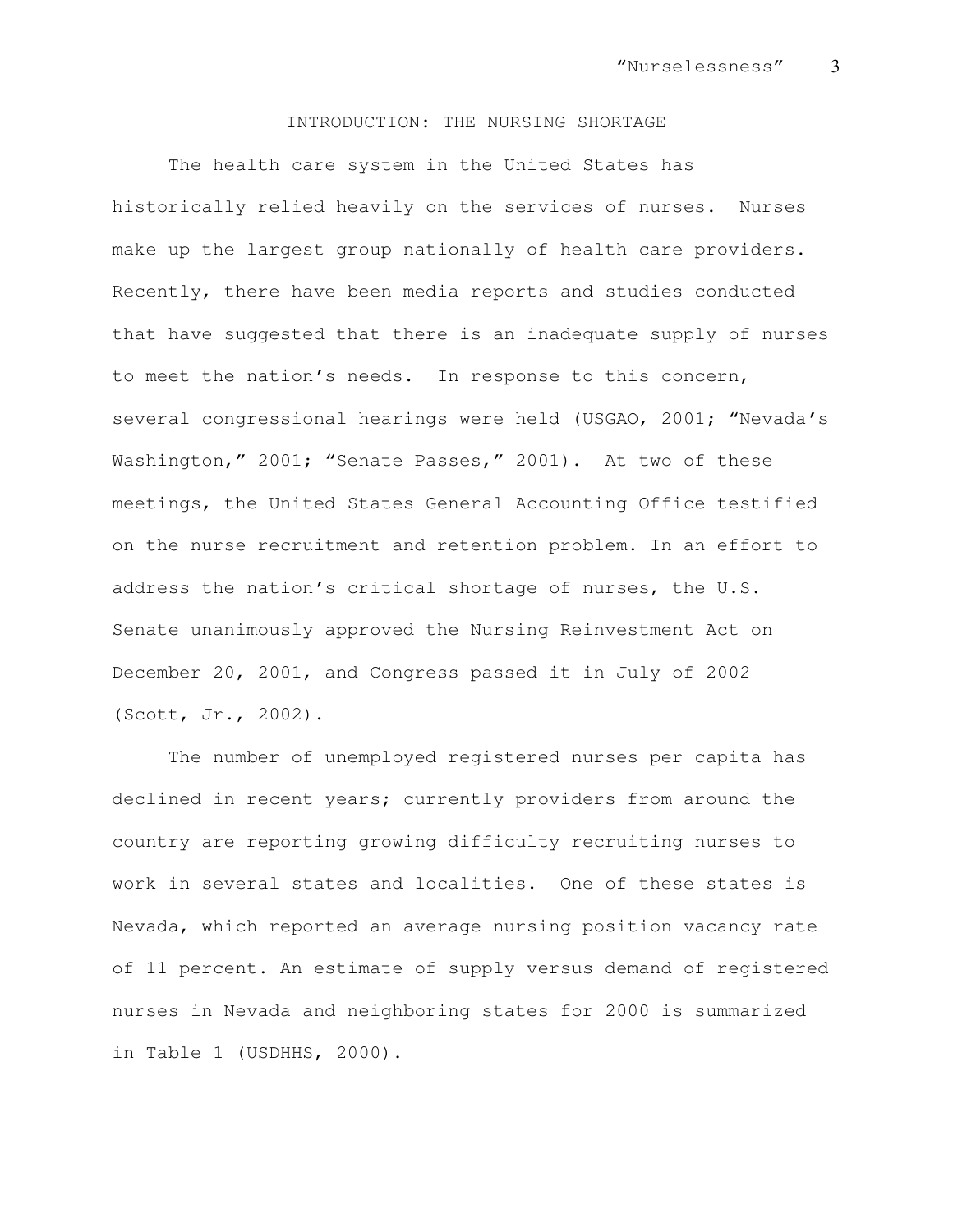Table 1

# Estimated Supply versus Demand for Registered Nurses in Nevada and Neighboring States –

2000

| <b>STATE</b> | <b>RN SUPPLY</b> | <b>RN DEMAND</b> | SHORTAGE PERCENT |             |
|--------------|------------------|------------------|------------------|-------------|
|              |                  |                  |                  |             |
| Nevada       | 9,320            | 10,461           | $-1,141$         | $-11\%$     |
| Arizona      | 28,575           | 34,559           | $-5,984$         | $-17%$      |
| California   | 154,002          | 166,665          | $-12,663$        | $-8\%$      |
| Idaho        | 6,765            | 6,235            | 530              | No Shortage |
| Oregon       | 21,498           | 22,347           | $-849$           | $-4%$       |
| Utah         | 10,940           | 11,900           | $-960$           | $-8\%$      |
|              |                  |                  |                  |             |

Note. From Projected supply, demand, and shortages of registered nurses: 2000-2020, 2000, National Center for Health Workforce Analysis. Health Resources and Services Administration (HRSA), US Department of Health and Human Services (DHHS). (p. 15)

Increased attention by state governments indicates the seriousness of the problem and growing concern. According to the National Conference of State Legislatures (2001), legislation to address nurse shortage issues has been introduced in 15 states. Additionally, a variety of nurse workforce task forces and commissions have recently been established (USDL, 2003). Nationally, there are multiple impediments involved in increasing the supply of nurses. The nurse workforce is aging, and fewer individuals are entering the profession to replace those who are retiring or leaving. Nurses increasingly report discontent with many aspects of the work environment, including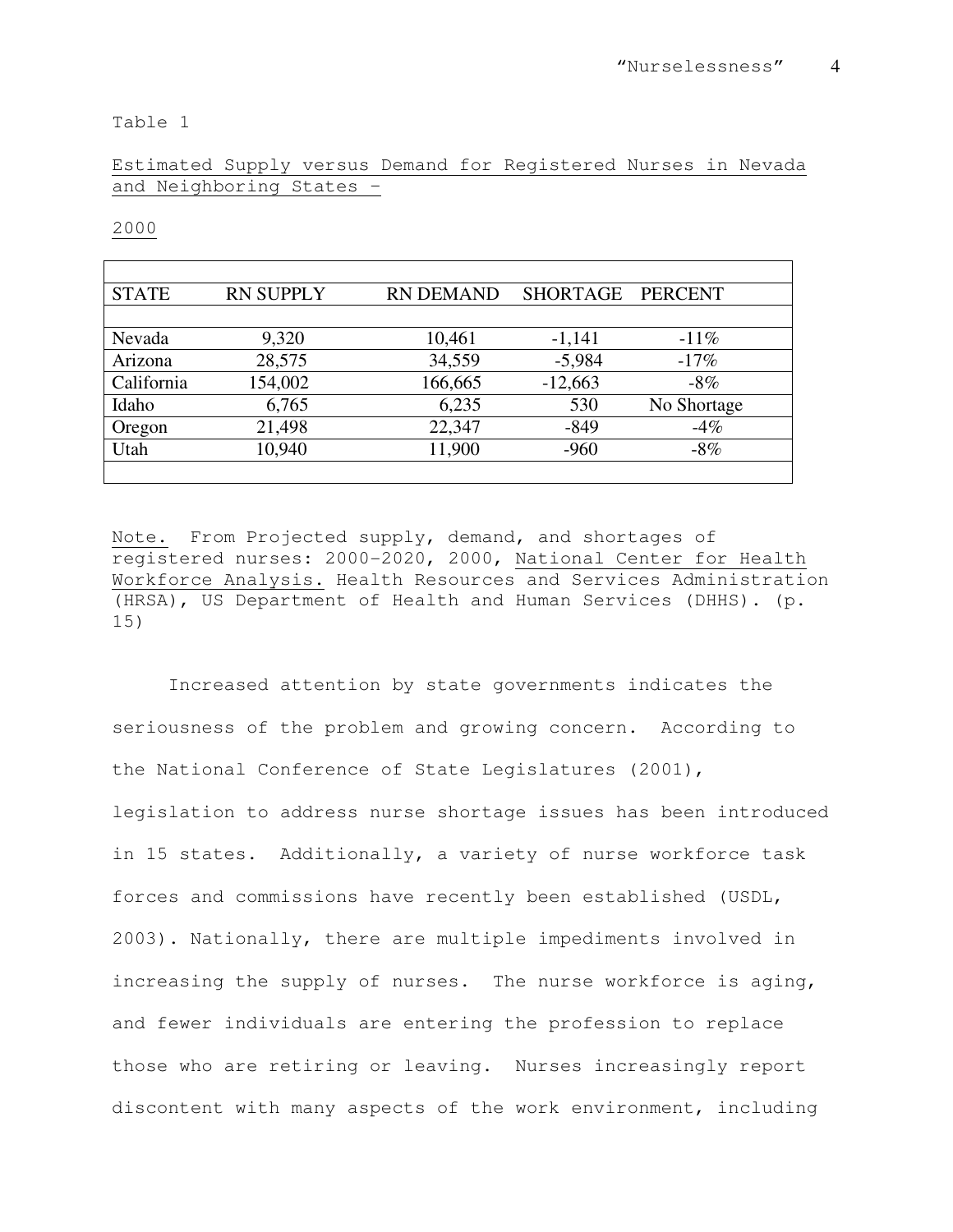staffing levels, heavy workloads, increased overtime, lack of sufficient support staff, and inadequate wages. This growing dissatisfaction has, in many cases, affected the decision of many nurses to remain in the nursing field (Sullivan, 2000).

Less younger people, predominantly women, are choosing nursing as a career. Over the last two decades, as opportunities for women outside of nursing have expanded, the number of young women entering the RN workforce has declined (Buerhaus, Staiger, & Auerbach, 2000). The Buerhaus et al. study reported that women graduating from high school in the 1990s were 35 percent less likely to become RNs than women who graduated in the 1970s. Reductions in nursing program enrollments within the last decade reflect this trend. Nursing, as a career option, is still not attracting enough males  $(p. 1)$ . According to Doreen Begley, R.N. M.S., Nevada Hospital Association's Nurse Executive, "Over the last ten years we have seen the male nurse population grow from 5 to 7% of the total nursing population. This is just a 2% increase. Nursing is just not an attractive choice for men." Ms. Begley added, "National nursing associations have suggested that if the name was changed to something other than "nurse" as the airline industry did when they changed the name of "stewardess" to "flight attendant," we would see more men enter the profession." This is highly unlikely, however, as the title of "nurse" carries with it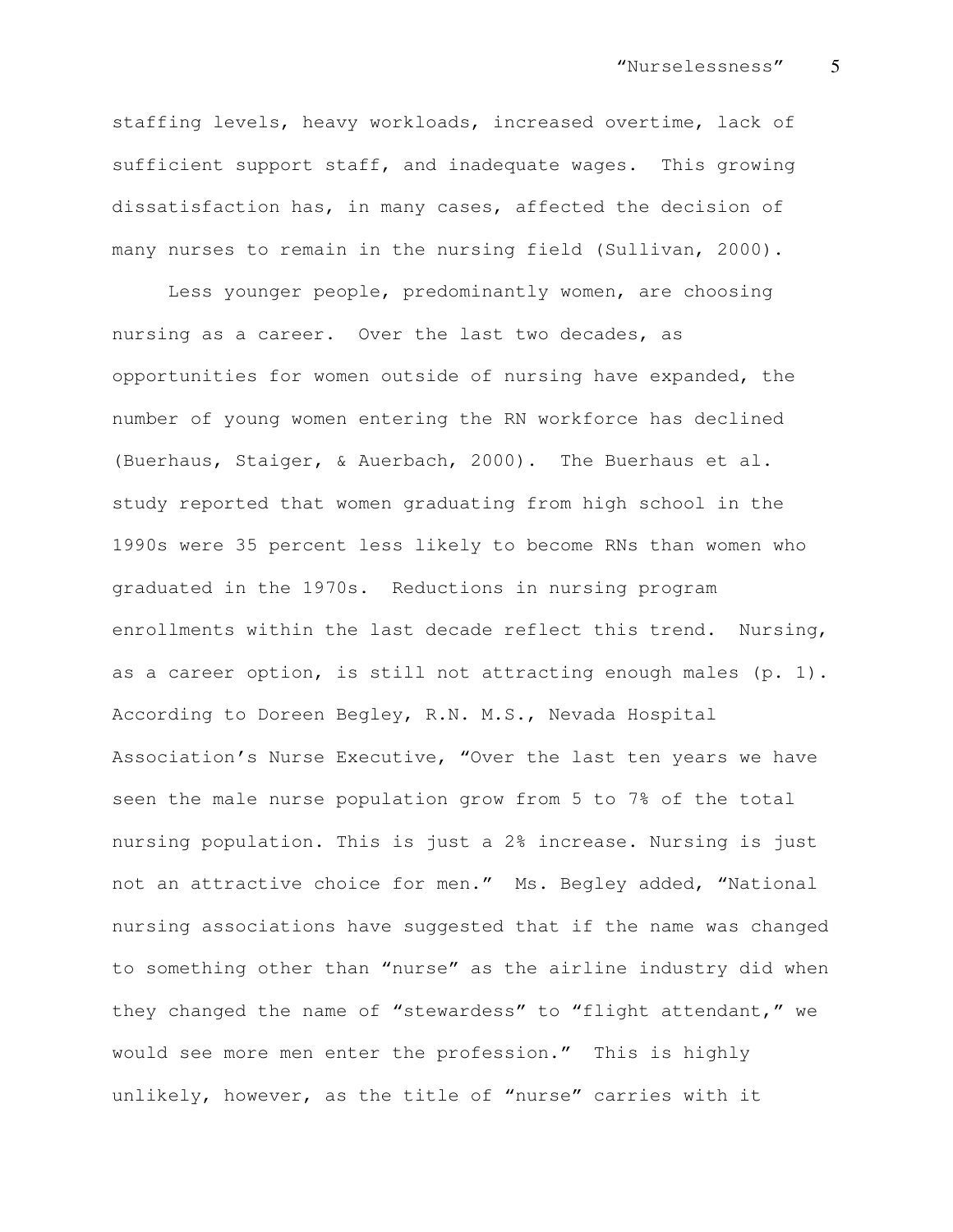history and a well-regarded social status that most nurses would not want to part with. Ms. Begley reports that, "Nevada institutions are attempting to attract more men into the profession by ensuring the advertisement and recruitment material uses pictures that are at least 50% men" (personal communication, D. Begley, March 7, 2003).

The American Hospital Association expects a serious shortage of nurses in the future as pressures are exerted on both demand and supply (AHA, 2001). Future demand is expected to increase significantly as the population aged 65 years and older is expected to double between 2003 and 2030. During that same period of time, the number of women between 25 and 54 years of age who have traditionally comprised the core of the nurse workforce is expected to remain unchanged  $(p. 1)$ .

According to the Joint Commission on Accreditation of Healthcare Organizations (JCAHO), the growing shortage of nurses in America's hospitals is putting patient's lives in danger and requires immediate action. The solutions proposed by a special Joint Commission Expert Roundtable focused on transforming the nursing workplace, creating a clinical foundation for nursing educational preparation and advancement, and providing financial incentives for health care organizations to invest in high quality nursing care. Failure to address this problem, JCAHO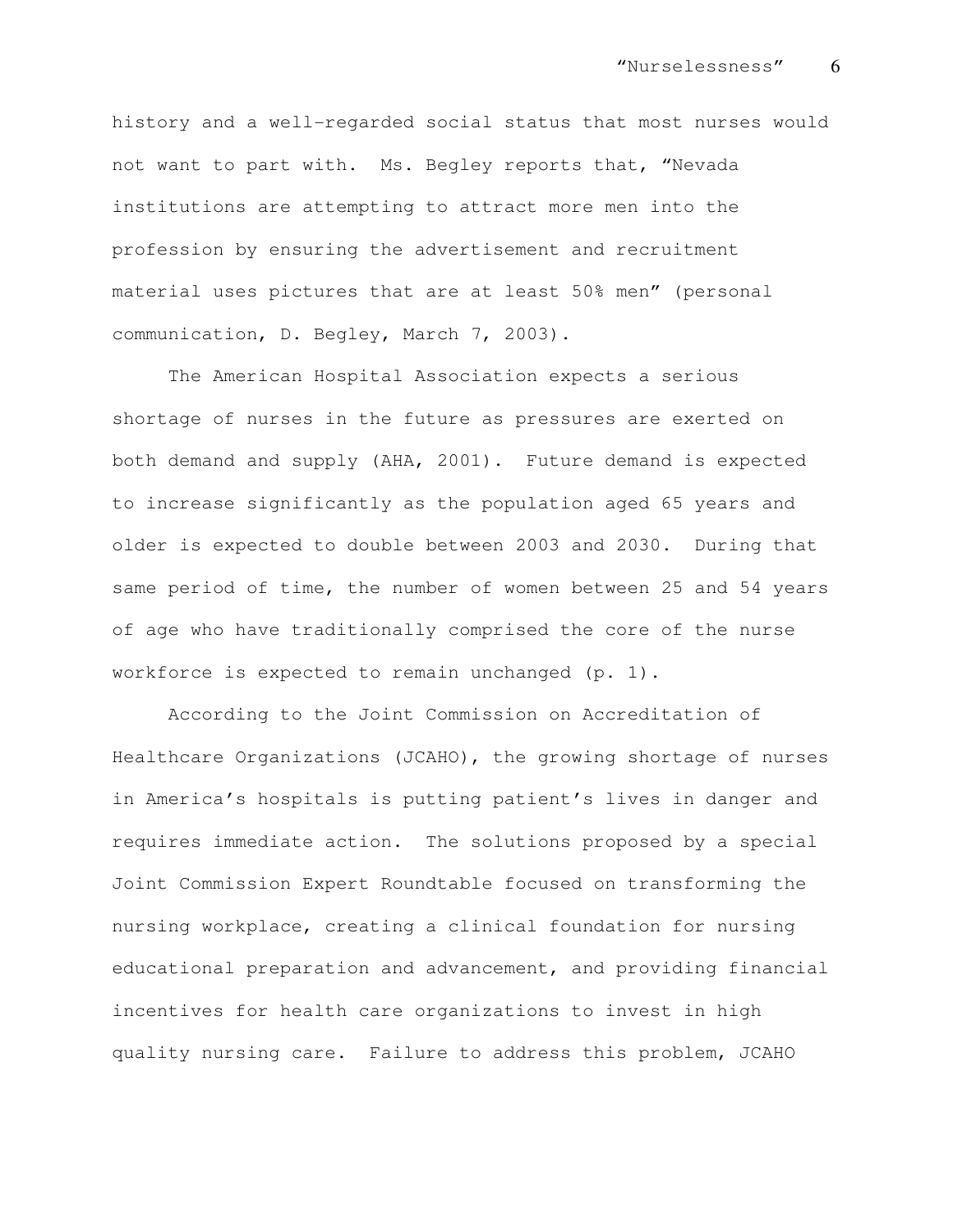warns, is likely to result in increased deaths, complications, lengths-of-stay, and other undesirable patient outcomes.

"The need for solutions to this problem is particularly urgent," according to Dennis S. O'Leary, M.D., president of JCAHO. "We must, as a country, understand not simply what needs to be done, but who specifically is responsible for getting each task done; otherwise, we face a future in which patient safety and health care quality will be significantly compromised" (JCAHO, 2002).

This case study will explore the root cause(s) of the nursing shortage in the State of Nevada. The research approach, shown in Figure 1, applies historical and comparative information obtained through interviews with local and national health care professionals, as well as pertinent secondary data obtained through published research from national sources.

Schutt (2001) contends that new insights into social processes can be generated by seeking answers to research questions using historical and comparative methods. These methods provide means for investigating topics that usually cannot be studied with experiments, participant observation, and/or quantitative components. He recommends several methodological techniques that are particularly useful in these types of investigations: secondary data analysis, demographic review, and oral history interviews (p. 309).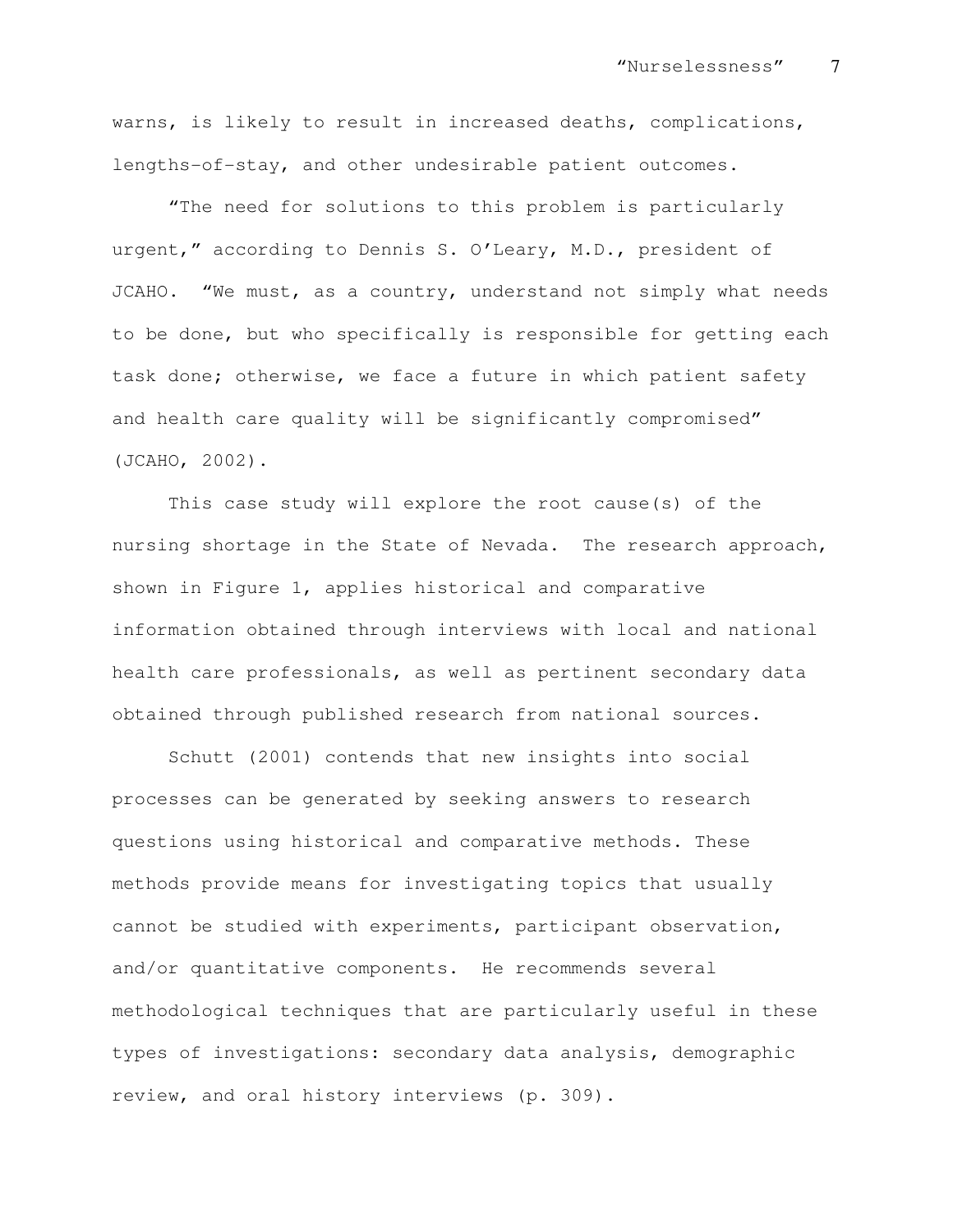

Model of Research approach to Nevada "Nurselessness" Case Study



# BACKGROUND ON NEVADA'S NURSING SHORTAGE

 According to the 2000 census, between 4,000 and 6,000 people move into Clark County monthly. In 1999, 33.8 million people visited Las Vegas; the number rose to 35.8 million in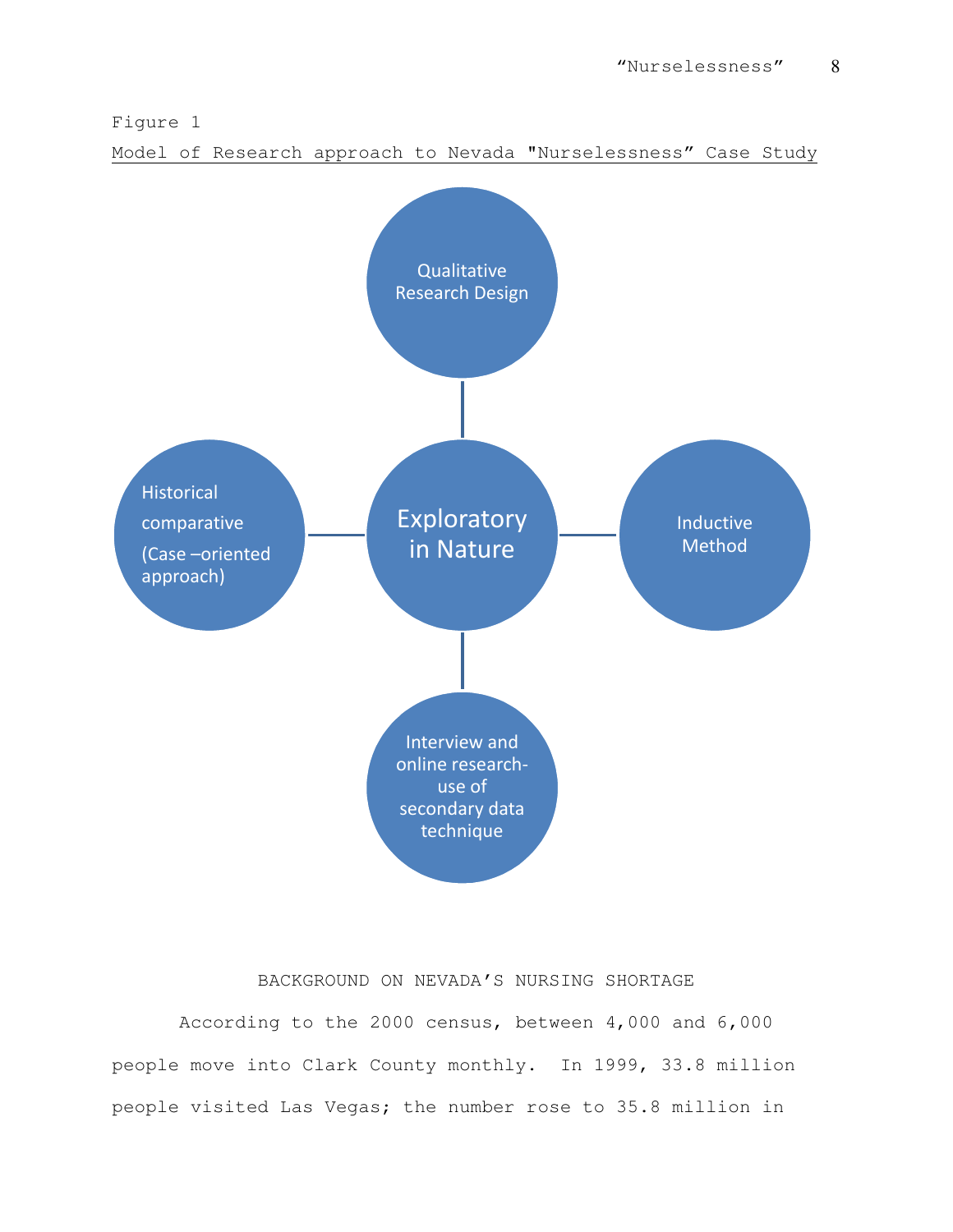2000. In the city of Las Vegas alone, the population is about 478,434, yet there are only 7 acute care hospitals with a little over 2,000 beds (cited in Richmond, 2002, p. 3).

Nevada has the highest rate of adult-onset diabetes, heart disease, suicide, and deaths related to cigarette smoking. The state's senior population is growing faster than anywhere else in the United States, according to Bill Welch, president of the Nevada's hospital association (Richmond, 2002).

Job burnout and dissatisfaction are driving nurses to leave the profession. According to data released in the Journal of the American Medical Association (JAMA) in October, 2002, nurses reported greater job dissatisfaction and emotional exhaustion when they were responsible for more patients than they could safely care for. Lead researcher Dr. Linda Aiken concluded, "The failure to retain nurses contributes to unavoidable patient deaths" (p. 9).

Nevada nurses have been fighting for nurse-to-patient ratio laws that would help ease the burden and danger of heavy patient loads. Seventy-five percent of Las Vegas nurses who quit working in hospitals over the last two years left because of poor working conditions, according to a study produced by the Service Employees International Union Local 1007. The union represents more than 7,000 Clark County health care workers and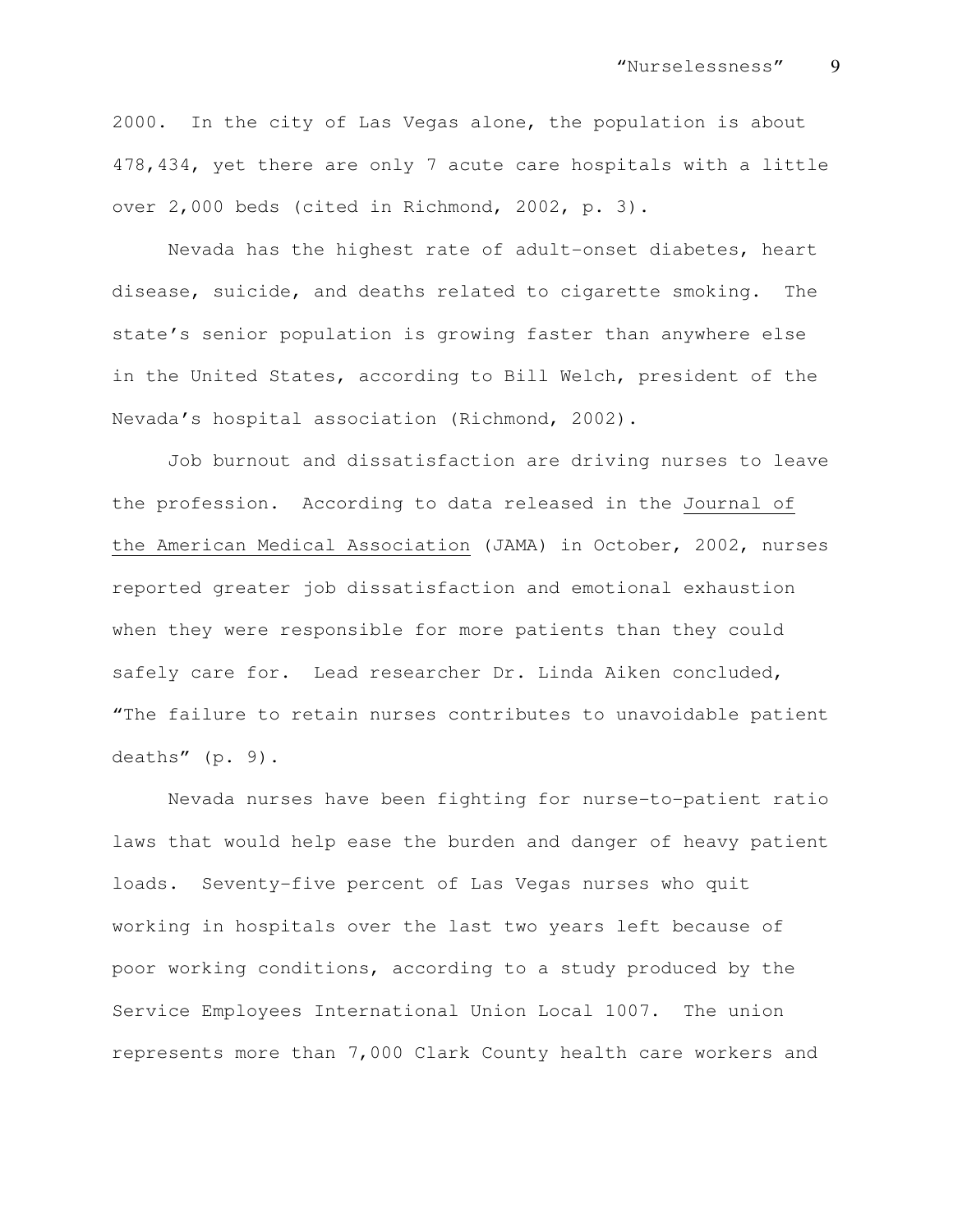has been lobbying for legislative change to mandate staffing ratios for several years (Babula, 2000, p. 1).

A shortage of more than 500 registered nurses in Las Vegas is jeopardizing patient care, according to one local nurse. "I'm very concerned, and I'm a nurse on the inside with an insider's perspective," said Shirley Hughes, a charge nurse at University Medical Center who has been practicing for 40 years. "If any of my family members have to go to the hospital, I'm going to have to see to it that they get good care. Hospitals don't want us to tell the public that we're really short-handed, really short-staffed, but at times we are" (Babula, 2000, p. 1). Hughes said that the result of nursing shortages includes delays in medications and inattention to patients' basic needs. Family members and friends of patients have been forced to feed and bathe the patient they are visiting. These are tasks normally performed by trained hospital staff. Hughes indicated that it was not unusual to arrive at work to find 30 patients under her care. "We try to do our best to make things a priority like pain medications and bed pans, but there is no doubt at times medications are delayed," Hughes said (p. 1).

Ray Brown, spokesperson for Valley Health Systems Hospitals — which includes Valley, Desert Springs, and Sumerlin hospitals — said the nursing shortage is significant, but that health care is not threatened. "If there is not appropriate staffing,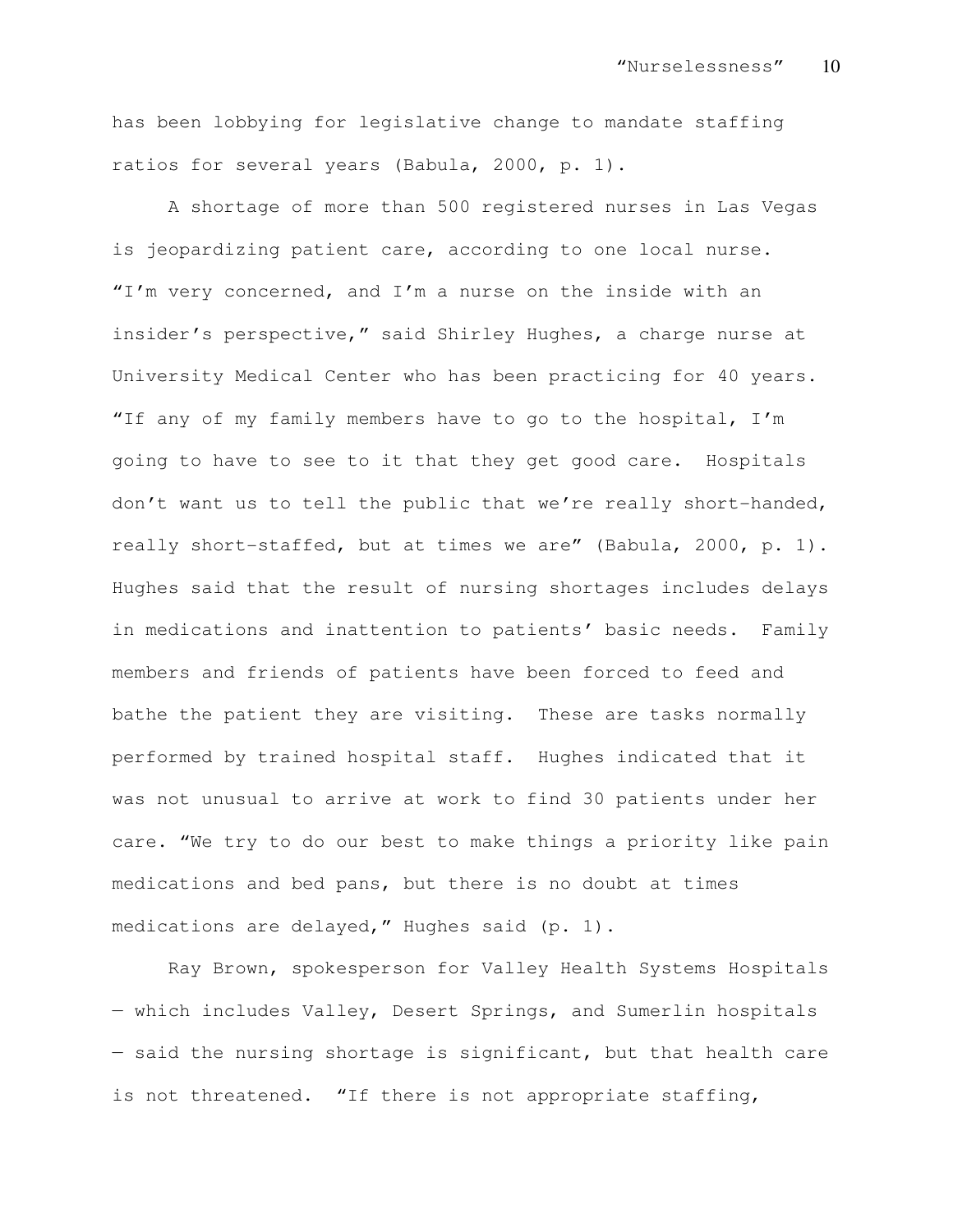hospitals won't accept patients," he said, "But the fact of the matter is, if you physically have beds available and not enough nurses to staff them, it's a concern" (Babula, 2000, p. 2).

According to a 2002 study by the Nevada Hospital Association, there is a lack of interest in the profession by Nevada's youth population and an aging nurse population. Add nationwide competition, and it is difficult for hospitals to both hire and retain nurses. The Nevada Hospital Association study surveyed 20 hospitals in the state, including every hospital in Clark County. Results show that 18 of the 20 hospitals report nursing vacancies. Currently, there is a need for 650 registered nurses, 37 licensed practical nurses, and 117 certified nursing assistants in Nevada. The study predicts that over the next five years an additional 2,740 registered nurses, 285 licensed practical nurses, and 930 certified nursing assistants will be necessary. The majority of the vacancies are in Clark County (NHA, 2003).

According to Bill Welch, President of the Nevada Hospital Association, hospital officials and nurses, the shortage is partly due to increasing career opportunities for women in other fields. "You can come out of school as a computer programmer and start at a much higher level in salary than someone coming out of a nursing program," said Alice Costello, public health nurse supervisor for the Clark County Health District. "Nursing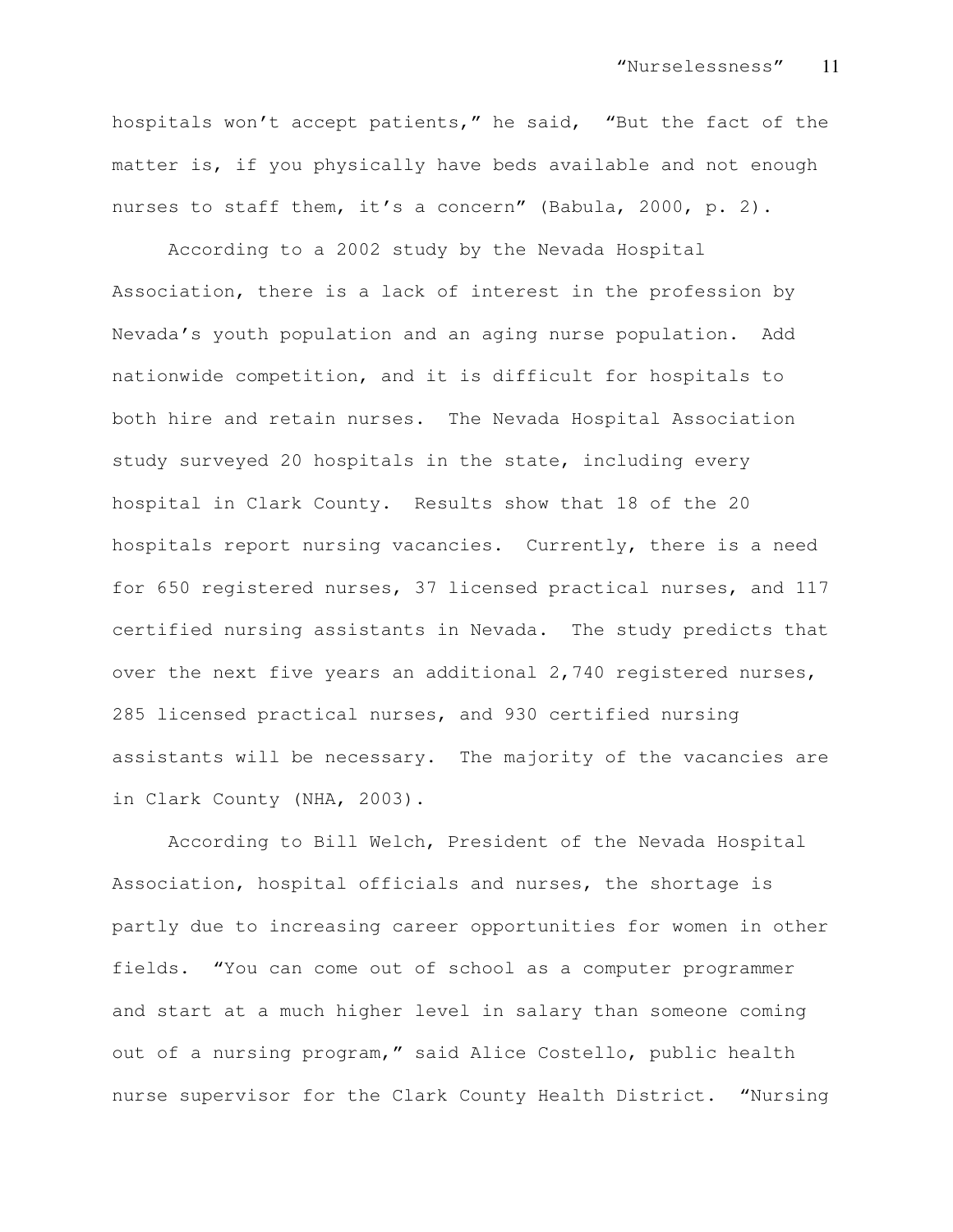is very rewarding work, but it's very hard work. You're looking at working holidays and weekends. The pay is just not proportionate." In Nevada, the average hourly wage for a registered nurse is \$23 (Babula, 2000, p. 2).

However, according to local nurses, pay is not the biggest problem (Babula, 2000). Many nurses are fearful they will lose their licenses because they cannot provide quality care to an increasing number of patients. "Patient health is in jeopardy, any nurse will tell you that," said Nancy Reynolds, a registered nurse who said she abandoned her hospital-nursing career in 1995 because she was fearful of losing her license due to compromised care. "Nurses are asked to do more and more for less and less, and are leaving the field in droves because they just can't stand it anymore. They know it's unsafe" (p. 2).

Christine Sawyer, a member of the Service Employees International Union Local 1107, said, "I was disgusted and left without another job to go to. I was being asked to take care of too many patients without enough people to help me. I was in charge of 12 people. I couldn't breathe, and all I could do was the bare minimum. An RN is the eyes and ears for the doctors when they're not at the hospital, and I didn't have a chance to do that" (Babula, 2000, p. 2-3).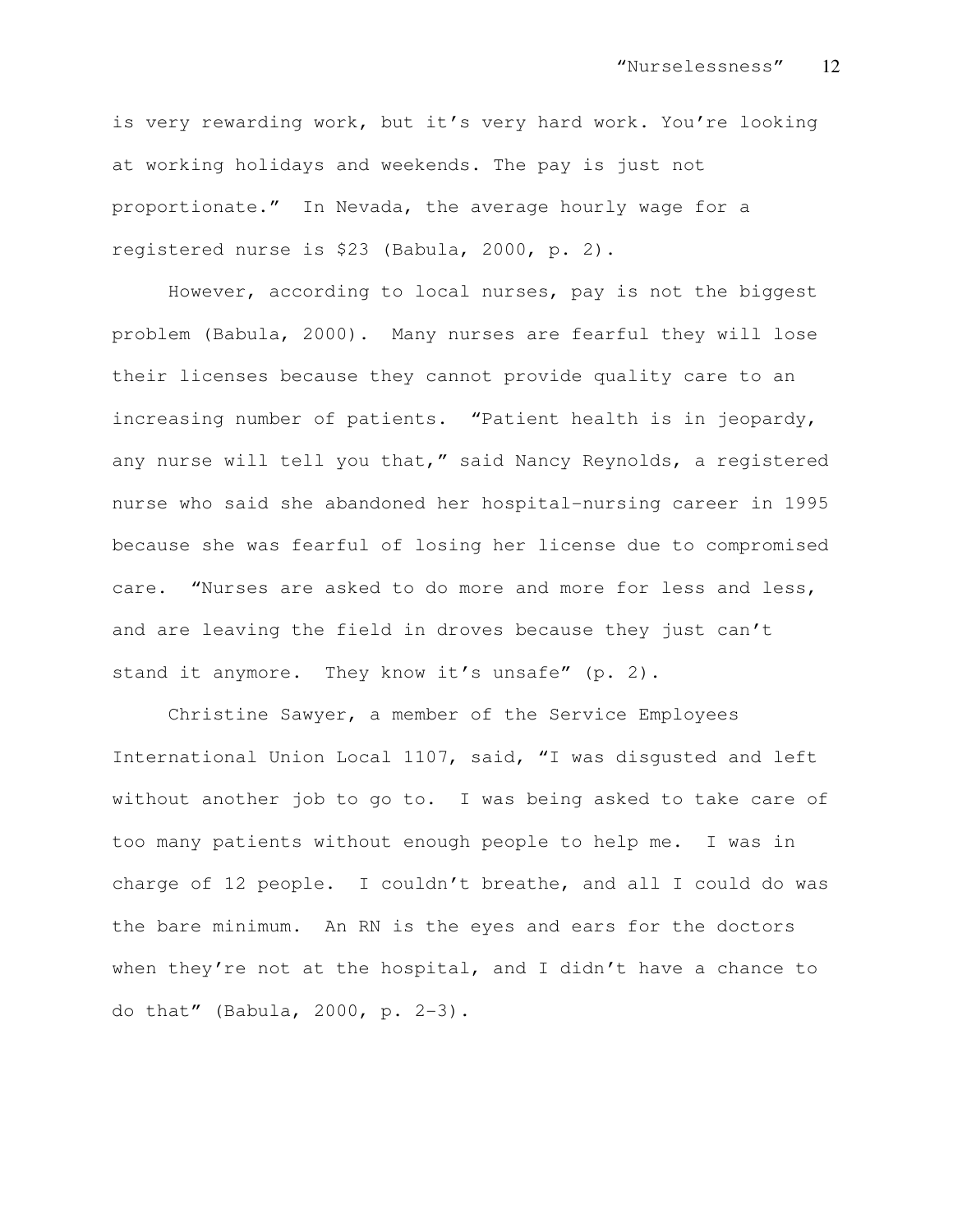THE EFFECT OF THE NURSING SHORTAGE IN NEVADA

The nursing shortage in Nevada has been described as the worst in the nation, and it appears destined to continue if the state's educational programs aren't quickly expanded to allow for double the number of nursing school graduates every year. "We project that unless something changes, the education programs right now will grow to produce only 300 to 400 nurses per year," said Bill Welch, President of the Nevada Hospital Association. "Nevada's needs per year right now are 670 nurses. In Las Vegas alone, the annual need for new nurses is 495" (Babula, 2001, p. 1). Nevada currently has the fewest nurses per capita in the nation. This has translated into many problems in the state's hospitals and medical facilities.

A report by the Nevada Hospital Association's Nevada Nurse Task Force was released in March 2001 and presented in a two-day nursing conference in Reno (NHA, 2001). At that time, Las Vegas hospitals were closing their emergency rooms to ambulance patients every day, frequently due to lack of nurses. This critical shortage of nurses plagues the Las Vegas Valley at a time when hospital construction is booming, and projections show that the shortage may continue at a crisis level for at least five years.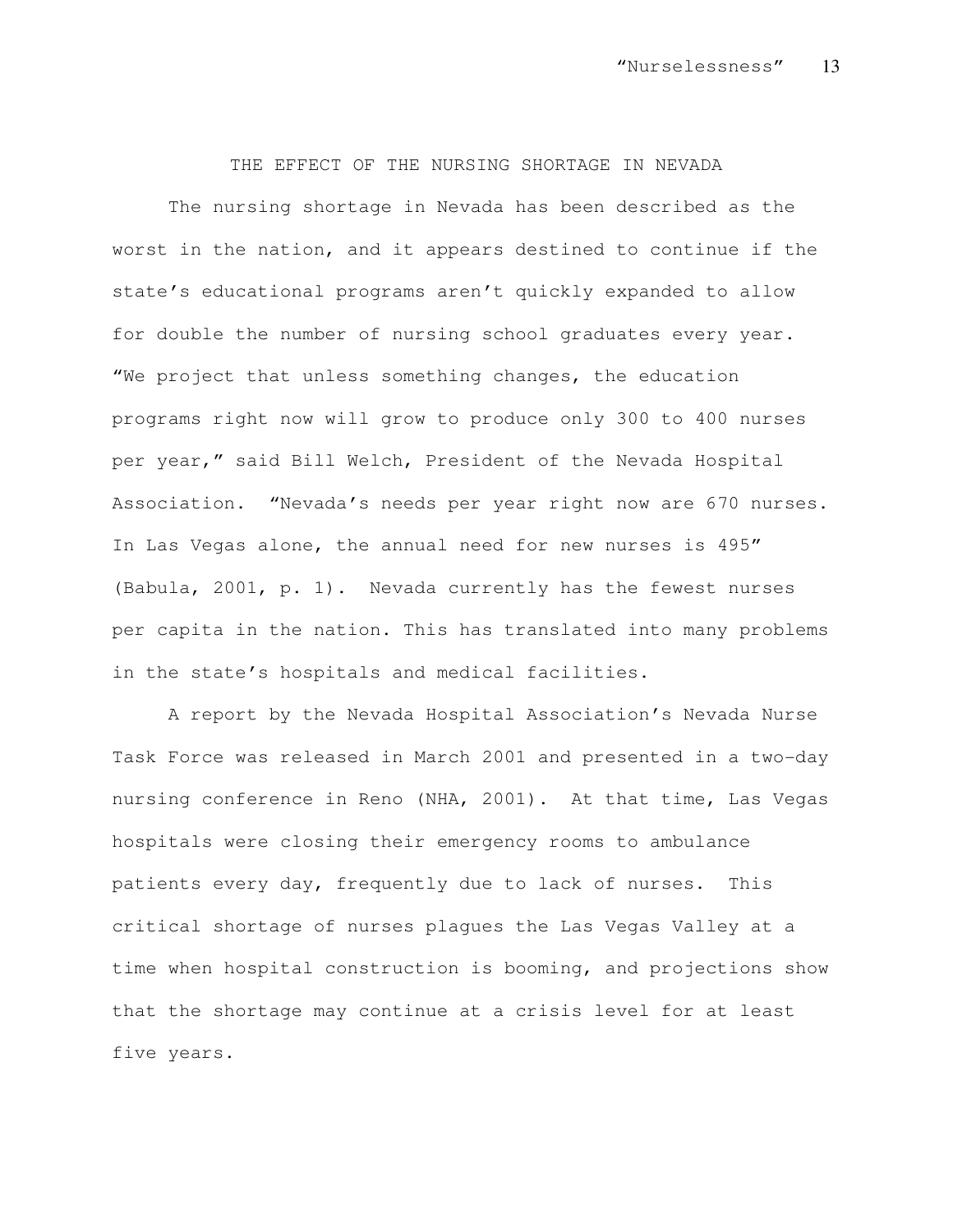Five new hospitals, with 676 additional beds, are being developed in the Las Vegas Valley with a sixth in the planning stage. But Clark County already has problems recruiting enough nurses to staff the current nine full-service medical facilities (Richmond, 2002, p. 1).

The state's six active nursing programs graduated 277 students last year, and community college officials hope to double enrollment over the next few years. However, the Nevada Hospital Association predicts that 662 additional nurses will be needed each year through 2008 (Richmond, 2002, p. 2). Nevada's population growth outpaces its production of new nurses, which means that the state will continue to rely on bringing in RNs from other states. The Las Vegas Hospital Nurse Recruitment representatives from Sunrise, St Rose, and Valley Hospitals were contacted by this researcher and all acknowledged that they use supplemental/temporary staffing from Traveling Nurse Agencies on a regular and too frequent basis. They all declined, however, to provide any data on costs of these nurses or percentages of positions filled with "Travelers," citing the competitive nature of the hospital business as the reason for their silence. They were also unwilling to disclose their success rates in recruiting and retaining these nurses to fill permanent openings.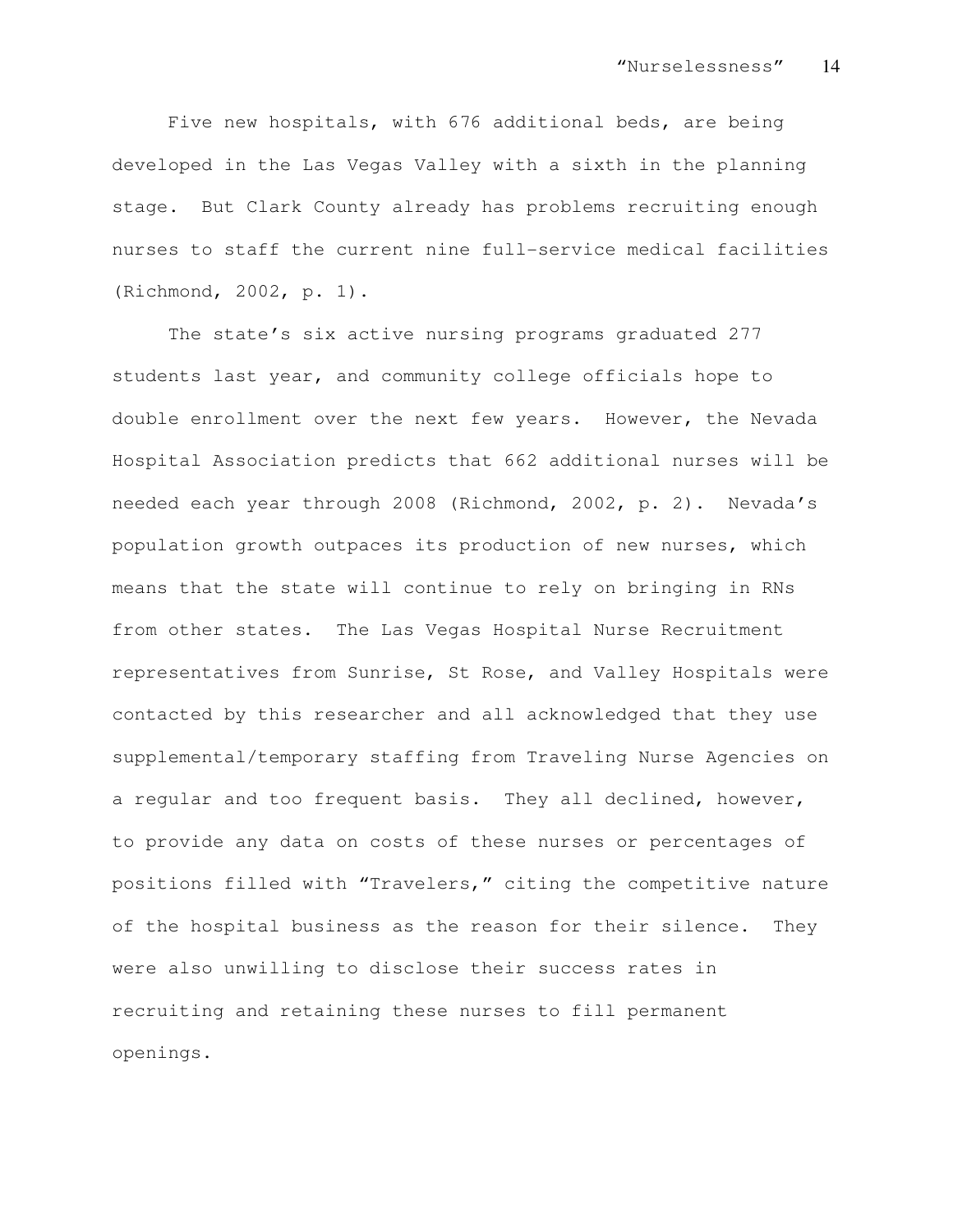A recent study by Packham (2002) indicated that Nevada produces a scant half of the nurses required to handle the state's population growth. The issue could be serious enough that hospitals in Nevada may be forced to close for lack of nursing staff. The Las Vegas Valley Hospital is already struggling with overcrowded emergency rooms. An emergency room is supposed to be the place where patients are either treated and released or admitted to a ward. When there are not enough nurses to staff the ward beds, the patients must stay in the emergency room. Eventually, the emergency room is forced to close its doors to all but the most critical cases.

From December 30, 2001, to January 5, 2002, Sunrise Hospital's emergency room was forced to close for nearly fortyeight hours due to a lack of nurses to adequately staff the facility. UMC was closed for a little more than a day during the same period. Lake Meads Hospital's emergency room was closed for two hours. Sunrise Hospital spokeswoman Ann Lynch admitted that staffing shortages, and not a lack of bed space, were the cause of many emergency room closures (Richmond, 2002). "The nursing shortage is reaching crisis levels in Nevada just as it is nationwide," said Richard Schlegel, Executive Director of the Nevada Nursing Association. "Nurses are already pulling extended shifts just to keep the floor staffed. At current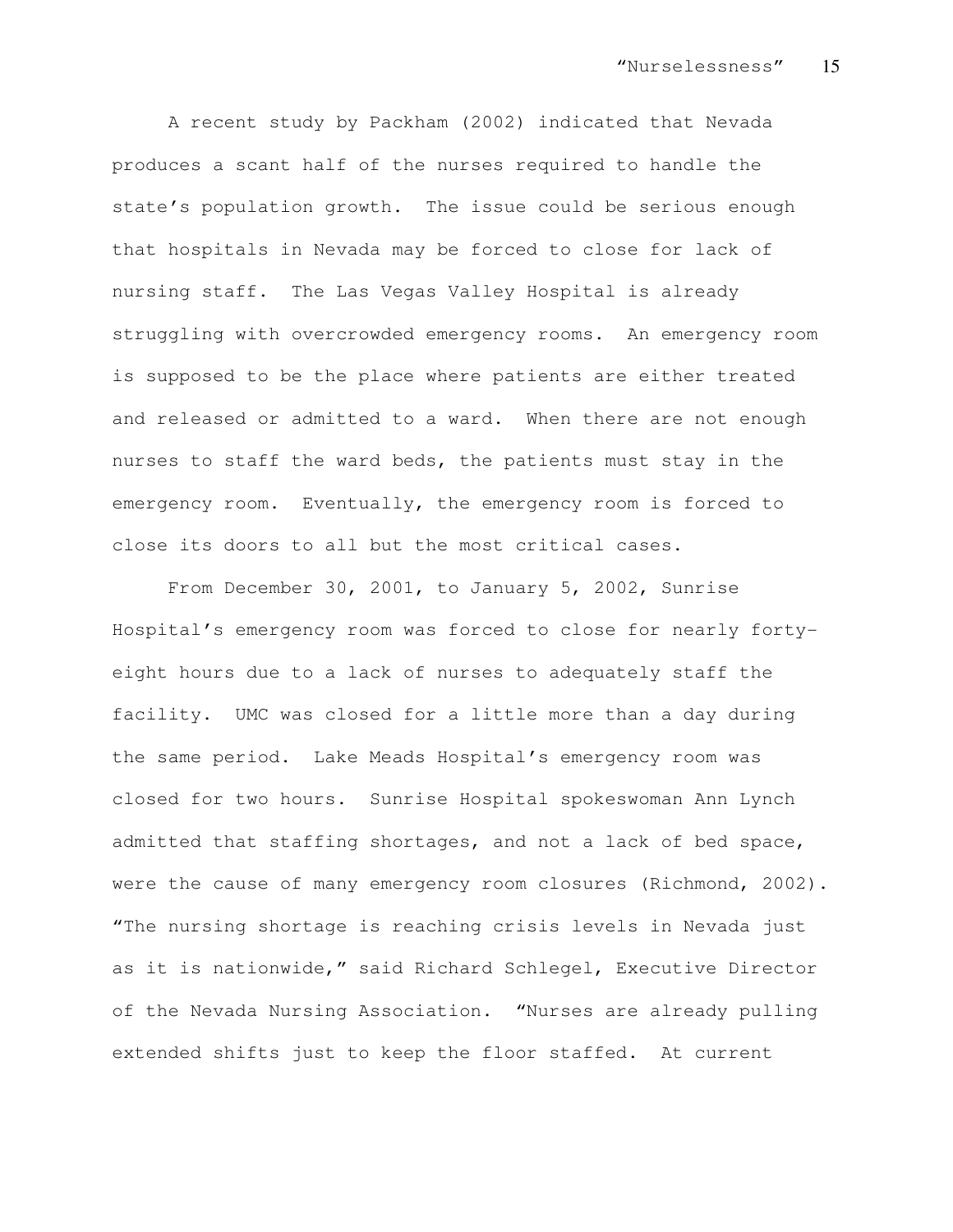staffing levels, not even looking at hospital expansion, we're already facing a very serious situation" (Richmond, 2002).

Health administrators fear the new regulations in California, which mandate fewer patients per nurse in hospitals, could drain workers from Nevada's nursing pool, exacerbating the problem. Hospital administrators predict a bidding war over nurses, with many likely to go to California (Richmond, 2002).

The California legislature has ordered the state's health division to put into effect mandatory nurse-to-patient ratios. This legislation sets minimum nurse staffing levels for a variety of hospital units (Bernstein, 2002). On general medical and surgical units, there must be a minimum of one registered nurse for every five patients. On pediatric units, there must be one registered nurse for every four children. On obstetrical units there must be one registered nurse for every two women in labor. In emergency rooms, there must be one registered nurse per patient. This will mean that many facilities will be required to hire more staff (p.1-2).

On September 29, 2002, the California Nurses Association (CNA) welcomed the release of the formal regulations implementing the nation's first minimum nurse-to-patient ratio ("California Nurses Welcome," 2002). CNA President Kay McVay, RN, said, "We are gratified that this critical process is moving ahead, and that patients can look forward to the day when all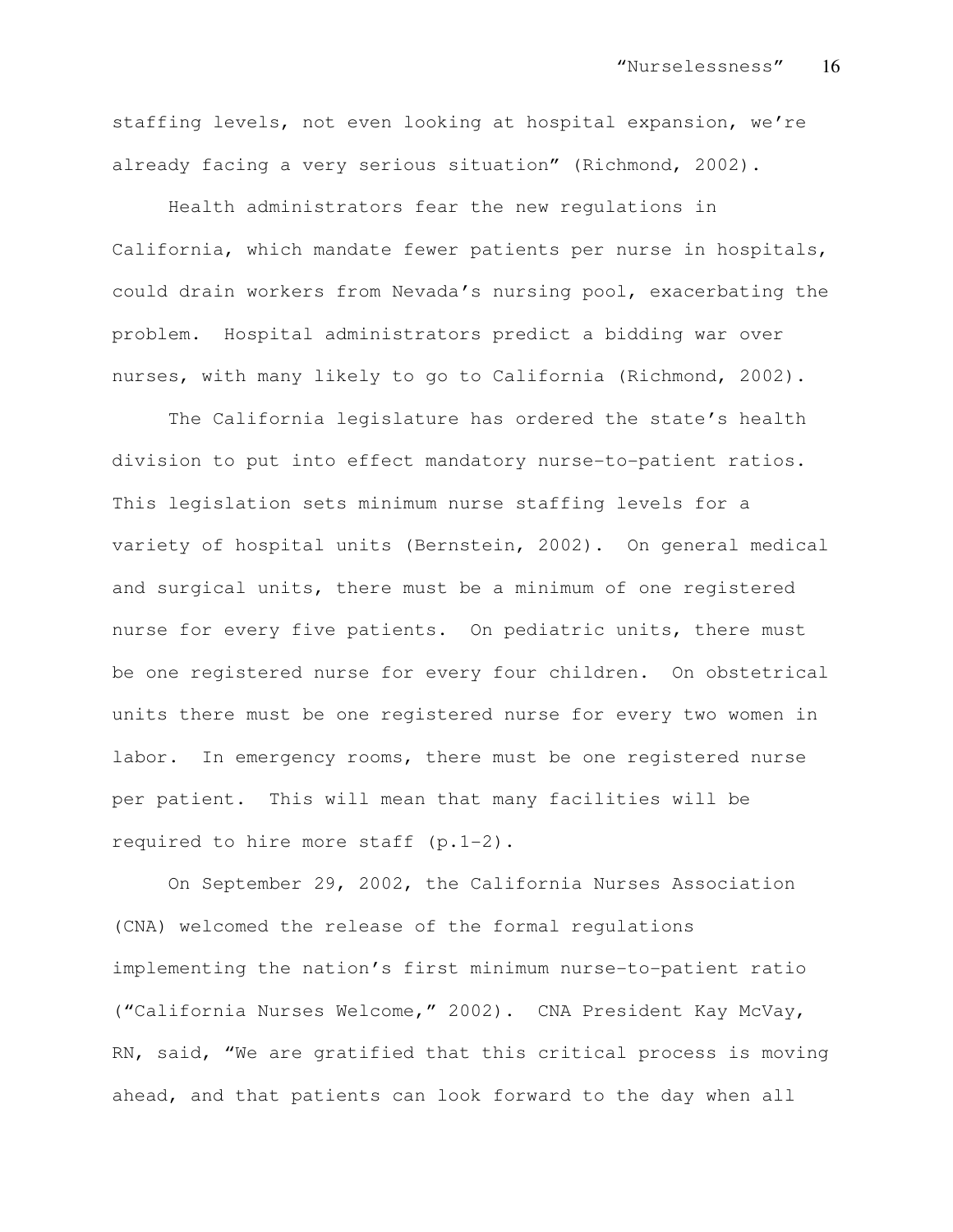California hospitals must maintain a minimum safe standard of registered nursing care" (p. 1). CNA also welcomed the announcement of 13 regional Nursing Workforce grants to assist the recruitment of additional RNs. McVay called the step "an important component of reducing the hospital nursing shortage," and added, "along with implementation of ratios, and other economic improvements in the workplace, CNA has won in many hospitals" (p. 1). Governor Gray Davis has also pledged \$60 million to expand the capacity of California's nursing schools to meet the estimated need for 5,000 new registered nurses immediately.

It is important to note that other states such as Texas and New York are also pledging large sums to address this issue, while Nevada's legislators have not seen fit to do the same. This concern was expressed on KNPR radio. In February, 2003, Dr. William Thompson, a University of Nevada/Las Vegas professor of Public Administration expressed his sentiments about Governor Kenny Quinn's State of the State speech which kicked off the 2003 Nevada legislative session. "The governor said a lot in his State of the State speech. Our state was fragile, our society broken, our state treasury broke. He said we need new taxes, we need new programs. But there was a lot he did not say." Dr Thompson continued, "He did not say one word about nuclear waste. He did not say one word about doctors leaving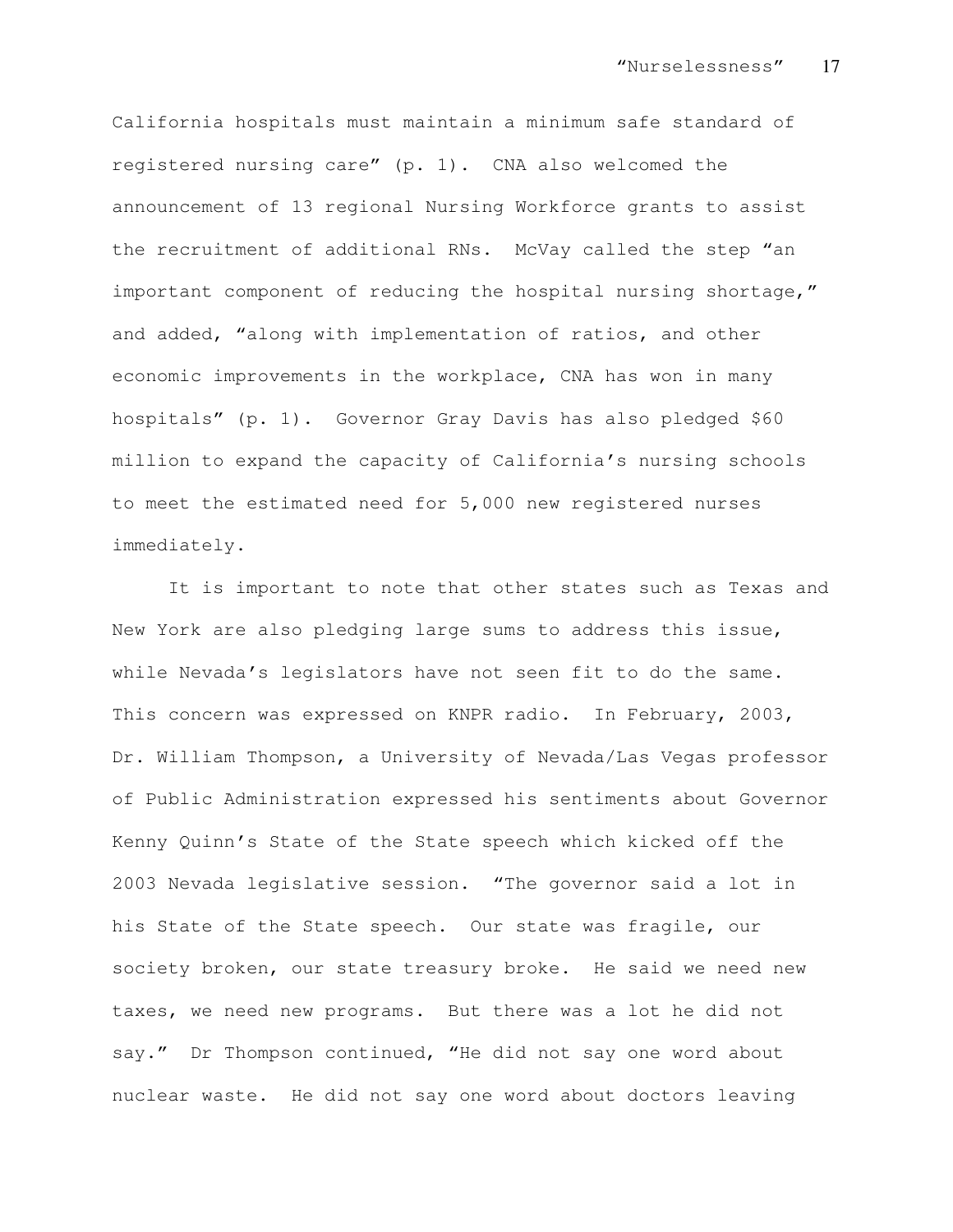because of insurance costs. He didn't mention a nursing shortage" (KNPR Radio, 2003).

Nevada would be likely to see an exodus of nurses seeking an education or leaving to fill job openings created by the legislation in California. "Will there be an attempt by California to poach staff away from us and everyone else? Absolutely," said Welch. "They will be forced to pay whatever they have to, and then we'll be forced to counter with higher offers of our own just to keep the people we already have" (Richmond, 2002, p. 1).

Joanne Spetz, an analyst with the Public Policy Institute in San Francisco, said the new staffing ratios may tempt nurses who left California for Nevada to return (Richmond, 2002). "A lot of nurses chose Nevada because of the lower taxes and they want to keep the warm climate," Spetz said. "But California hospitals are going to have to offer higher salaries and better working conditions if they want to lure those nurses back" (p.  $1-2)$ .

The nursing associations and hospital administrations at Las Vegas Valley hospitals agree that a priority must be placed on recruiting, developing, and training nurses. Las Vegas needs more hospital beds, and state colleges are trying to train more nurses to staff them, but they do not have the enrollment to meet the projected demand. Some programs are targeting children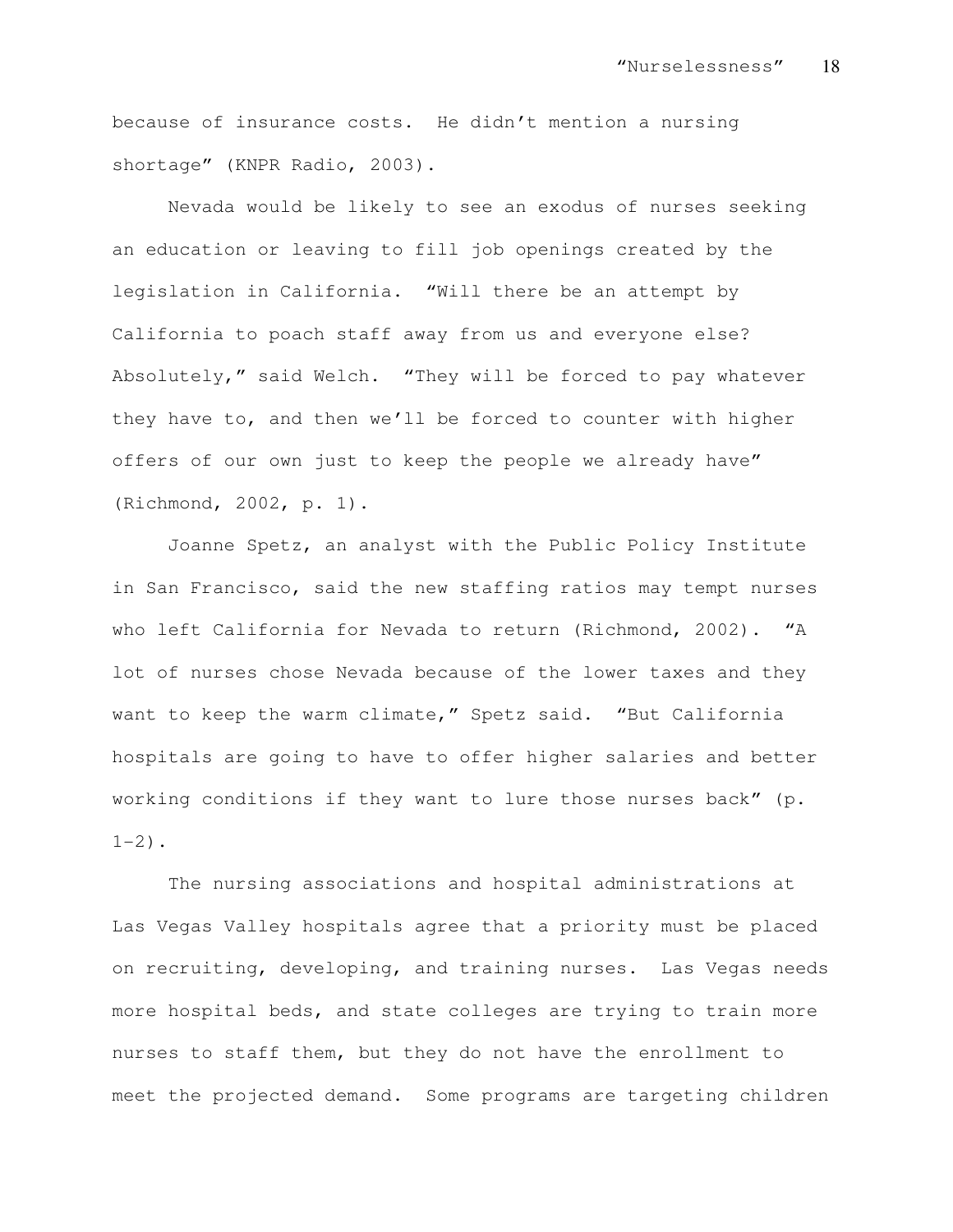as young as kindergarten for future nursing careers. "If we don't move now to produce those professionals, we will not have the work force to accommodate new hospitals," stated Bill Welch (Richmond, 2002).

## THE IMPACT OF NURSE STAFFING SHORTAGES ON PATIENT CARE

A review of recent surveys demonstrates that the nursing shortage has led patients to feel they are not receiving the proper care. In some cases, nurses who are not fully trained are attending to patients. This can be potentially dangerous when one considers medicine dosages or recognizing symptoms.

A survey that evaluated the impact of the nursing shortage on patient care was conducted by the Harvard School of Public Health and the Henry J Kaiser Family Foundation. Authors Needleman, Buerhaus, Mattke, Stewart, and Zelevinksy (2002) found that 53% of physicians and 65% of the public cited the shortage of nurses as a leading cause of medical errors. Overall, 42% of the public and more than a third of U.S. doctors reported that they or their family members have experienced medical errors in the course of receiving medical care. The authors conducted national surveys of 831 practicing physicians, who responded to mailed questionnaires, and 1,207 members of the public, who were interviewed by telephone. Respondents were asked about the causes and solutions to the problem of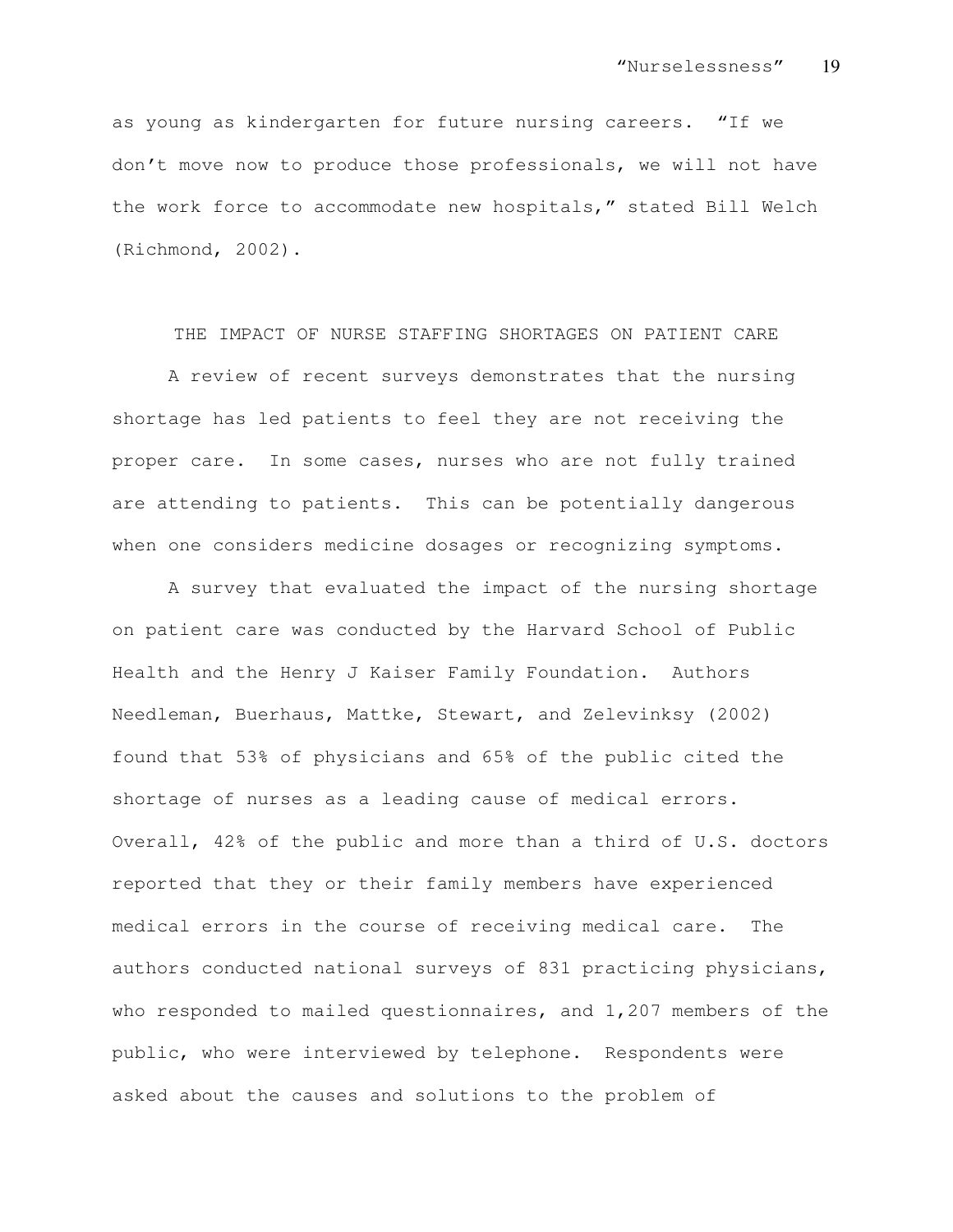preventable medical errors. As many as 35% of physicians who responded and 42% of members of the public reported errors in their own or a family member's care. A majority of both groups believed that the number of in-hospital deaths due to preventable errors is lower than that reported by the Institute of Medicine (p. 1716).

According to a study published in the October, 2002 issue of the Journal of the American Medical Association, more nurses at the patient's bedside could save thousands of lives each year. Nurse researchers at the University of Pennsylvania determined that patients who have common surgeries in hospitals with high nurse-to-patient ratios have an up to 31% increased chance of dying. Funded by the National Institute for Nursing Research, the study determined that every additional patient in an average patient's nurse workload increased the risk of death in surgical patients by 7%. Having too few nurses may actually cost more money given the high cost of replacing burnt-out nurses and caring for patients with poor outcomes (Aiken, 2002, p. 7).

Health Care at the Crossroads: Strategies for Addressing the Evolving Nursing Crisis, a report by the Joint Commission on Accreditation of Healthcare Organizations, indicates that a shortage of nurses in America's hospitals is putting patients' lives in danger (2002). JCAHO examined 1,609 hospital reports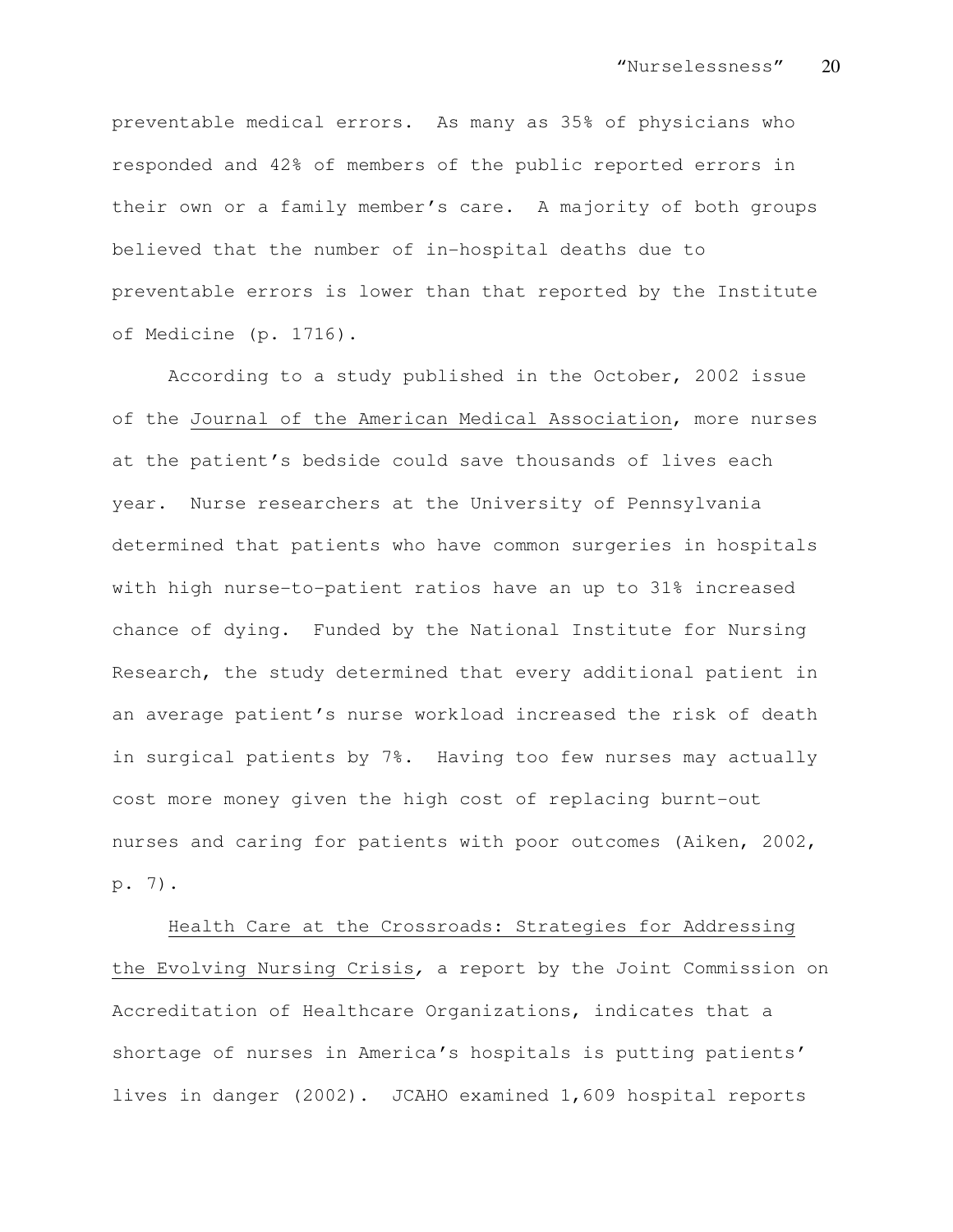of patient deaths and injuries since 1996, and found that low nursing staff levels were a contributing factor in 24% of the cases (p. 8).

Needleman et al. (2002) also found that a higher proportion of nursing care provided by RNs and a greater number of hours of care by RNs per day are associated with better outcomes for hospital patients. The mean number of hours of nursing care per patient was 11.4, of which 7.8 hours were provided by registered nurses and 2.4 hours by nurses' aides. Among medical and surgical patients, a higher proportion of hours of care per day provided by registered nurses was associated with a shorter length of stay and lower rates of complications. A higher proportion of hours of care provided by registered nurses was also associated with lower rates of pneumonia, shock, cardiac arrest, and death. The authors used administrative data from 1997 for 799 hospitals in 11 states (covering 5,075,969 discharges of medical patients and 1,104,659 discharges of surgical patients) to examine the relation between the amount of care provided by nurses at hospitals and patients' outcomes. Additionally, they conducted regression analysis in which they used, as a control, patients' risk of adverse outcomes, differences in nursing care needed for each hospital patient, and other variables.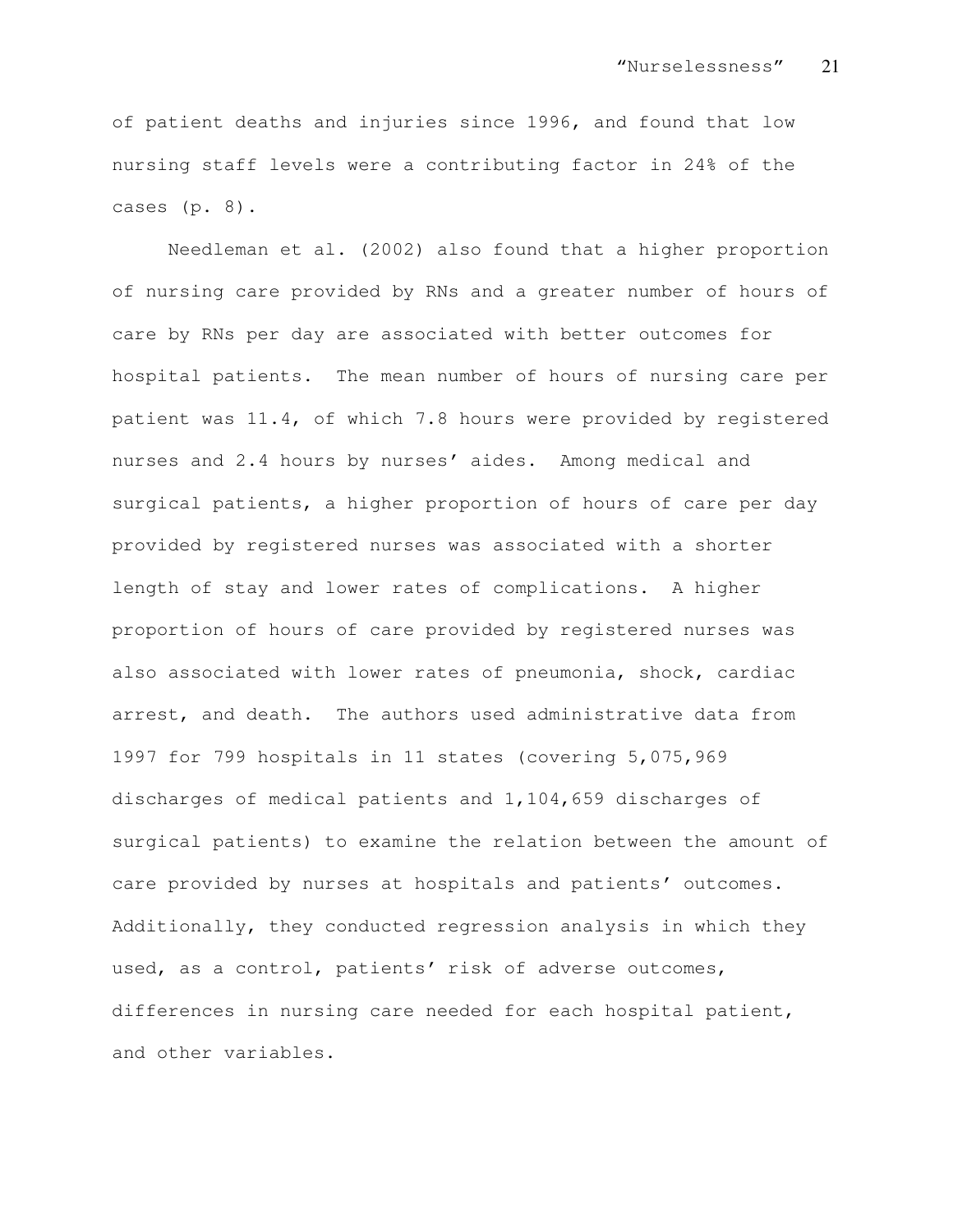#### THE IMPACT ON NURSES

One of the most serious and visible effects of the nursing shortage is job burnout. In the study by Aiken, Clarke, Stoane, Sochalski, and Silber (2002), nurses reported greater job dissatisfaction and emotional exhaustion when they were responsible for more patients than they can care for safely. Lead researcher, Dr. Linda Aiken, concluded that "failure to retain nurses contributes to unavoidable patient deaths" (p. 9).

Dr. Linda Aiken (2001) examined job satisfaction for nurses in the May/June issue of Health Affairs. Her results demonstrate that more than 40% of nurses working in hospitals reported being dissatisfied with their jobs. The study indicates that one out of every three hospital nurses under the age of 30 are planning to leave their current jobs in the next year (Aiken, 2001, p. 3).

The Federation of Nurses and Health Professionals published The Nurses Shortage: Perspectives from Current Direct Care Nurses and Former Direct Care Nurses (2001). Results indicated that one out of every fie nurses currently working is considering leaving the patient care field for reasons other than retirement in the next five years" (p. 6).

The League of United Latin American Citizens, the Progressive Leadership Alliance of Nevada, and Nevada Senior Centers sponsored a forum, attended by a group of approximately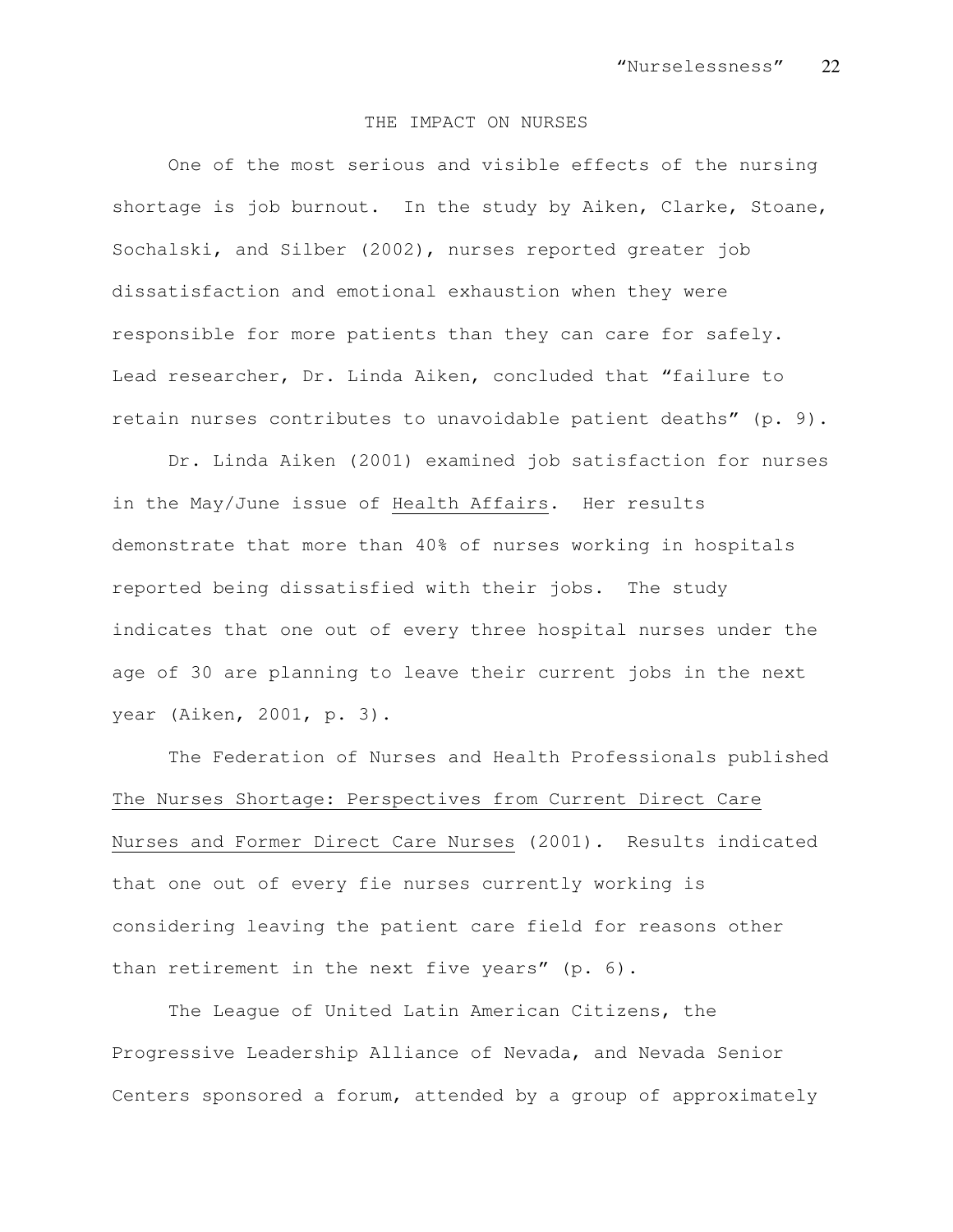70 medical professionals on April 22, 2001. The group spent the morning discussing the long hours nurses work, the need for more staff, and the impact on patients. "We wanted to give the nurses a chance to tell it like it is," said Bill Freitas, of Operating Engineers Local Union No. 3, which represents registered nurses (Guidos, 2001, p. 1).

Several nurses described the difficulty of taking care of patients when working double shifts. They urged hospital administrators and the state to look at the problem closely. Andrea Wagner, a nurse in Reno for six years, commented that everyone needs to be concerned. She said the type of care a person receives and the amount of time a nurse spends with a patient are affected by nurse staffing. "The public needs to open their eyes and raise the issue because this one does affect them at this point," Wagner said. "We are in a desperate situation and that impacts how we care about our patients. I'm afraid that the administration doesn't care and we want the public to know that we're on their side" (Guidos, 2001, p. 1).

Judy Davis, spokeswoman for Washoe Medical Center, said hospitals are taking the shortage seriously, but can't keep up with the complex problem that has made Nevada the state with the largest nursing shortage. "The administration doesn't care," she said (Guidos, 2001, p. 1).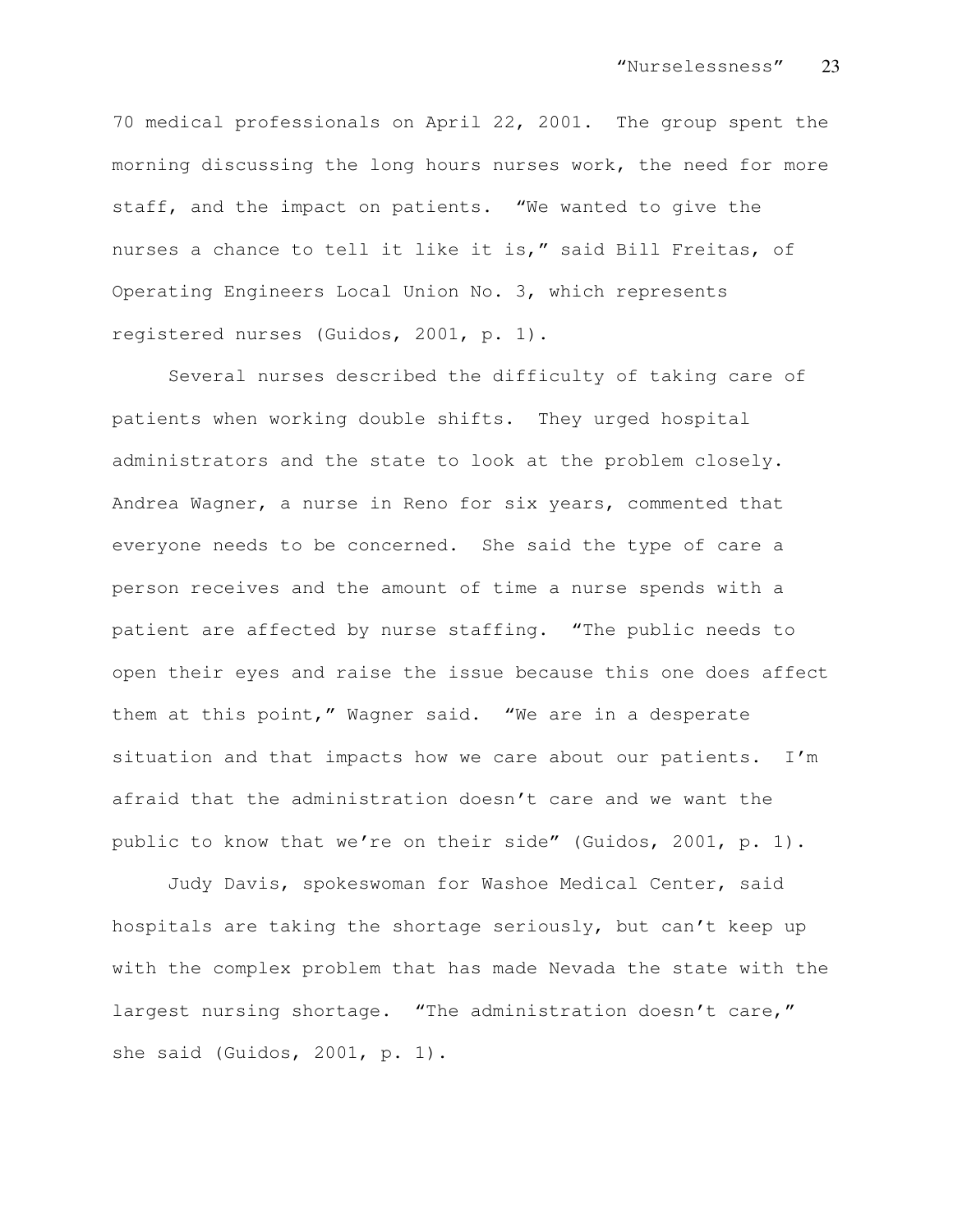Paul Gowins, of The Nevada Disability Forum, said he was present to make it known that people with disabilities are especially affected because they enter the hospital with more frequency than the public. "Waiting periods are longer and patients are not receiving proper care," he said. "The reason: there aren't enough nurses to go around," Mr. Gowins added. "We feel that we have to take a stand," Gowins said. "We want to join them (the nurses) to do that. Staffing levels make working conditions difficult. When people go into hospitals, the care won't be there" (Guidos, 2001, p. 1).

The executive editor of the Las Vegas Sun said one wellinformed local nurse recently told him that, at Nevada hospitals, "nurses who voiced concerns about how downsizing and work re-design were affecting their ability to provide patient care were commonly told, 'if you don't like it, leave.' And many did," (O'Callaghan, 2002, p. 1), "The Nevada Nurses Association has been telling lawmakers for over seven years that if changes were not made in working conditions and staffing levels, and nurses continued to leave at current attrition rates, we would have another nursing shortage."

Norma Brown, nurse executive at St. Mary's Health Network, commented that the nurses have a legitimate concern. "As long as the nursing shortage continues, it is going to get worse," she said. Brown added that several nurse groups have been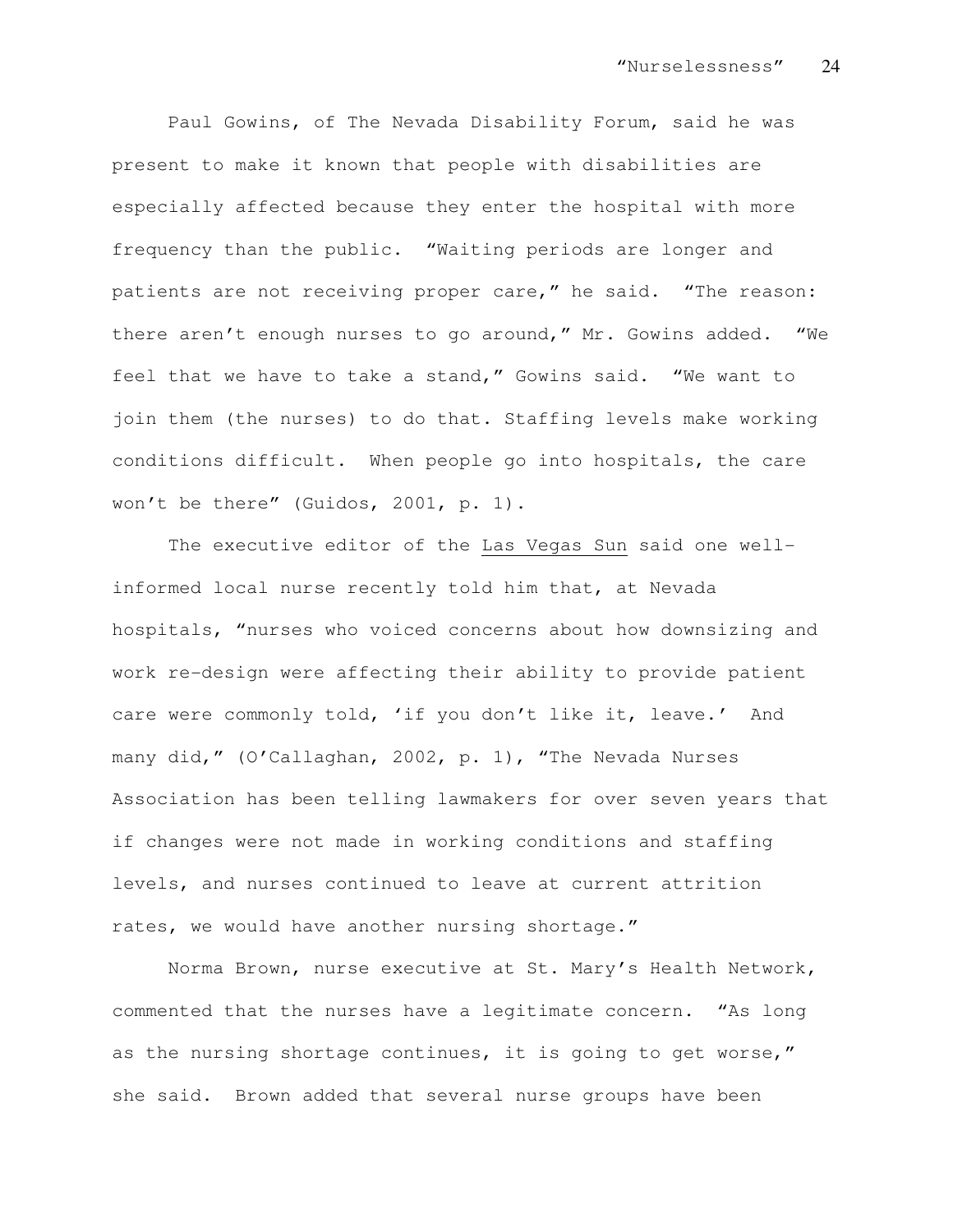trying to pass legislation to help students get through nursing school, but the problem is more complex than just getting more students through school. Additional students would stretch current resources and would compromise training (Guidos, 2001, p. 1).

# FEDERAL AND STATE LEGISLATION

On December 20, 2001, the U.S. Senate unanimously approved S.1964, the Nurse Reinvestment Act, which addresses the critical nursing shortage in America (Senate, 2001). Contained within the legislation are two measures, by Senator Joseph Lieberman (Connecticut) and Senator John Ensign (Nevada) that help retain nurses in hospitals and health care facilities. "I am pleased the Senate unanimously approved what amounts to a helping hand for our nation's nurses. The measures that Senator Lieberman and I authorized in this legislation will not only aid in the recruitment and retention of nursing professionals, but most importantly, provide quality health care services to all patients," Ensign said (Senate, 2001, p. 1).

The Lieberman-Ensign legislation addresses the nursing retention problem by creating incentives for hospitals and health care facilities that have taken the first step in developing aggressive retention techniques. It would provide funds for nurses to return to school on a full scholarship to complete a nursing degree. The first component creates a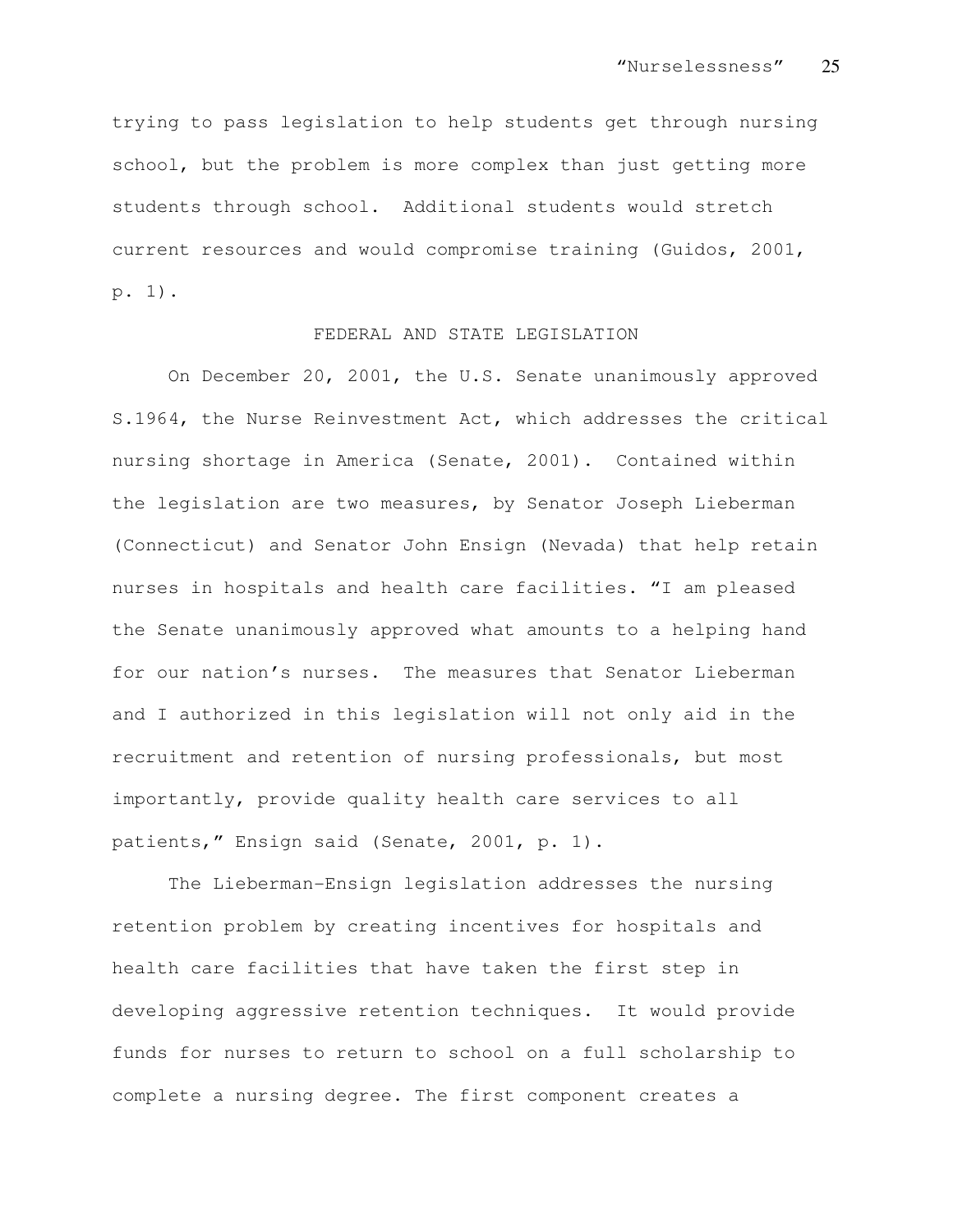competitive grant program that would provide funds to health care facilities of up to \$600,000 based on staffed bed size for nursing services to bolster their retention efforts and improve the work environment for the nursing staff the hospitals. The second element would allow nurses to return to school on a full tuition scholarship in order to complete a Bachelor of Science in Nursing (Senate, 2001, p. 1).

The legislation is based on research showing a complex and ongoing problem (O'Callaghan, 2001). The problem of a shortage of nurses has been under discussion in the Nevada legislature and media for almost 20 years. "In fact, the Nevada nursing shortage in the late 1980s was never resolved. It was overshadowed by the downsizing in California hospitals that resulted in the layoffs of thousands of California nurses who migrated to Nevada," said Mike O'Callaghan. "It was also coupled by the downsizing and work redesign in Nevada, which decreased our need for nurses" (p. 2).

In 2001, Constituent Member Associations (CMAs) of the American Nurses Association implemented a nationwide state legislative and regulatory agenda focusing on issues affecting registered nurse staffing of hospitals and other health care facilities. No other nursing organization has had the political influence that member nurse associations have in either state legislative arenas, or the structure that is provided by the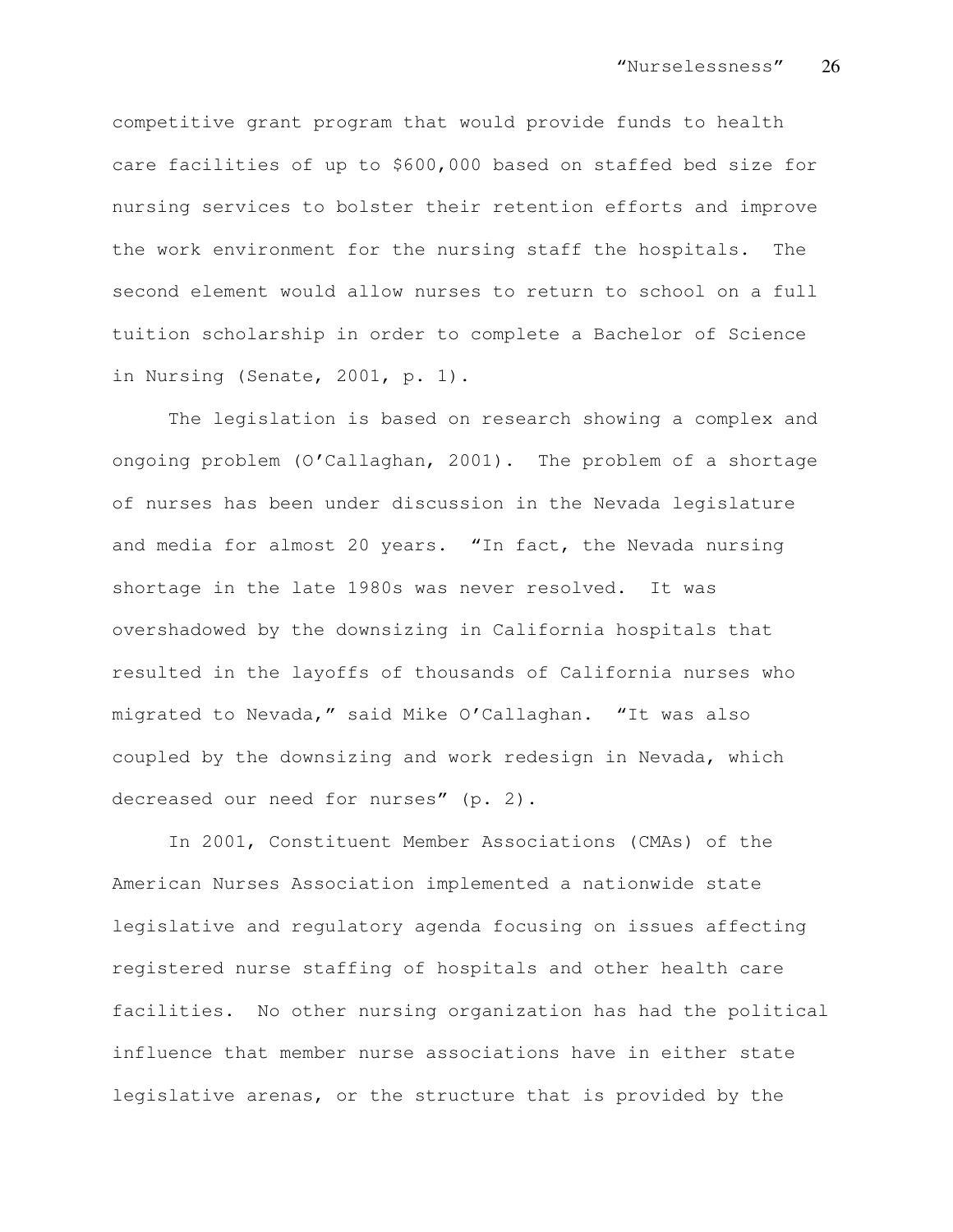presence of a nurses association in every state ("Nevada's Washington," 2001).

Congresswoman Shelley Berkley, Nevada, co-sponsored the Nurse Reinvestment Act. She wrote, "The legislation would fund scholarships and loan repayments for nurses who agree to work in areas hardest hit by the shortage. The legislation is badly needed because the way to recruit and retain more nurses is to offer educational incentives that will help them begin to advance in their careers. Both the House and the Senate have passed versions of this bill, and I am optimistic that the President will sign the final version" ("Nevada's Washington," 2001).

The Senate finally agreed to accept the Mikulski amendment providing \$20 million in new funds for the Nurse Reinvestment Act. Final cosponsors of the amendment included Senators Kennedy, Kerry, Jeffords, Clinton, Murray, Rockefeller, Corzine, Lieberman, Collins, Sarbanes, Lautenberg, Tim Johnson, Biden, Cantwell, and Gordon Smith. The American Nurses Association reported that calls, faxes, and email by nurses were a huge help (AACN, 2001).

On August 1, 2002, President Bush signed the Nurse Reinvestment Act into law. Nurses across America had fought for its passage. While this legislation marks a major victory for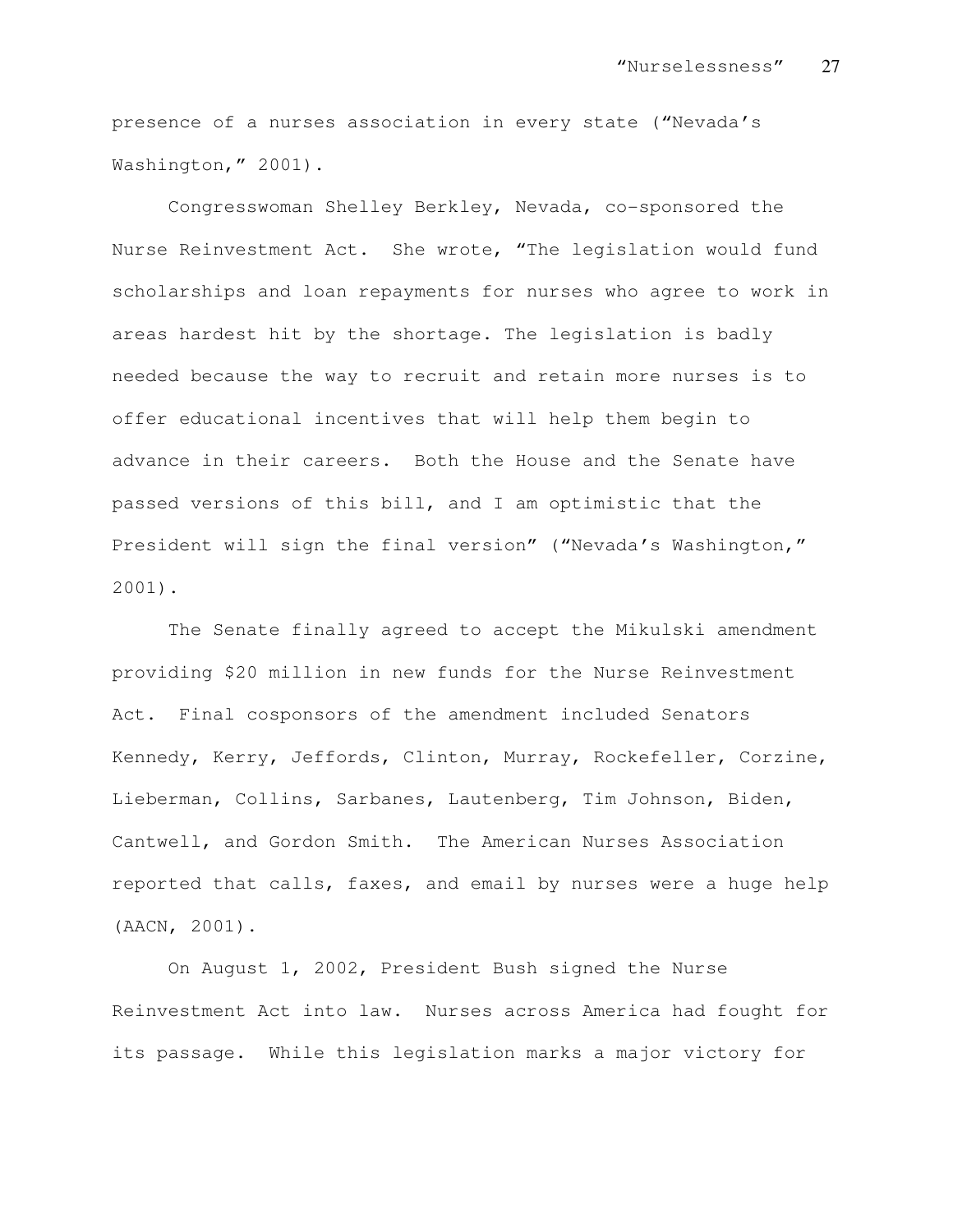nursing, the fight is not over. Funding must be provided to make the intent of the law a reality.

The law authorizes the following provisions: 1. Loan repayment programs and scholarships for nursing; 2. Public service announcements to encourage more people to enter the nursing profession;

3. Career ladder programs for those who wish to advance within the profession;

4. Best practice grants for nursing administration as modeled after ANA/ANCC's magnet program;

5. Long-term care training grants to develop and incorporate gerontology curriculum into nursing programs; and 6. Fast-track faculty loan repayment program for nursing students who agree to teach at a school of nursing.

The Bureau of Labor Statistics estimates that there will be openings for more than one million nursing positions between now and 2010 (USDL, 2003). At the same time, the aging of the U.S. population - led by the retirement of the baby boom generation is expected to cause an increase in demand for nursing services. Therefore the projection is a national shortage of RNs beginning now. Nevada needs to expand educational opportunities and rethink ways to recruit nurses before the exploding population and aging residents worsen an already critical public health issue.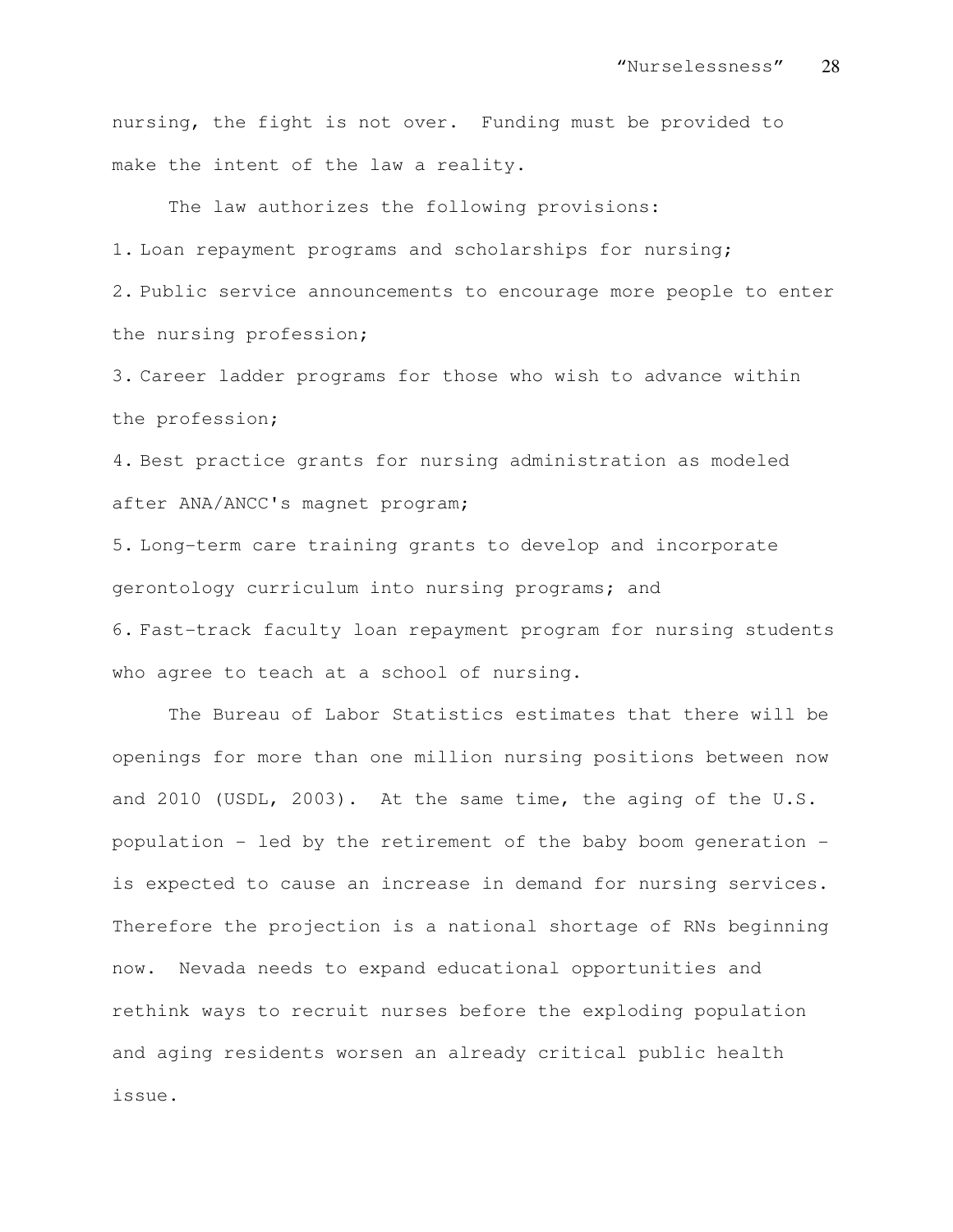#### THE HOSPITAL RESPONSE

In 1967, Surgeon General of the United States William H. Stewart, in his presentation to the American Hospital Association, stated:

Nursing education is not an end to itself, but a means to a much higher end. Working together, we need to attract a growing number of promising and dedicated young people into health service careers. We need to build into our system the kind of flexibility and mobility that will keep them interested, keep them excited, and enable them to perform the highest service of which they are capable. We must offer educational and career fulfillment… No single element, not the hospital nor the university nor the government can do this job alone. But each has a key job to perform in designing and operating such a system. (AHA, 2001, p. 4).

Dr Stewarts' ideas center around the concept of collaboration, innovation, and efficient use of resources. The Nevada Hospital Association, in conjunction with the member hospitals, is taking an unyielding, hands-on approach to the role of the hospital in solving the problem (Nevada Hospital Association). According to St. Rose/Siena Hospital Chief Operating Officer, Val Baciarelli: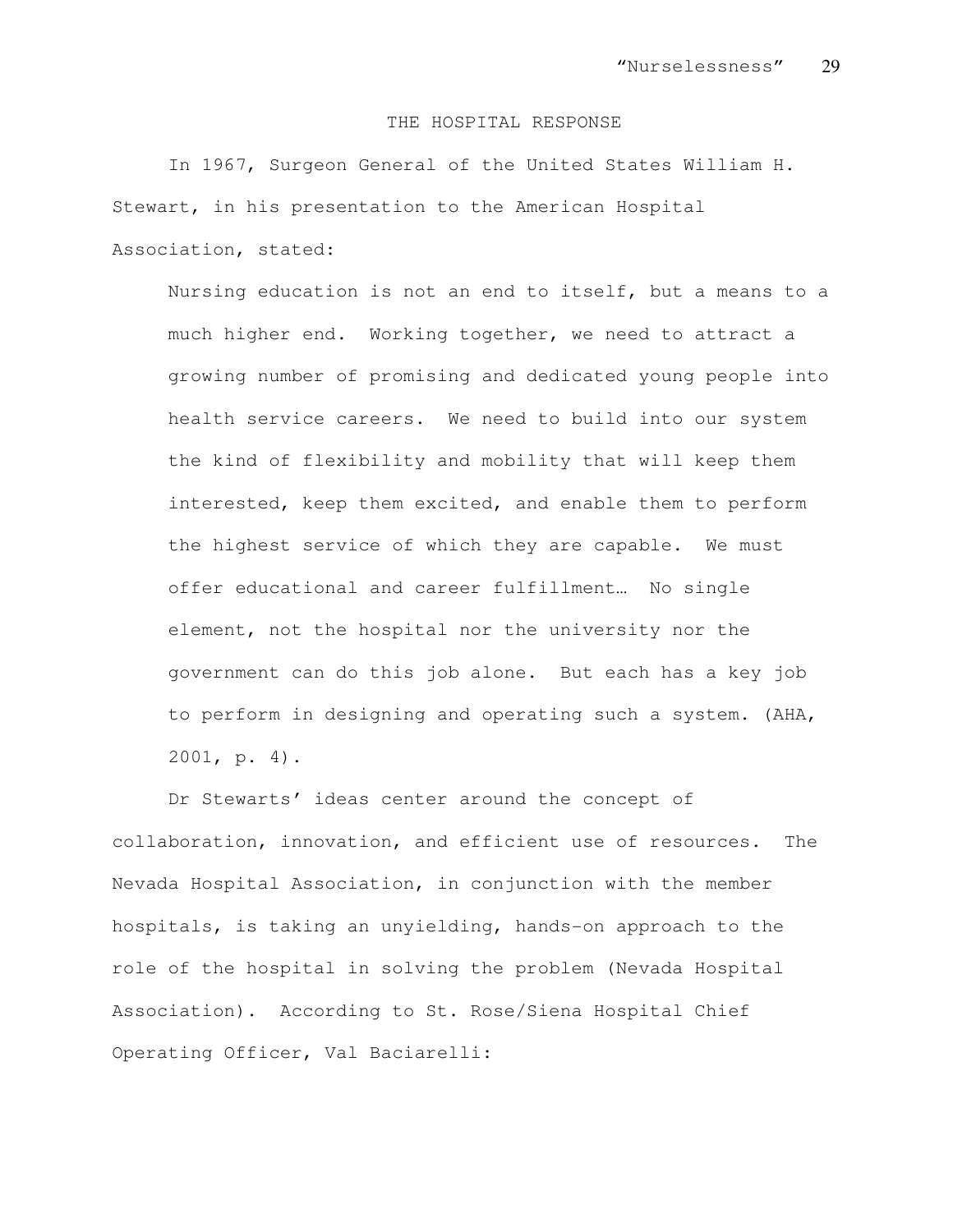The nursing shortage is real. The cause is a combination of factors; explosive growth for one. We are not training enough nurses in this state, we need to train more. As a hospital we support the plan to double enrollment in the nursing schools. St. Rose and Siena have also been active in providing financial and political support for the addition of nursing education at the new Nevada State College. We have a clear supply and demand issue here. Our parent corporation, Catholic Healthcare West, is assisting us with national recruiting efforts by attending job fairs, especially in cold weather areas of the country, to bring nurses to our hospitals in Las Vegas (Personal communication, V. Bericilli, April 29, 2003).

Ms. Dee Hicks, Vice President of Nursing Services for Sunrise Hospital and Medical Center concurs:

We are doing many things to improve working conditions for our nurses. We have started to offer various shift options to keep our aging nurses and young mothers; we have 6, 8, 10 and 12 hour shifts. On our Medical-Surgical units we have, based on popular opinion, employed a "Team Nursing" model called "Partners in Care", which consists of an RN, LVN, and Nurse Assistant team to care for from 8 to 10 patients. We have doubled our internal recruitment bonus for our employees to incentivize them to refer another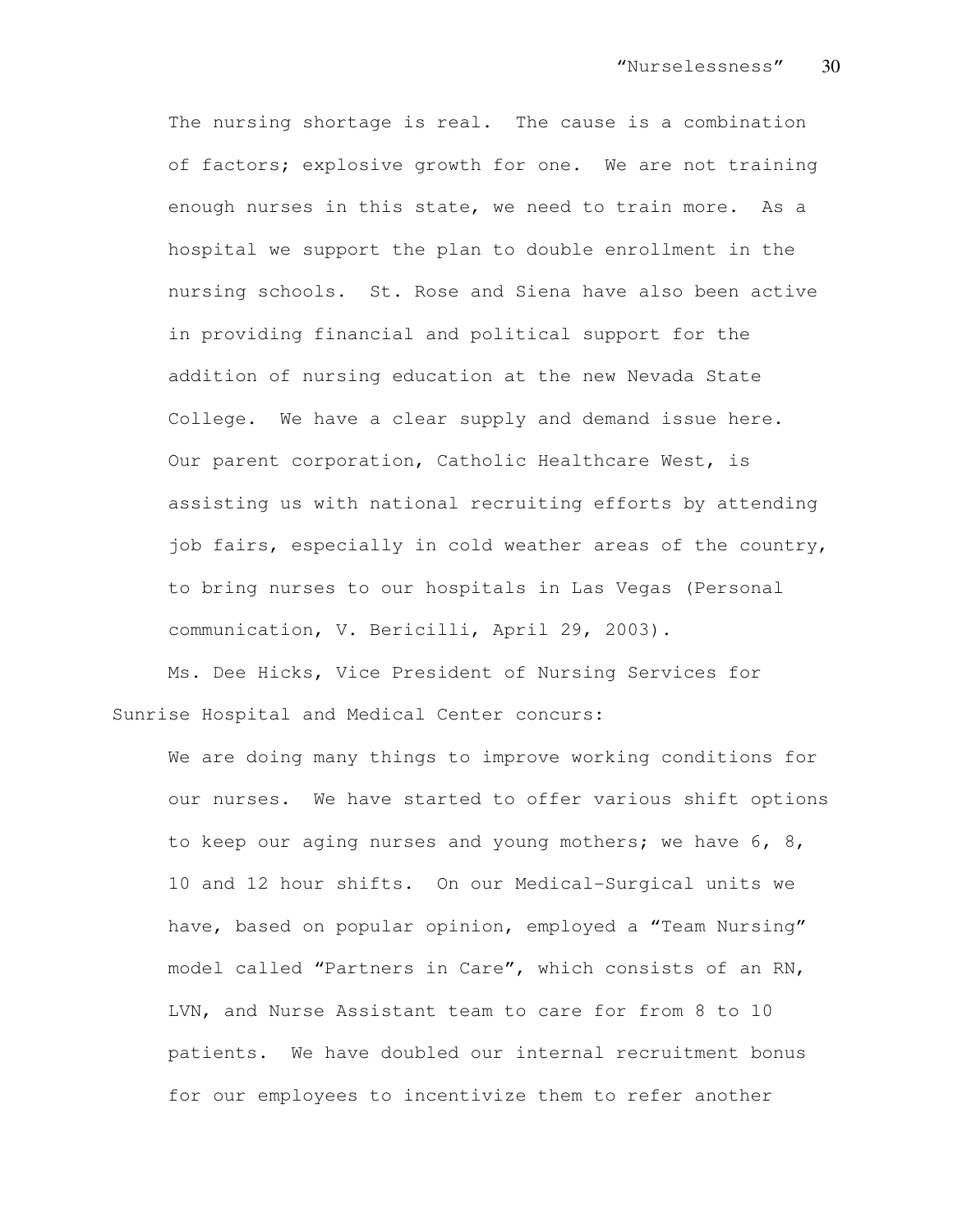nurse, and we have purchased lap-top computers for bedside charting to save our nurses time and effort. The goal at Sunrise is to communicate with the nurses and incorporate the feedback. We get good ideas from them. (Personal communication, April 28, 2003)

Regarding the message she hopes to send to the community and to future nurses she said, "We need to tell the good stories about nursing, how we save lives and make a difference. We need to start loving nursing and what it means to those we serve" (Personal communication, April 28, 2003).

In preparation for the 2003 Nevada Legislative session, the Nevada Hospital Association (NHA) conducted a survey of all Nevada member hospitals to demonstrate their commitment to the effort to cure the nursing shortage in the state (NHA, 2002). The aggregate dollars contributed by Nevada hospitals in 2003 are shown in Figure 2. The data shows that the most significant financial contributions made by the hospitals in the year 2002 were for specialty and advanced training for areas of higher need/acuity, e.g., Emergency room, Labor and Delivery, for RNs who were re-entering the workforce or would switch departments, continuing education, and general recruitment costs. Approximately half of that amount was spent on retention bonuses to keep existing staff. Notably, the lowest amount of dollars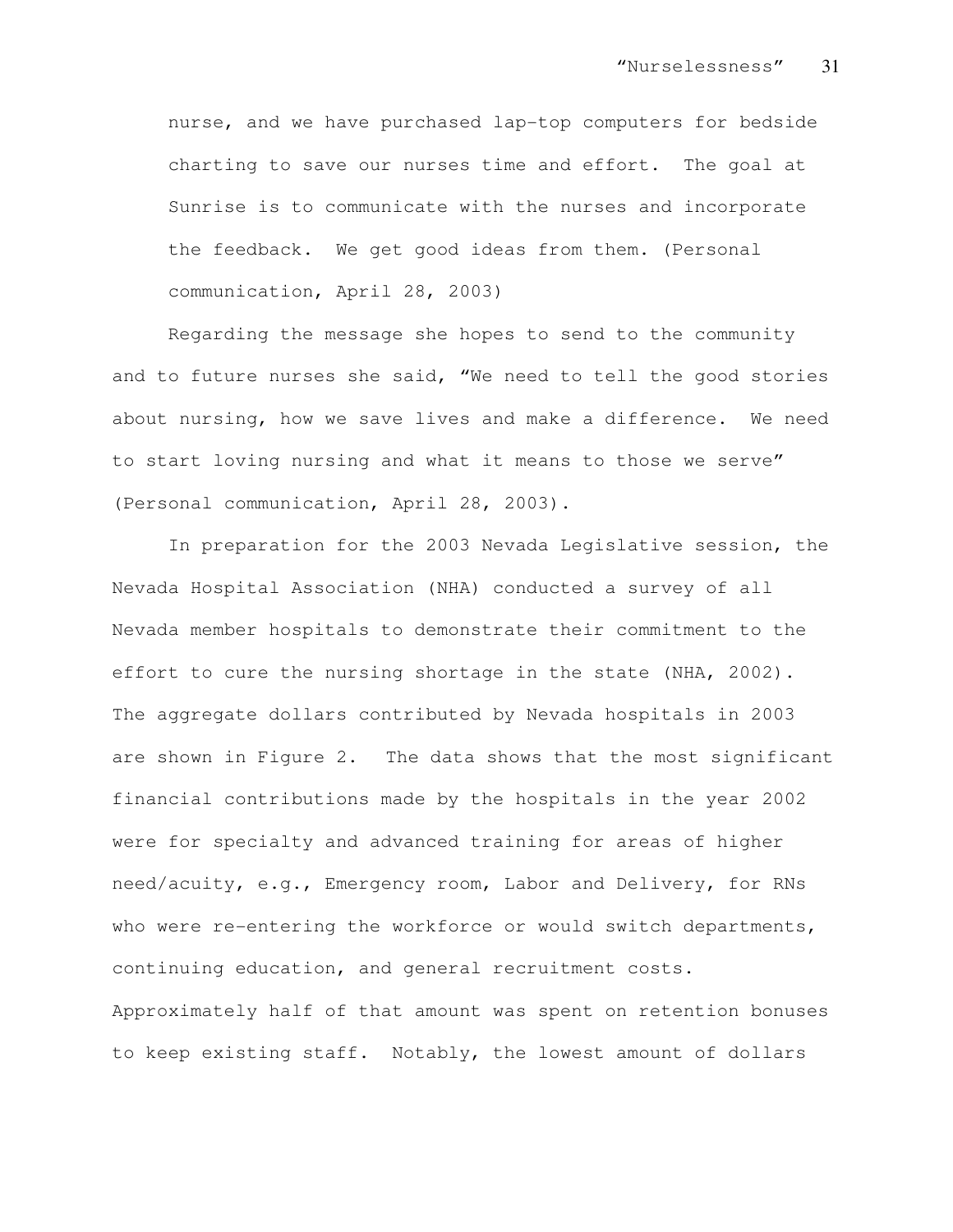contributed was for the area of highest need: the education of

student nurses.

Figure 2 2002 Hospital Contributions (aggregate data)



The hospitals gave \$219,870.00 in Nursing Scholarships, reported an allocation of \$185,516.00 in operating costs for supplies and equipment for student nurses while training in their facilities, and spent \$21,324.00 to provide additional clinical faculty for clinical training of students (NHA, 2002). This makes the total contribution by Nevada Hospital Association members for direct educational costs for future nurses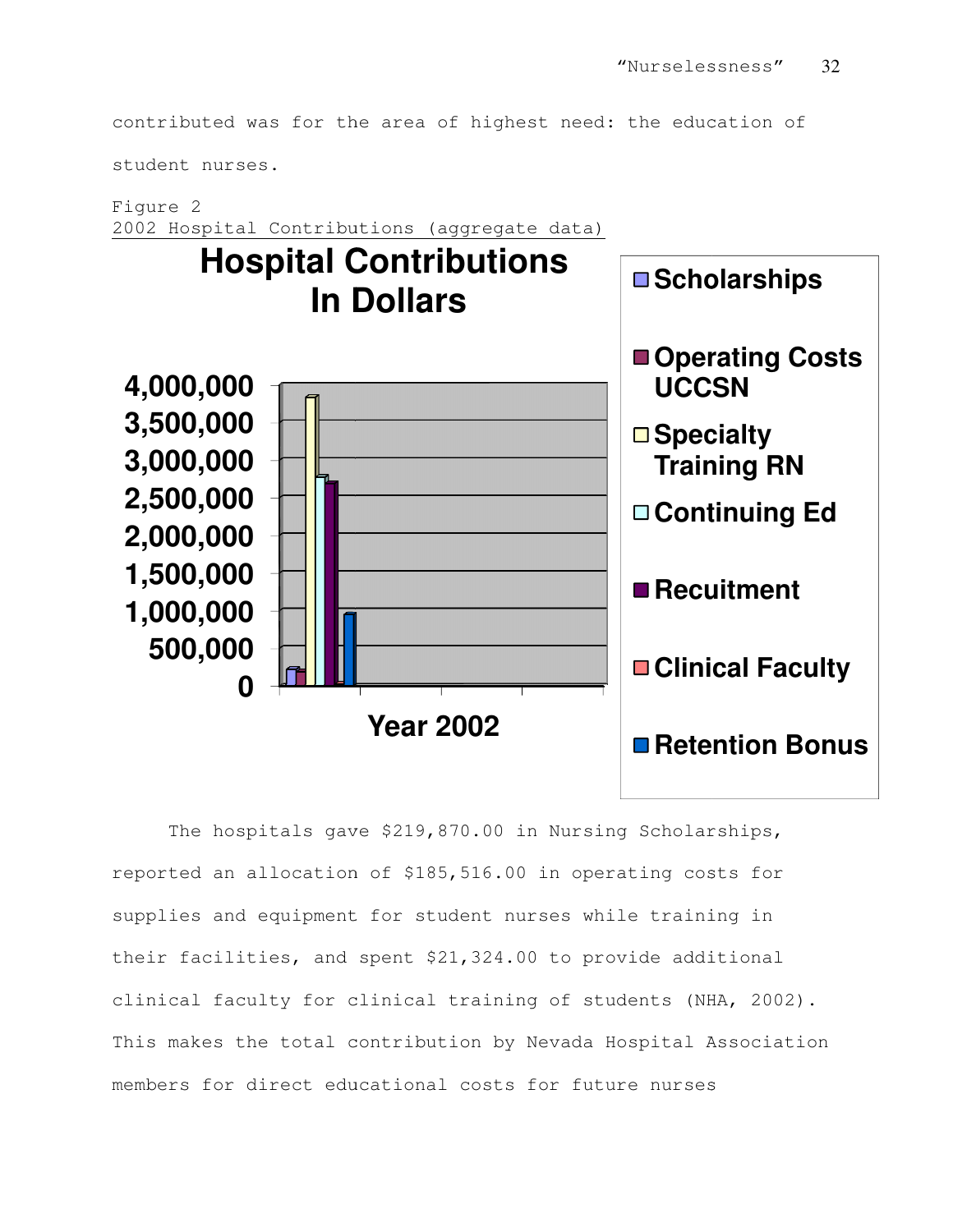\$426,710.00, or 4% of the collective \$10,673,304.00 spent for the calendar year 2002. According to Doreen Begley, Nevada Hospital Association Nurse Executive, "The member hospitals have also committed to provide the UCCSN an extra \$334,708.00 for necessary ancillary equipment if the plan to double nursing school enrollment gets funded" (NHA, 2002).

# NURSING SCHOOLS

Nevada is the state with the fewest number of registered nurses per 100,000 residents. Doreen Begley, nurse executive of the Nevada Hospital Association, said:

Expanding nursing opportunities would be a step toward shedding the 'dubious distinction' Nevada holds at the bottom of the state rankings. No question exists that Nevada's community colleges and four-year colleges need to produce more nursing graduates who can deliver high-quality care, especially in hospitals. (Patton, 2002, p. 1)

Nevada's constitutional obligation to provide a child with public education does not apply to college and no federal mandates exists compelling states to subsidize the costs of higher education (Patton, 2003). The absence of this legal commitment and higher education's costs have put colleges in funding jeopardy.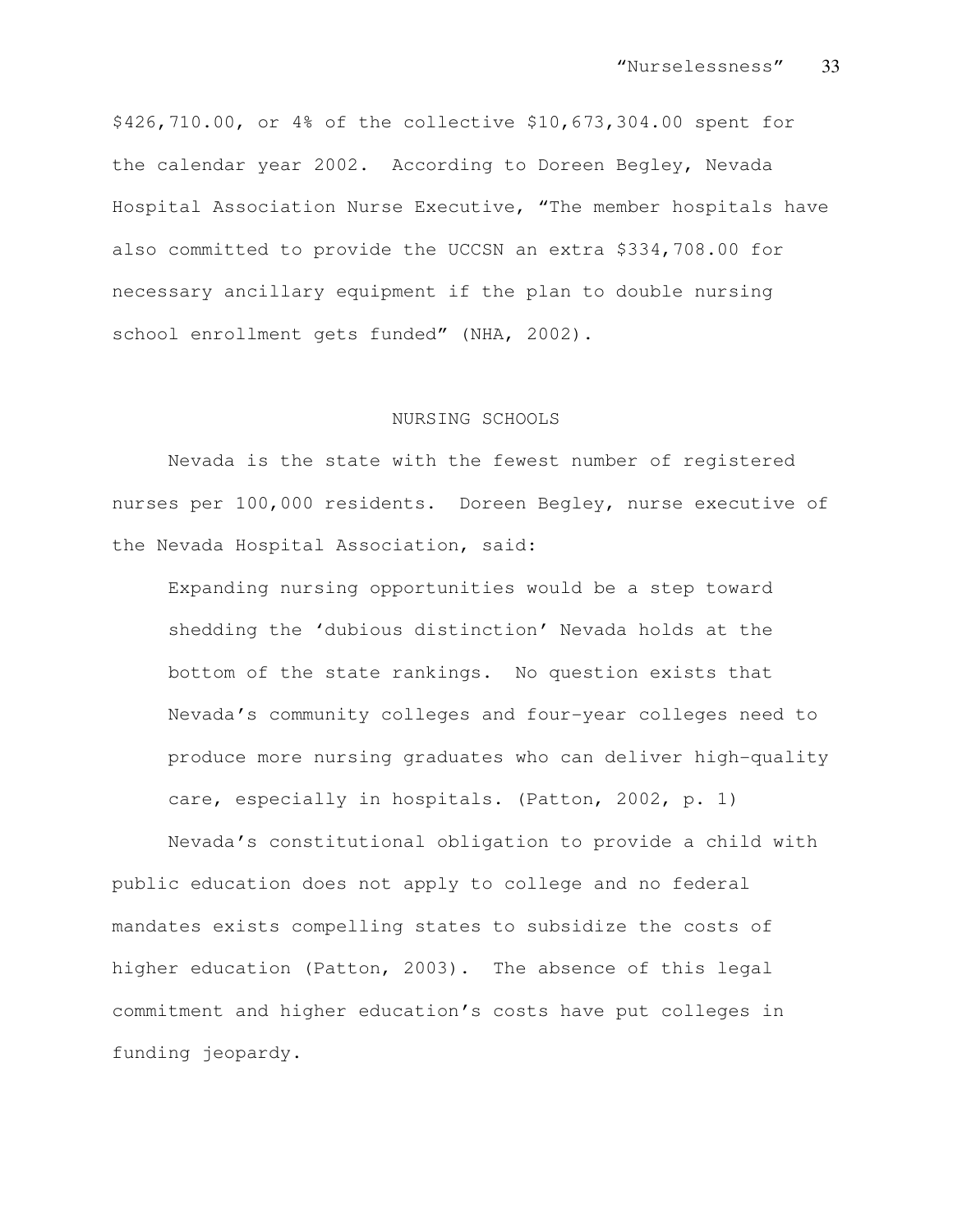Nevada Governor Guinn outlined his budget priorities and tax increase proposals in 2002. Instead of advocating higher education spending cuts, the governor urged lawmakers to support budget increases for enrollment growth and expanding programs during the official start of the 72<sup>nd</sup> Legislative session in February 2003 (Patton, 2003).

During the January 17, 2003 budget presentation, higher education officials asked lawmakers to allot \$12.1 million in addition to what Governor Guinn had proposed for the UCCSN system for the next two years (Whaley, 2003, p. 1). Nevada State Senator Rawson, R-Las Vegas, urged legislators to make the training of nurses a high priority. "We really need nurses," Senator Rawson said after learning that local hospitals were unable to take all patients because of staffing shortages.

John Ellerton, chief of staff at Univesity Medical Center in Las Vegas, views nursing education as "a key to Nevada's future in continuing to improve our state. I think education needs the funding to provide a quality, accessible education" (Rogers, 2002). "The majority of Nevada's nursing schools have traditionally had more qualified applicants than available positions," said Julie Johnson, nursing school department chair at the University of Nevada, Reno. The university's Orvis School of Nursing recently had 81 qualified applicants for 48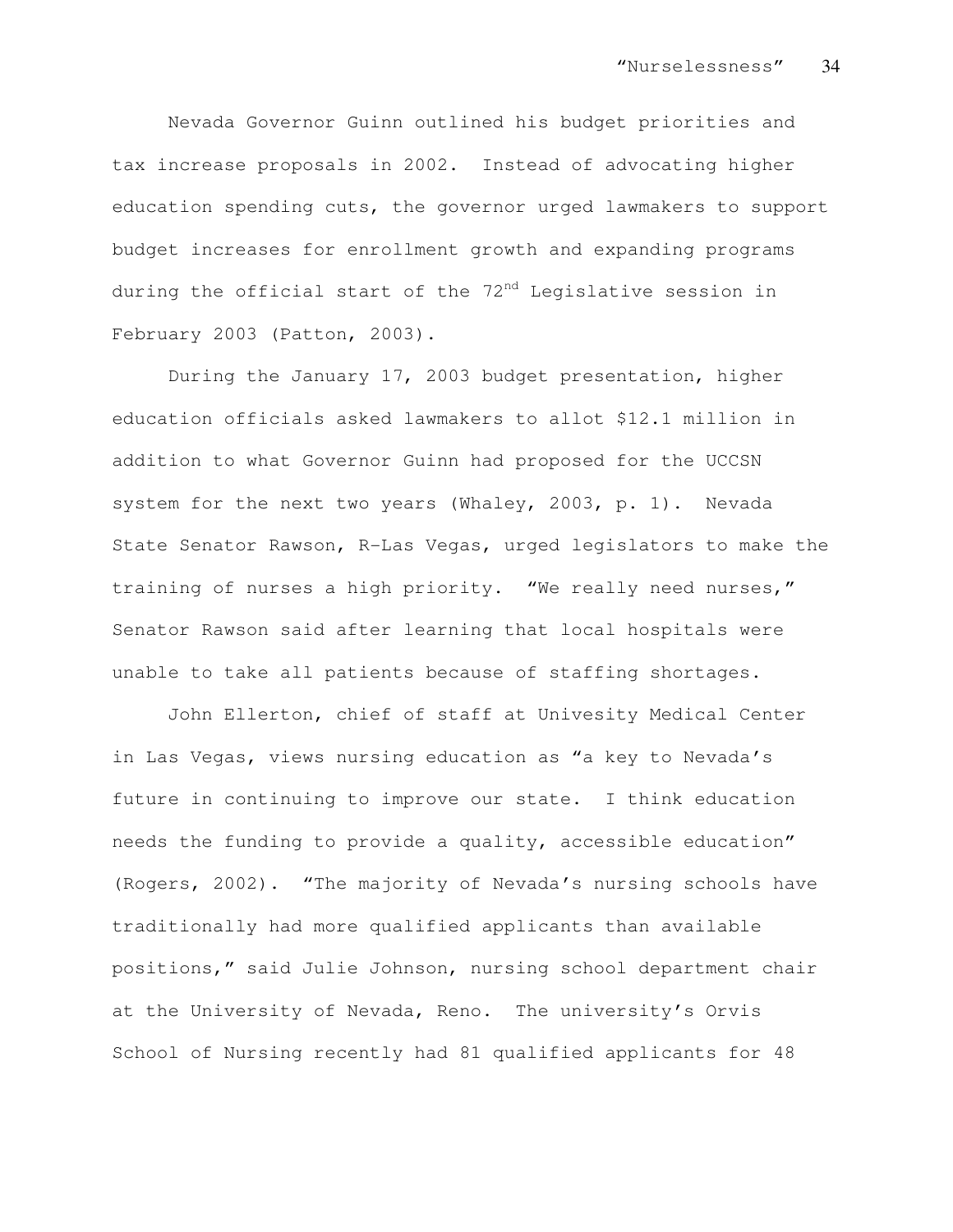positions. Twenty-four additional applicants joined the program in the fall of 2002 when grant funding became available. the fall of 2002 when grant funding became available.<br>"We still have more applicants than we can take," Urbana

branch director Carol Humpherys said. "The number of applicants<br>we can take is limited. We have a waiting list for our program" we can take is limited. We have a waiting list for our program" (Scott, 2002). "Nurselessness" 35<br>
icants joined the program<br>
became available.<br>
n we can take," Urbana<br>
"The number of applicants<br>
ing list for our program"<br> **Available Slots -2002** 

#### Figure 3



**Qualified Applicants vs.UCCSN Available Slots** 

As reported to Nevada Hospital Association by Individual Schools of Nursing 2002

The comparison of UCCSN qualified nursing applicants to As reported to Nevada Hospital Association by Individual Schools<br>of Nursing 2002<br>The comparison of UCCSN qualified nursing applicants to<br>available admission slots is represented in Figure 3. The data clearly demonstrates that if capacity were available to expand **CCSN UNR TMCC WNCC GBC UNLV TOTAL**<br>s reported to Nevada Hospital Association by Individua<br>f Nursing 2002<br>The comparison of UCCSN qualified nursing applican<br>vailable admission slots is represented in Figure 3.<br>learly demon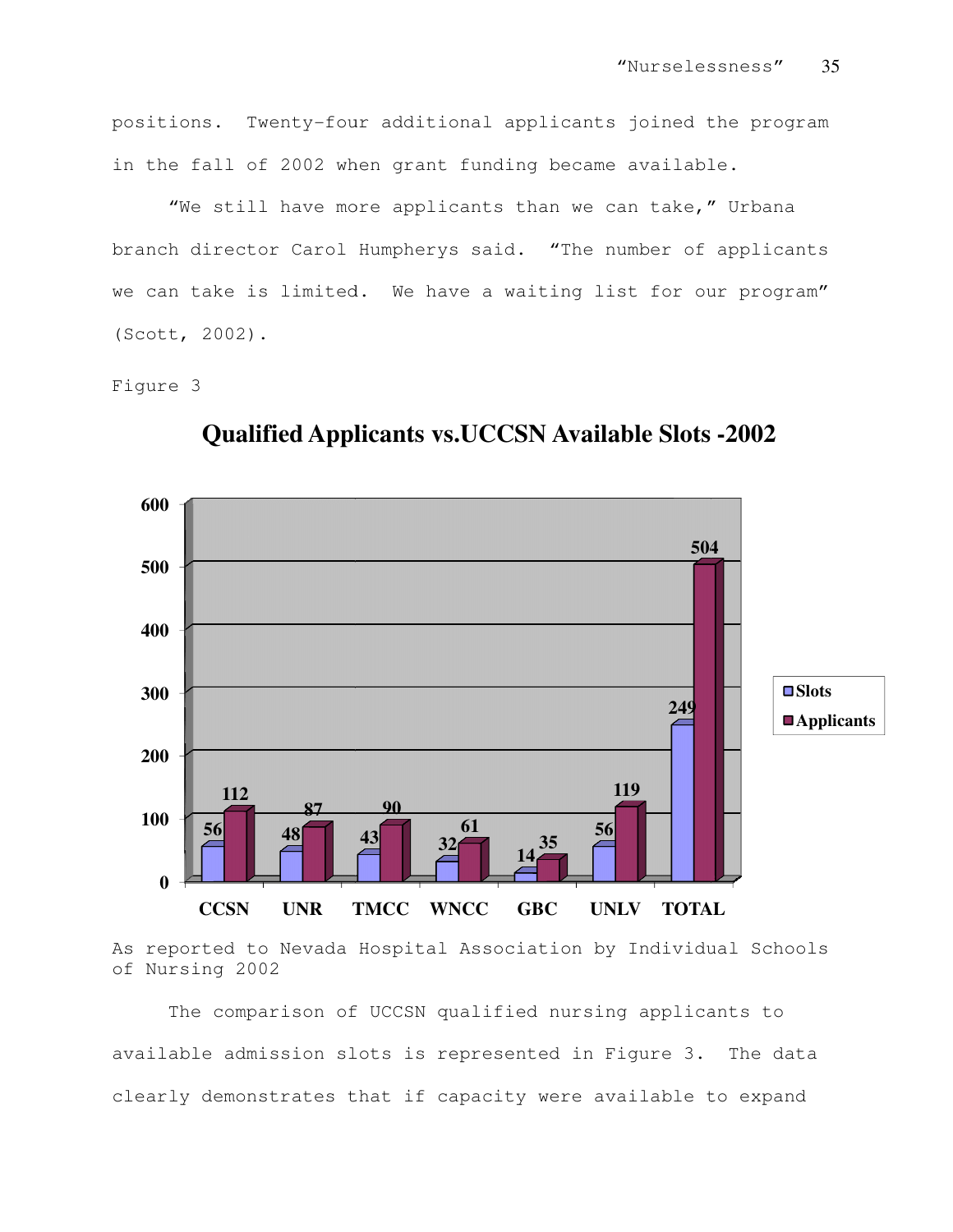the nursing programs to meet the demand, Nevada schools would have been able to achieve the goal to double enrollment in 2002.

"There is a shortage in every field of nursing from nursing faculty to advisors," Humpherys said. "In the past 6 months, we have spent more time on planning. We have had more planning meetings to attract graduate students." Humpherys said she blames many factors for the nurse shortage, including inadequate pay. "Nursing is a pretty stressful career choice," she said. "Some people choose not to enter the field." The Nurse Reinvestment Act does include strategies to address the burnout and frustration that drive many nurses out of the profession. "There has to be some nurse support system," Humpherys said. "Students must be educated at a higher level. There is no simple solution" (Scott, Jr., 2002, p. 2).

Julie Johnson, Director of UNR's Orvis School of Nursing, said a \$233,000 grant awarded to UNR will allow the school to recruit two or three new faculty members for the next two years. An inadequate number of nursing faculty nationwide has exacerbated the nursing shortage (American Association of Colleges of Nursing, 1999). Factors contributing to the faculty shortage include the fact that nurses enter college teaching late in their career, academic salaries are low, there is competition from clinical settings that pay at a much higher rate, and the faculty are aging and retiring (Hinshaw, 2001).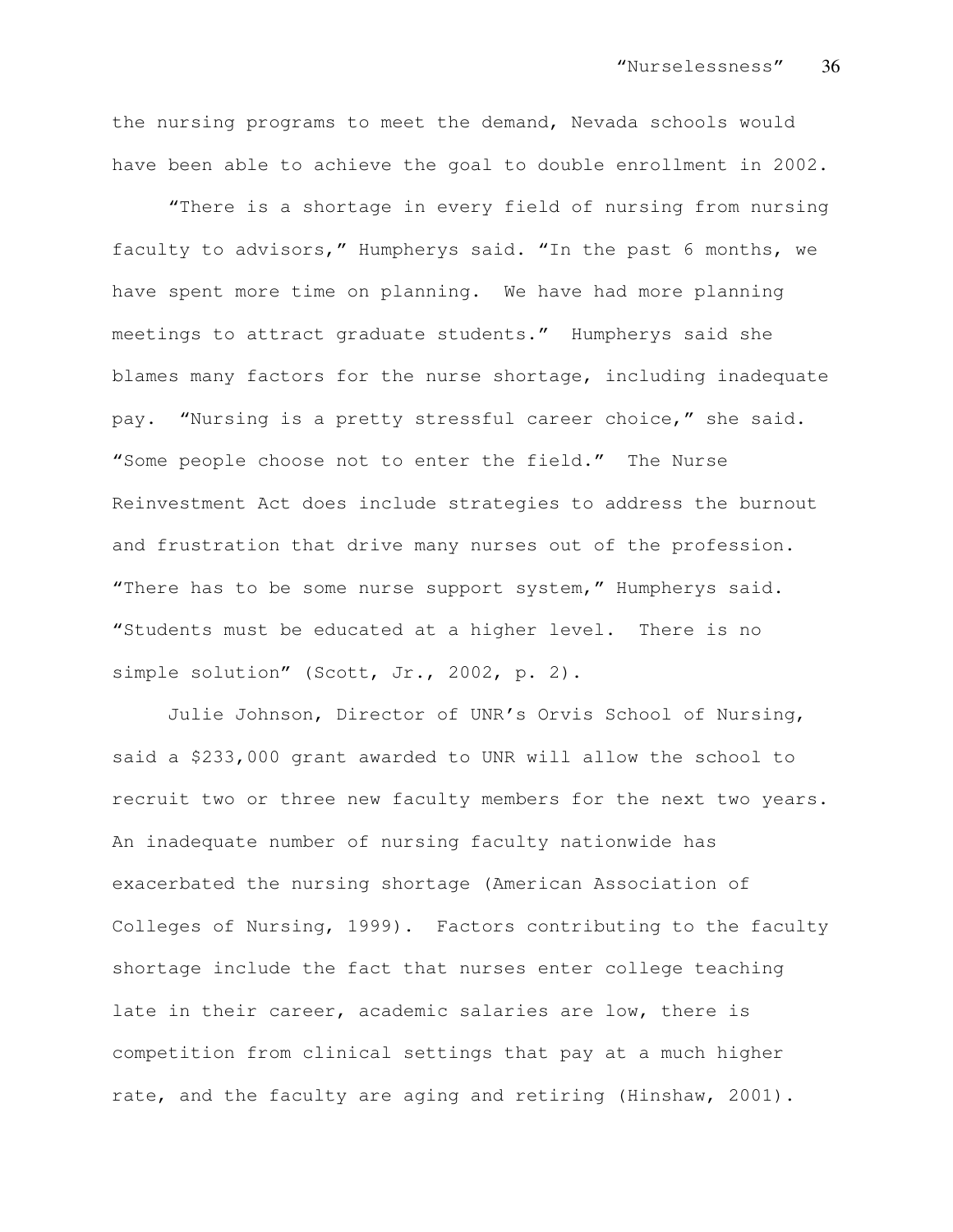The Nevada State Board of Nursing requires all Nevada nursing schools to have a ratio of 1 faculty member for every 8 students (NSBN, 2002). This is a fairly common ratio across the country and the Nevada Board of Nursing stance on this is firm. "It limits the number of students who can be enrolled currently to only 48," Johnson said. "For the last two years, we've had twice as many qualified applicants as we've been able to admit. Nevada has the worst nursing shortage in the country, so this will certainly help. It's not going to fill all the need, but it's a small step in the right direction," Johnson reported ("Nursing school," 2002).

Increasing nursing enrollment must continue to be a priority for the University and Community College System of Nevada (UCCSN) and the State of Nevada must find the funding necessary. This trended data is provided on Table 2 below. The data represents the number of RN program graduates from UCCSN nursing programs (AY 1998-99 to AY 2000-2001).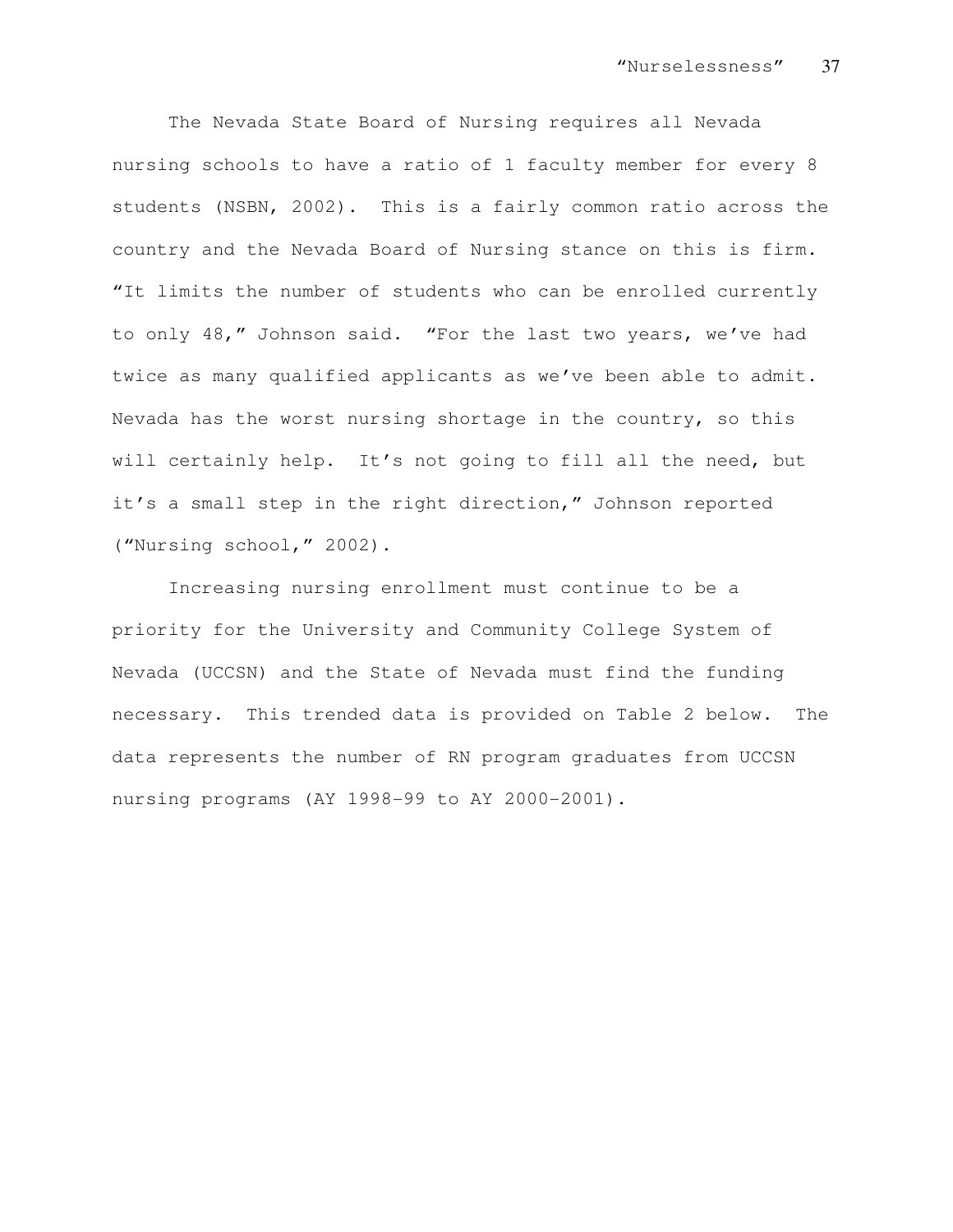| University and         | AY 1998- | AY 1999-2000 | AY 2000-2001 | <b>THREE YR</b> |
|------------------------|----------|--------------|--------------|-----------------|
| Community              | 1999     |              |              | <b>AVERAGE</b>  |
| College                |          |              |              |                 |
| System(UCCSN)          |          |              |              |                 |
| <b>Nursing Program</b> |          |              |              |                 |
| <b>CCSN</b>            | 94       | 82           | 82           | 86              |
| <b>GBC</b>             | 14       | 13           | 17           | 15              |
| <b>TMCC</b>            | 37       | 22           | 34           | 31              |
| <b>WNCC</b>            | 29       | 22           | 29           | 27              |
| <b>UNLV</b>            | 103      | 73           | 56           | 77              |
| <b>UNR</b>             | 49       | 41           | 46           | 45              |
| <b>TOTAL</b>           | 326      | 253          | 264          | 281             |

Table 2: RN Program Completions from UCCSN Nursing Programs – Academic Years 1998-2001\*

Note. Unpublished RN program completion data from the University and Community College System of Nevada. Average figures.

Note. From Nursing Workforce Supply and Demand in Nevada, 2000 to 2002. (2003), p. 11.

The data depict a 23.5% decline in the number of nursing graduates in the year 2000-2001 from the year 1998-1999. The academic years from 1998-2001 confirm an average of 281 students have completed the RN degree requirements over a three-year period.

# TREATMENT ALTERNATIVES

The Nevada Nurses Association facilitated the Nursing Summit process in 2001 (NNA, 2001). The purpose of this initiative was to assemble nurse leaders in the state to identify priority problems and develop solutions affecting all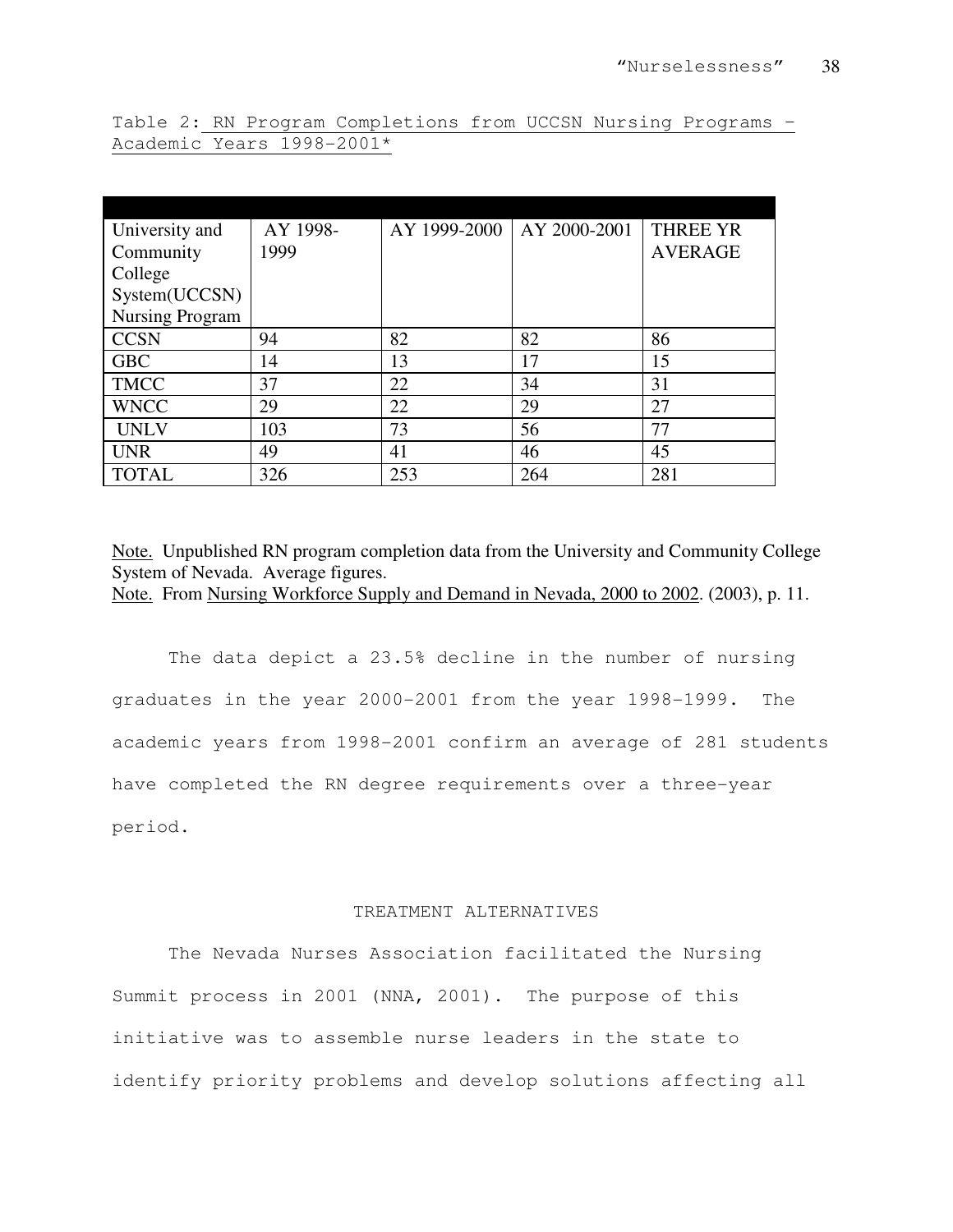of the Nevada nursing community. Representatives from the Nevada Nurses Association, State Board of Nursing, hospitals, home care, long term care, and educational programs from across the state and schools of nursing attended. Eight summit gatherings were held for the purpose of building a strategic business plan.

Three priorities were identified as a result of this assembly (NNA, 2001). They were: the nursing shortage, recruitment, and retention issues. They are not seen as discrete, separate problems, but as interwoven and interacting factors. The association issued recommendations for five areas: Education, Media, Manpower/Human Resources, Practice/Work Environment and Retention Efforts, and State Wide/Political Efforts. These recommendations were:

#### Education Recommendations

1. Promote a standardized core nursing curriculum to facilitate transfer from one School of Nursing in Nevada to another in the system.

2. Increase nurse faculty positions to accommodate growth in student enrollments.

3. Establish tuition waivers to promote nursing school enrollments.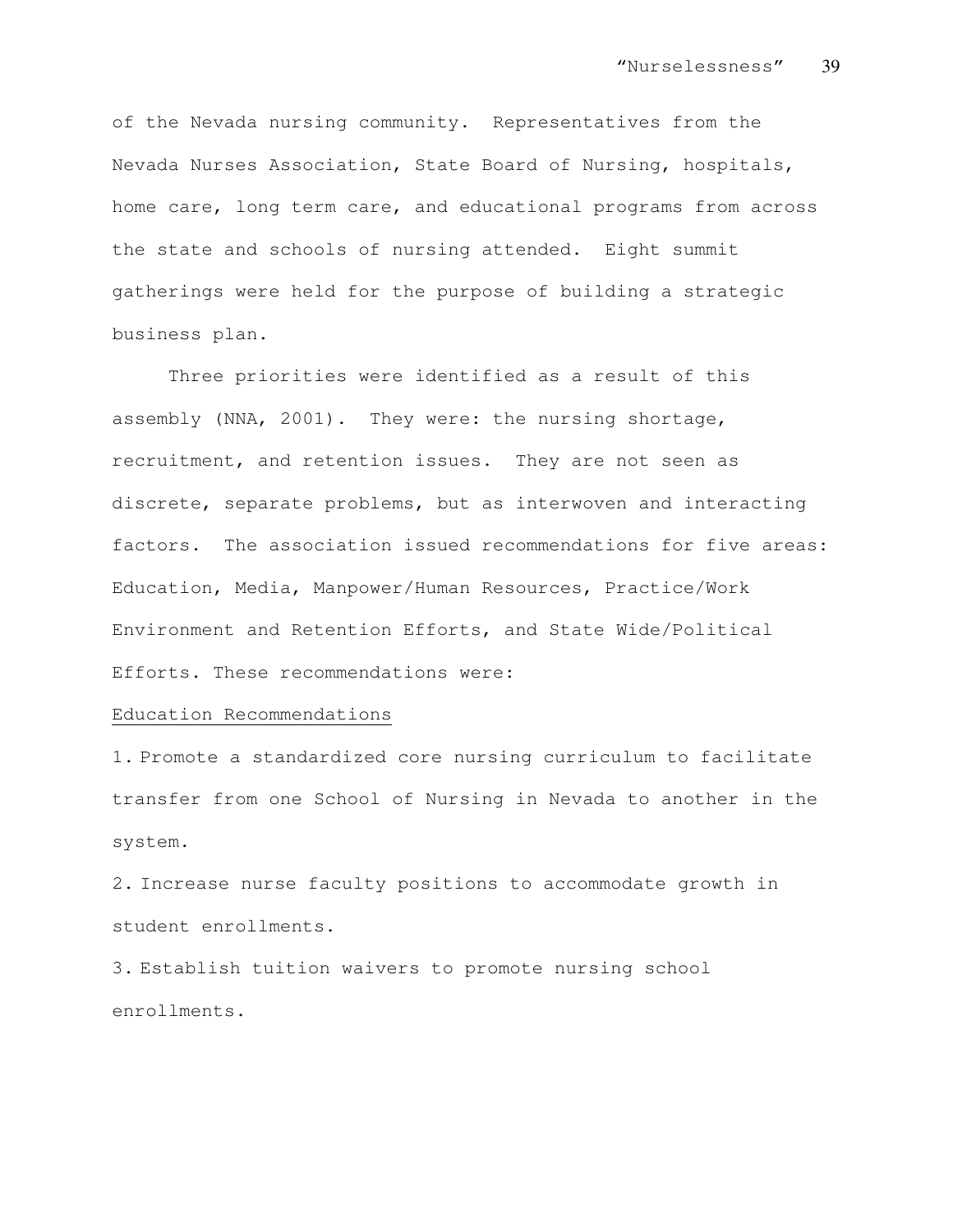4. Facilitate greater flexibility in nursing education programs, such as offering part time study, evening classes, and summer school.

5. Increase the Board of Regents' understanding about the need for more nursing school enrollments to promote increasing the supply of adequate numbers of registered nurses in Nevada.

6. Obtain tuition waivers for graduate study so nurses can access advanced nursing education.

7. Increase financial support for nursing students, such as loan repayment, scholarships.

8. Promote more nurses acquiring advanced degrees in nursing education to prepare for the nurse educator role.

9. Improve nurse faculty salaries to be competitive with the marketplace.

10. Have a positive introduction into the workplace.

11. Establish mechanisms, which provide for nursing education subsidy funding programs in exchange for service requirements. 12. Focus on recruiting a broader diversity of nursing students (i.e. minorities, males, second career applicants).

13. Expand school program capacity for LPN and Certified Nursing Assistants to provide adequate numbers of Assistive personnel to the registered nurse.

14. Improve articulation among high schools and Nevada community college nursing programs.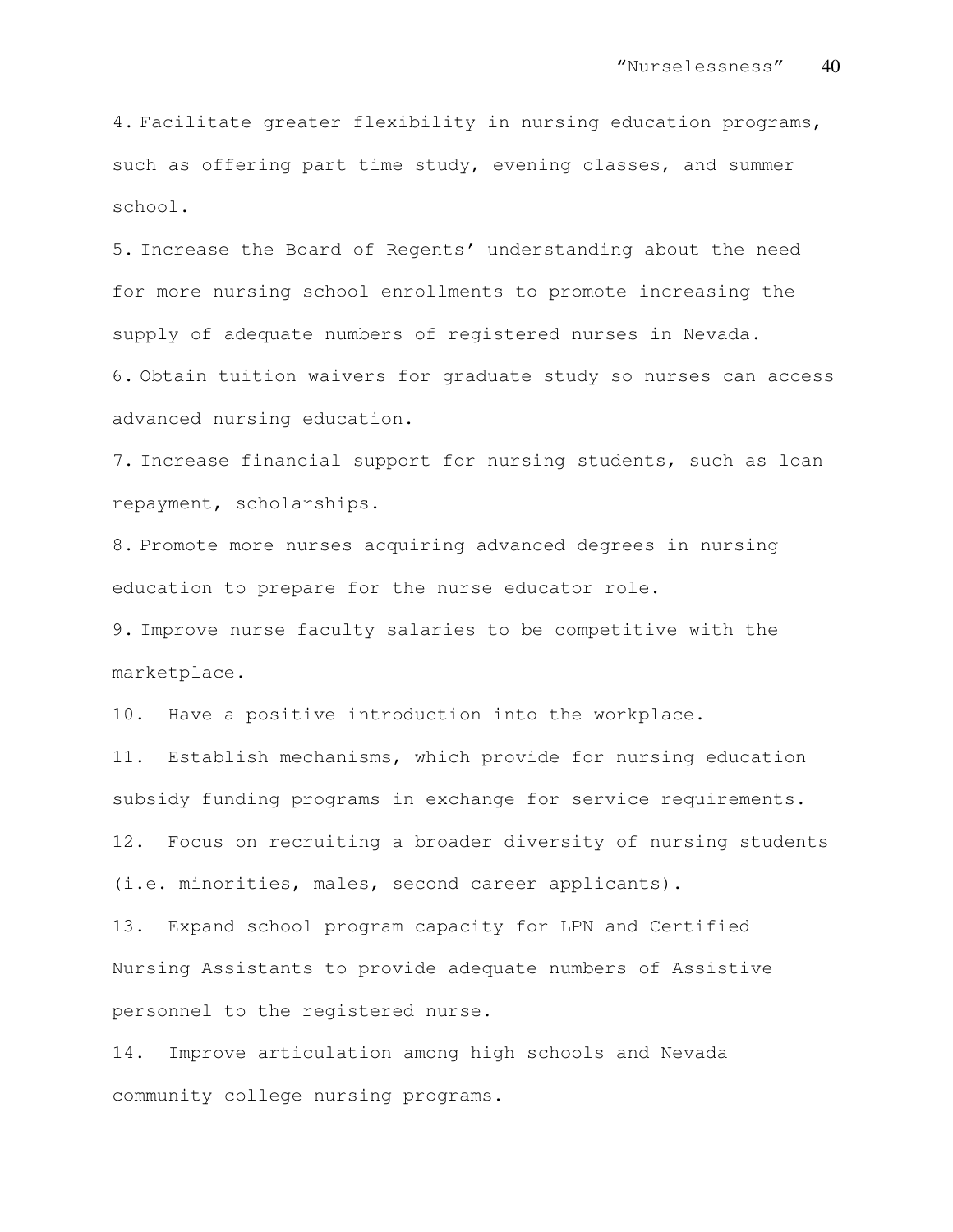15. Improve articulation between community college and university level nursing programs.

16. Expand use of different educational options such as on-line and distance learning; school-to-work programs in the public school system in concert with the university and community college system; federal funds to produce a video of collateral materials for presentation of educational options; develop mechanisms to ease the transition from student to practitioner; ensure that educational preparation provides for the ability to practice to meet future needs. (NNA, 2001).

#### Media Recommendations

1. Institute a nursing career choice marketing program spotlighting nursing as a terrific career.

2. Work with radio, television, and print reporters to highlight nursing choices and specialty areas.

3. Initiate an educational campaign to inform the public about the scope of the nursing shortage, its impact on the public, and solutions that can turn it around.

4. Survey high school students about what would make them consider a nursing career and what barriers are preventing them from choosing nursing as a career.

5. Educate consumers about health care costs, and how little money actually goes to nurses' salaries.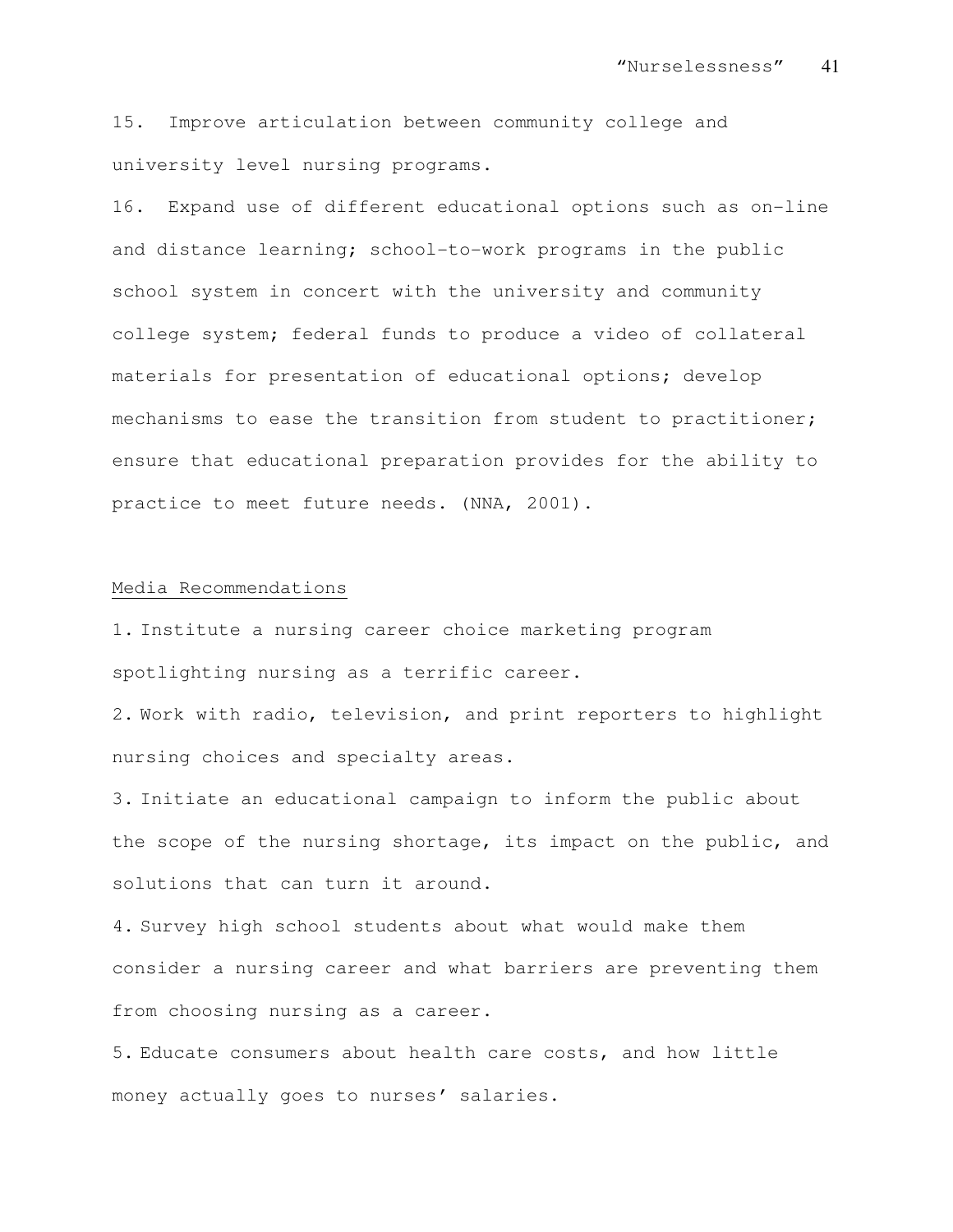6. Promote a positive image of nurses in popular media. (NNA, 2001).

#### Manpower/Human Resource Recommendations

1. Educate appropriate audiences about new nurse professionals and what they want and expect from a nursing position.

2. Increase efforts targeted for out-of-state recruitment of registered nurses.

3. Establish greater communication between nursing practice and nursing education so both groups gain a better understanding of each other's needs in providing professional nursing services. 4. Promote the skills needed for the entry level practitioner for today's complex health care systems. (NNA, 2001).

### Practice/Work Environment & Retention Strategy Recommendations

1. Initiate nurse support groups in the workplace for nurses to meet and talk with one another, problem solve, and engage in conversations as colleagues.

2. Improve compensation of entry level and established nurse positions (i.e. wages, benefits, incentive packages). 3. Reduce burdensome regulations and their impact on influencing nurses to leave the profession/workplace.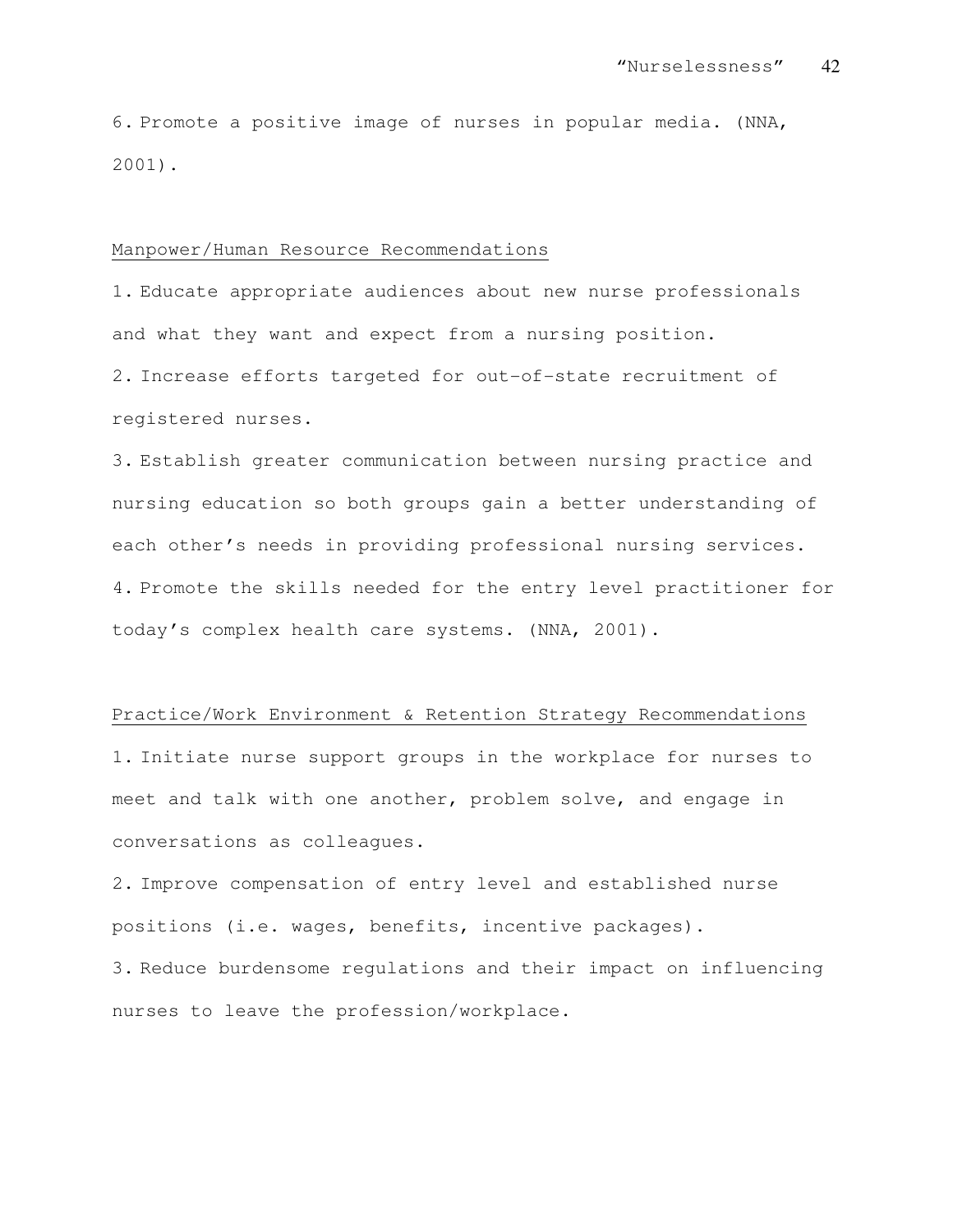4. Create practice environments, which meet the needs of the contemporary nurse (i.e. better compensation programs, flexible work schedules, autonomy, and control of patient care).

5. Implement Nurse Task Forces in every type of work setting to review, revise, and reform their systems.

6. Query nurses leaving a job or the nursing profession about what factors led to their decision and what would allow them to stay in the job or the nursing profession.

7. Institute programs to add social recognition and respect for nurses, and provide professional, courteous interactions with nurses.

8. Establish the concept of necessary nursing care and afford it parity with the concept of necessary medical care.

9. Create a safe forum for nurses to gather and express their needs/concerns to reduce division and prejudice.

10. Promote safe working environments by addressing such issues as mandatory overtime, ergonomics, and workplace violence. 11. Increase the visibility of nurses to the public so that they can recognize when a nurse is caring them for. (NNA, 2001).

#### State Wide/Political Recommendations

1. Institute a State-Wide Task Force on Nursing and Allied Health Education and Workforce Needs; funding in the 2001 legislative session.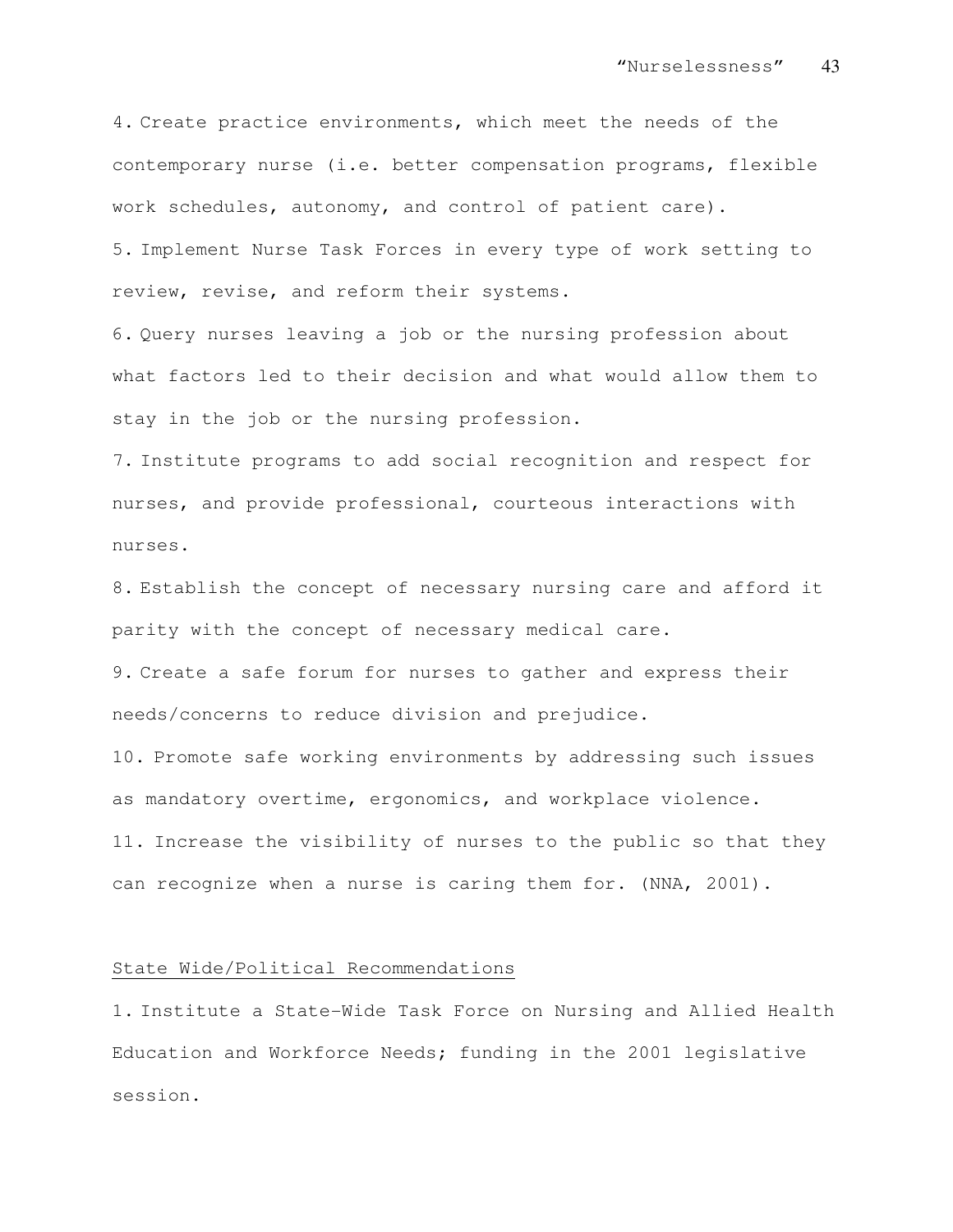2. Identify whether nurses are changing jobs or leaving the nursing profession.

3. Count practicing nurses accurately and avoid double counting nurses who hold two positions.

4. Establish a database on current and projected nursing supply and demand.

5. Monitor and manage the database to increase the supply of registered nurses (Nevada Nursing Association, 2001).

The Nursing Summit believes a major problem facing health care in the state is the barriers to availability and access to nursing services for its residents (NNA, 2001). Solutions to these problems are urgently needed, as Nevada's population is growing and aging. The Nursing Summit believes that the Nevada nursing community cannot solve these problems alone. It will take the dedication, commitment, vision, and positive resolve of many groups to make meaningful and long-term reform efforts a reality. This strategic business plan delineating the nursing community's recommendations for action should serve as the primary foundation, as it represents ideas from those nurses who do the work and understand the full complexities of being a nurse professional. It is an excellent starting point for the journey to success. However, it does not identify the root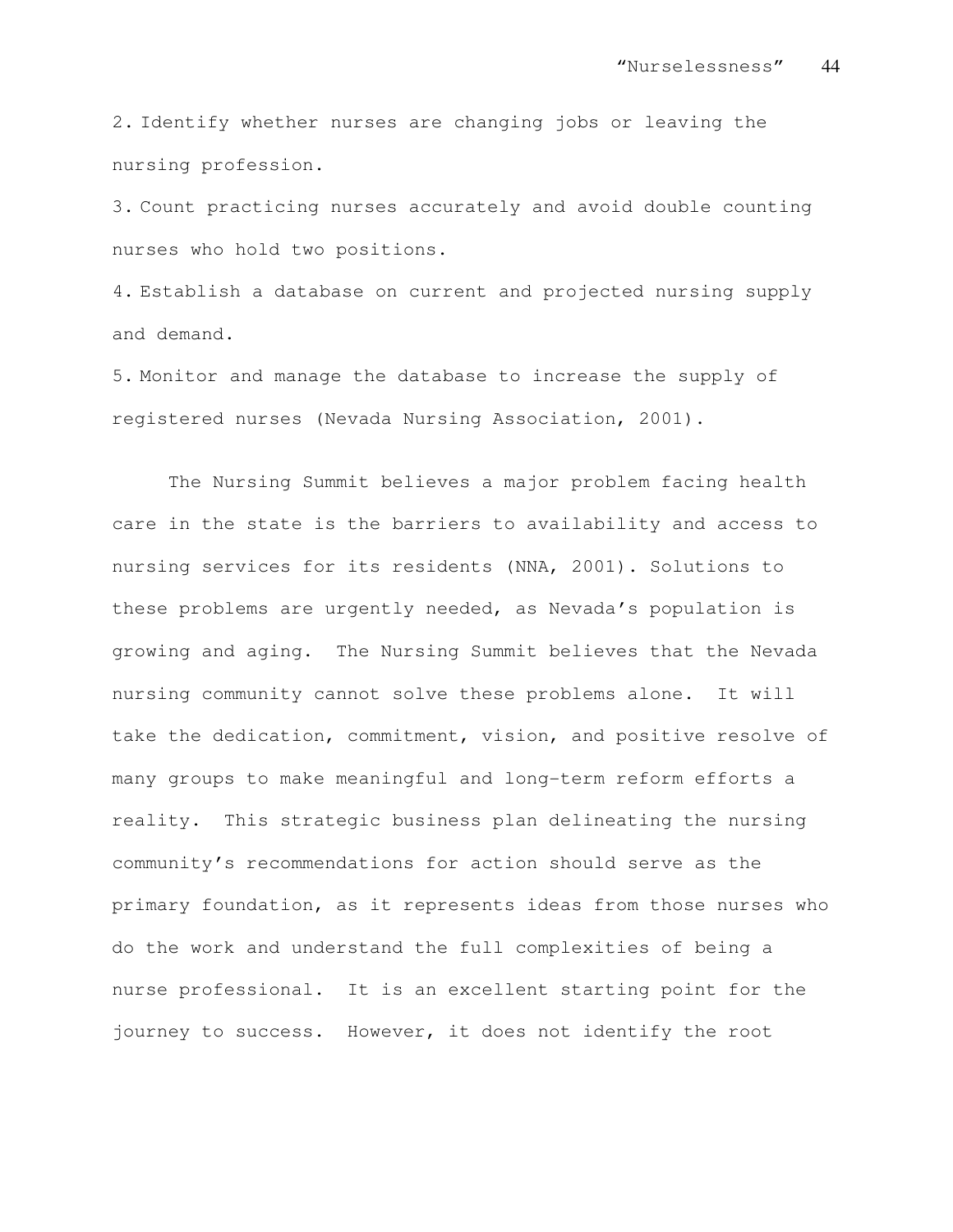cause of the problem, or address the essential issue necessary to ensure the solution: funding.

On February 10, 2003, Bill Welch, President/CEO and Doreen Begley, RN, MS, Nurse Executive for the Nevada Hospital Association presented, as testimony before the Nevada Assembly Health and Human Services Committee, the UCCSN Plan to Double the Capacity of Nursing Programs within the System (Johnson, 2003). The Doubling Plan, mandated during the 2001 Legislative Session, was a collaborative effort developed by Nevada's seven schools of nursing and unanimously approved by the UCCSN Board of Regents. The plan clearly demonstrates the commitment to help develop a solution for Nevada's nursing shortage.

Ms. Begley described the Doubling Plan for which she was the co-author as a plan that is "collaborative, innovative, and takes into consideration an economic use of resources." She said, "In California, Governor Gray Davis has pledged \$60 million to address their needs, but they have no specific plan. Here in Nevada we have developed a precise plan that is focused to accomplish the daunting task that was laid before us during your 2001 session; to double the nursing capacity of our UCCSN nursing programs that now needs your support for funding" (Johnson, 2003). Begley pointed out that Nevada's neighboring states were all in similar dire situations and suffering from the effects of this crisis as well.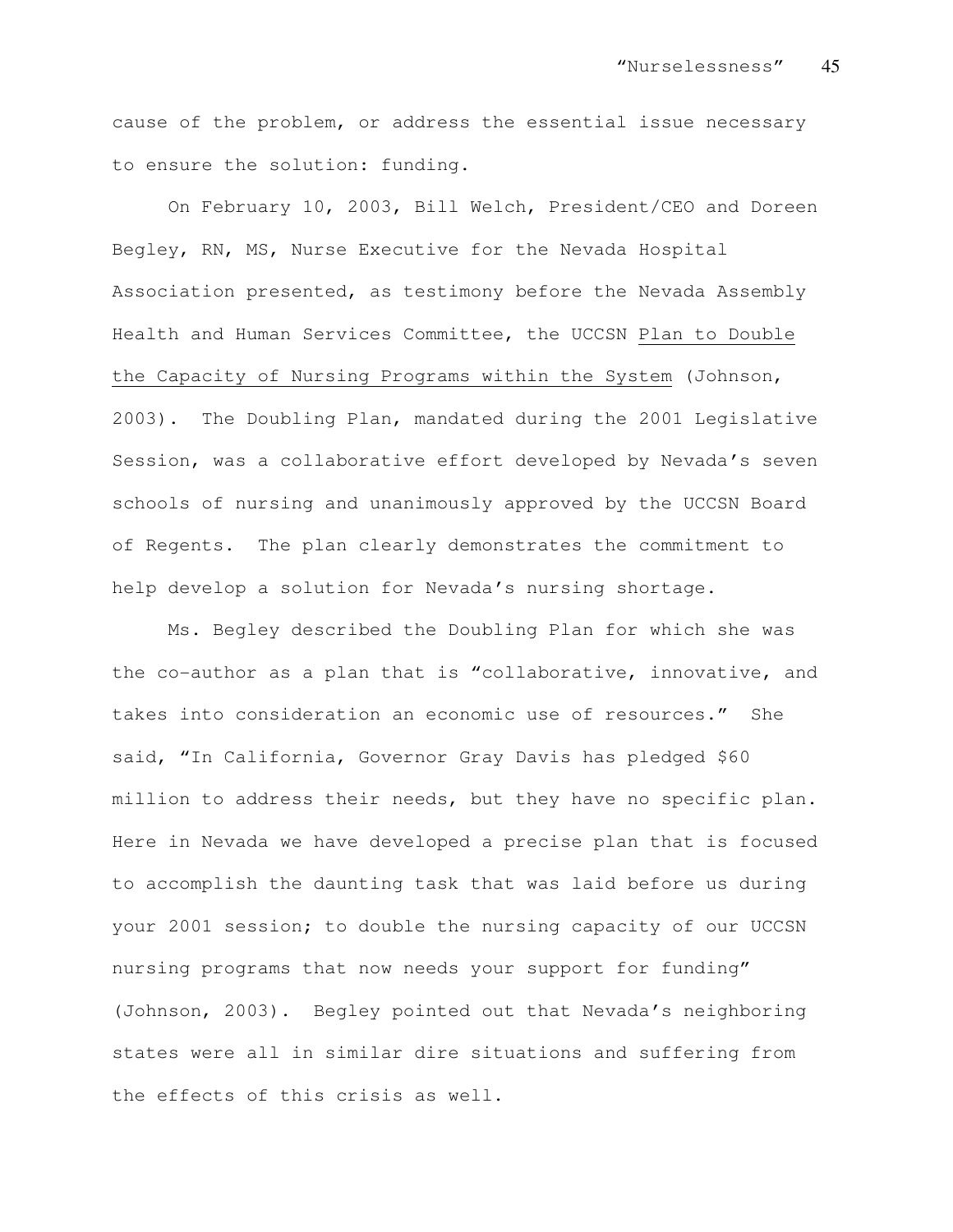Nevada currently ranks 51st in Registered Nurse population per 100,000 population (Sprately, 2001). Table 3 provides data on the total employed RN population per 100,000 in Nevada and each state bordering Nevada. Additionally, most of Nevada's neighbors, such as Arizona which ranks  $47<sup>th</sup>$ , and California which ranks  $50^{th}$ , are stationed near the bottom of the same ranking. Notably, Nevada is geographically sandwiched between Utah and California, which rank, respectively,  $49<sup>th</sup>$  and  $50<sup>th</sup>$  in the U.S. in RNs per capita.

### Table 3

Supply of Registered Nurses in Nevada and Neighboring U.S.

# States -  $2000*$

| <b>STATE</b>         | <b>TOTAL RN</b>   |                        | <b>RN POPULATION</b> |        |    |
|----------------------|-------------------|------------------------|----------------------|--------|----|
|                      | <b>POPULATION</b> | PER 100,000 POPULATION |                      |        |    |
|                      |                   |                        | Number               | Rank** |    |
| Nevada               | 10,384            |                        | 520                  |        | 51 |
| Arizona              | 32,222            |                        | 628                  |        | 47 |
| California           | 184,329           |                        | 544                  |        | 50 |
| Idaho                | 8,230             |                        | 636                  |        | 45 |
| Oregon               | 27,121            |                        | 793                  |        | 29 |
| Utah                 | 13,229            |                        | 592                  |        | 49 |
| <b>United States</b> | 2,201,813         |                        | 782                  |        |    |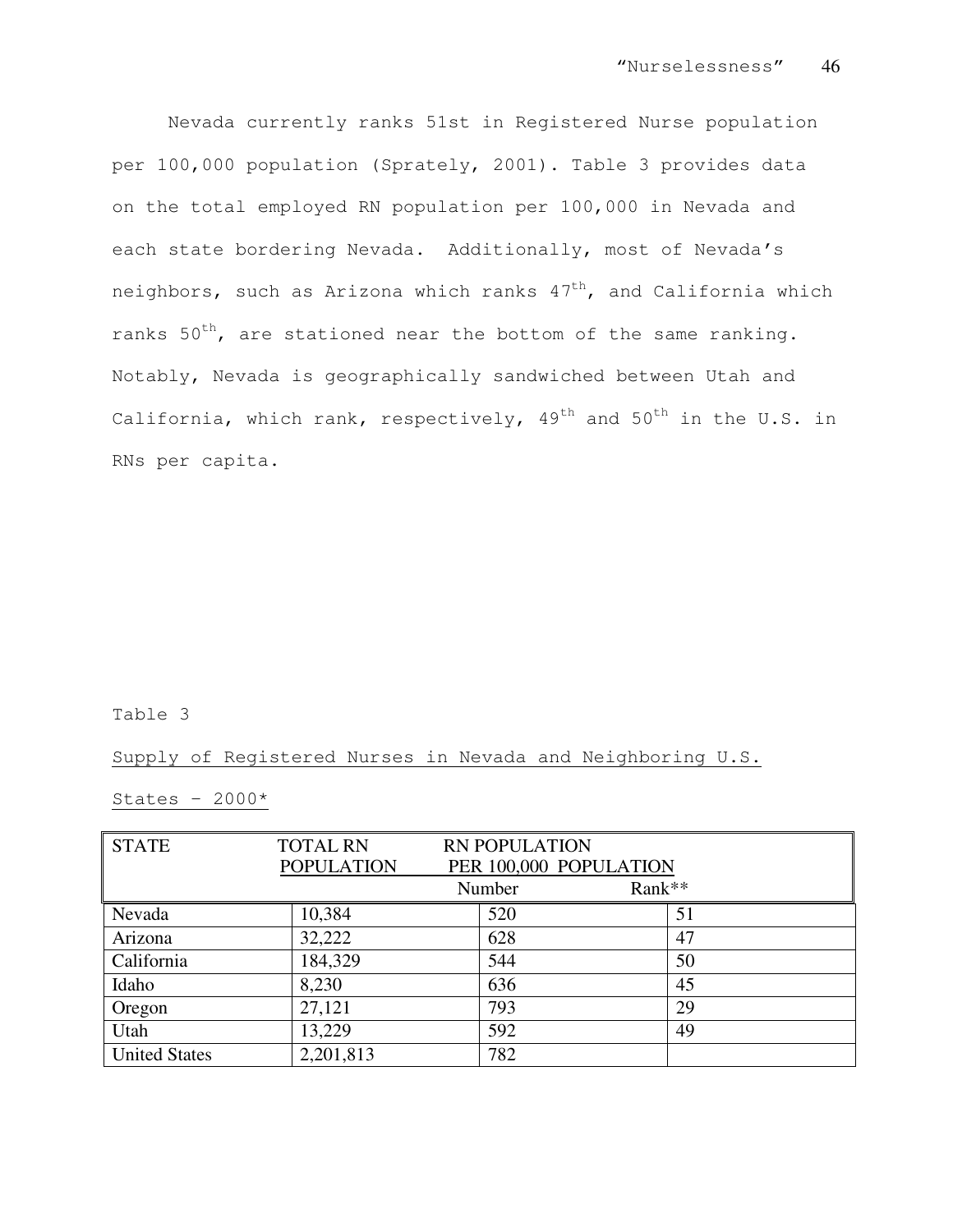Note. From "The registered Nurse population: Findings from the National Sample Survey of Registered Nurses, March, 2000." \*\* Rank among all 50 U.S. States and the District of Columbia

Johnson and Begley (2003) concluded that "We cannot count on recruiting nurses from our neighboring states, as we are all suffering from the effects of the shortage. The solution is that Nevada must 'grow our own'." The report added:

Last year, the system had to deny admission due to lack of available positions to over 255 qualified applicants. These are students who had successfully completed the prerequisites, and were eager to enter nursing school. When students are not admitted to nursing schools, they leave the state, or choose another career path. So last year, in 2002, Nevada lost a potential 255 nurses to nursing programs in other states.

This is a significant fact as nursing students tend to remain in the state where they were educated. Nevada has had a consistent retention rate of 90% of nursing student graduates. "In 2002, the state graduated 264 students, and turned 255 away." If you fund it, they will come," Begley testified before Nevada Assembly Health and Human Services Committee (Johnson, 2003). The Doubling Plan presentation points out the painfully obvious: additional funding is needed to hire sufficient nursing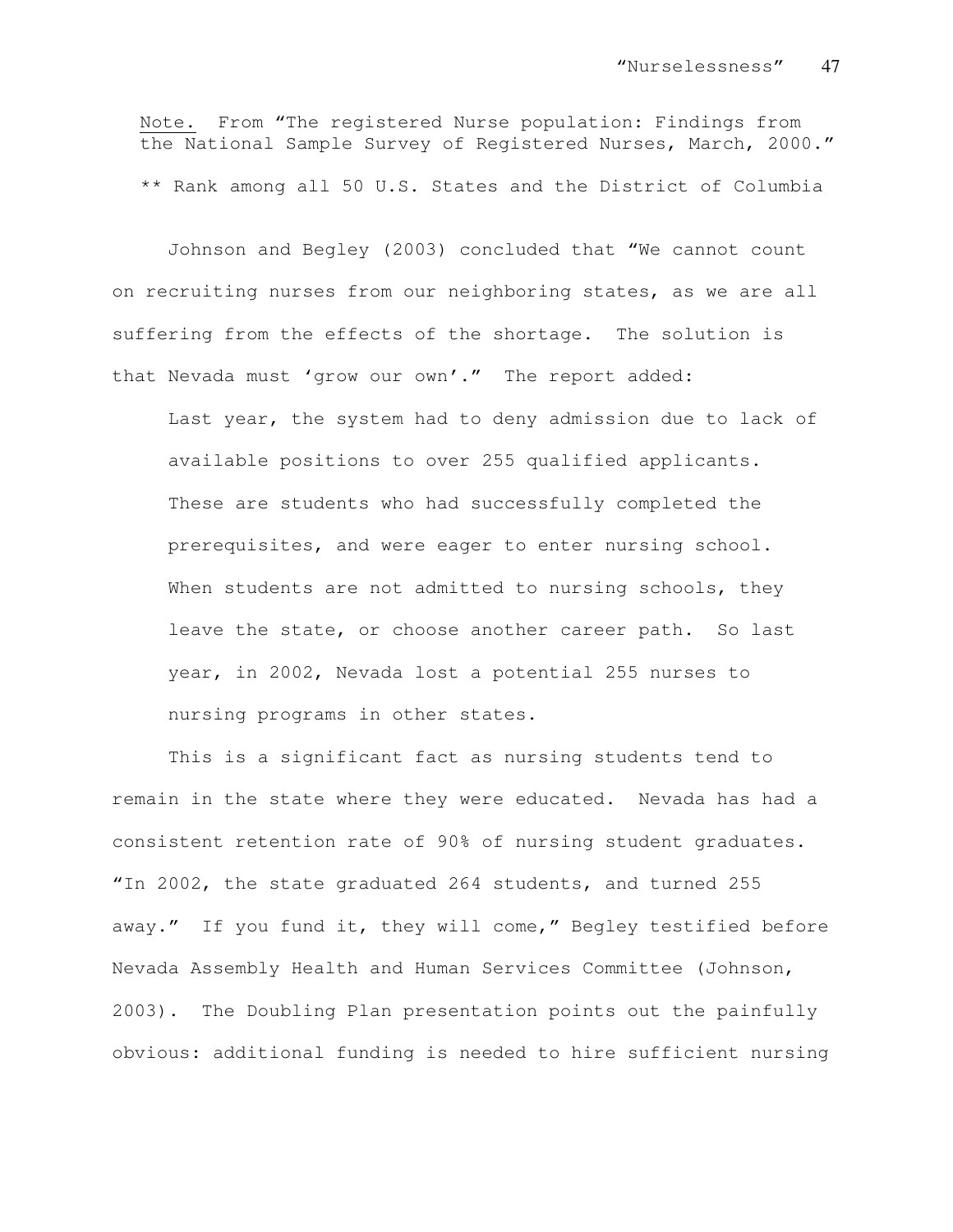instructors to accommodate the demand for admission by qualified nursing students who would like to become nurses.

#### CONCLUSION: THE CURE

The nursing shortage has seriously impacted health care in Nevada, and clearly threatens the state's public health. A role of government is to be responsible for the assessment of population health needs, provide assurance that the services for the protection and promotion of health of a population are available, and for the development of policies to protect health (Shannon, 1995). The 1988 report from the Institute of Medicine, National Academy of Science (IOM/NAS) defines the mission of public health as "fulfilling society's interest in assuring conditions in which people can be healthy with contributions toward this end made by governmental and nongovernmental agencies" (p. 187).

In 1997, the Attorney General's office, representing the interests of the State of Nevada, filed a lawsuit against the tobacco industry to seek damages for illness caused by smoking and to repay the state for the expenses incurred as a result of tobacco related health problems. In 1999 a settlement was reached with the tobacco industry as a part of a multi-state settlement proposal that provided an estimated \$1.2 billion to Nevada over 25 years. Payments in excess of \$48 million would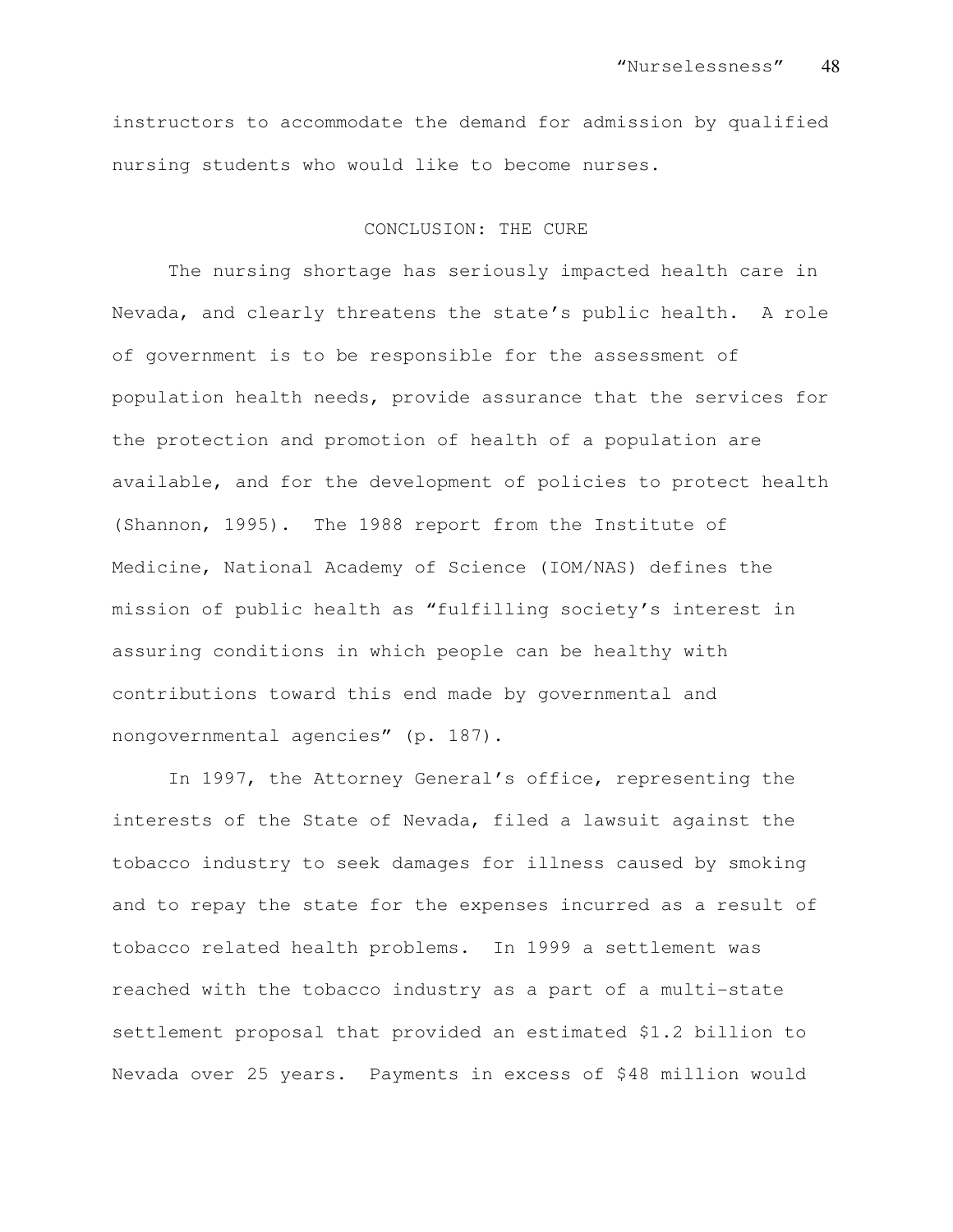then continue in perpetuity. The tobacco industry was required to pay at least \$1.5 billion for a national public education fund, and at least \$250 million for a separate fund to address youth tobacco use and substance abuse ("Nevada's Tobacco," 2000).

The program then proposed by Governor Guinn and approved by the 1999 legislature allocated \$32.3 million from this settlement to operate the Millennium Scholarship program to provide higher education for Nevada high school students with a grade-point average of B or better for the next two years. It also funded two-three administrative positions for the program beginning in 2000. The administration of this program was budgeted to cost \$423,000 for the two-year-period. Funding from the tobacco settlement is expected to be available to Nevadans for the next decade ("Nevada's Tobacco," 2000).

Lawmakers also authorized the Department of Human Resources to use the tobacco funds to fill two positions for the prescription drug program for senior citizens. This program will cost the tobacco fund \$1.7 million in its first two years. The final tobacco-money-related action by lawmakers was to direct 10 percent of the funds, or \$3.8 million, into a trust fund (Donrey Capital Bureau, 2000).

In the 2001 legislative session, the Nevada State Legislature recognized the state nursing shortage as a serious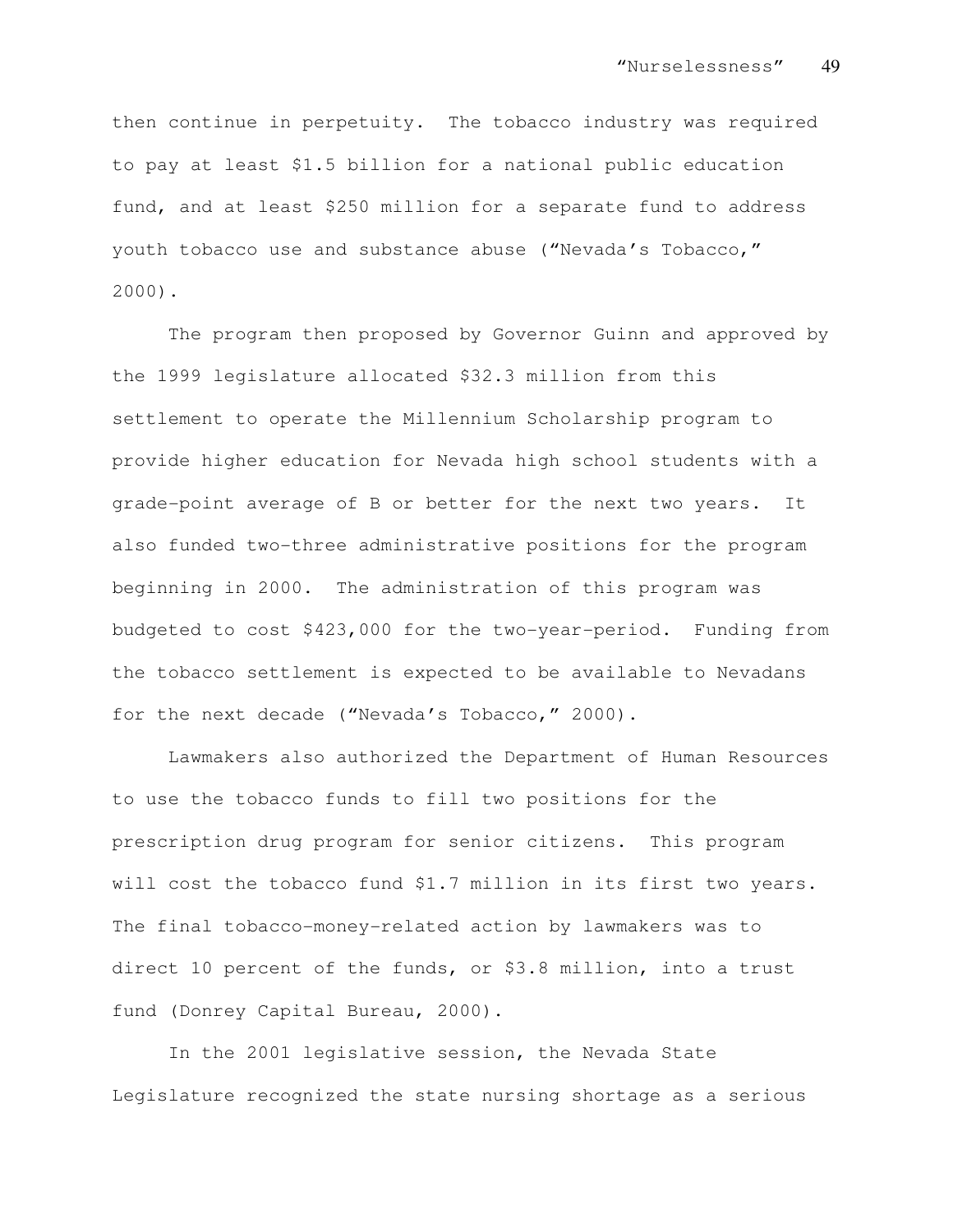issue and enacted AB 378 (Government Affairs, 2001). One provision of the bill mandated that:

On or before August 15, 2002, the Board of Regents of the University of Nevada shall develop a plan toward the goal of doubling the capacity of the programs of nursing of the University and Community College System to enroll students in programs of nursing from its capacity in school year 2000-2001. The Board of Regents shall include that plan as a separate identifiable component of its proposed biennial budget that is submitted pursuant to NRS 353.210 and set for the estimates of expenditures that would be necessary to carry out the plan.

This was done. A collaborative effort by Nevada's seven schools of nursing, the addition of Nevada State College for fall 2003, the UCCSN Regent's Health Education Committee, with the Nevada Hospital Association, presented respective budgets to the 2003 legislative session detailing costs related to doubling their enrollment through funding for additional faculty, equipment, and facility renovations. Additional funding is also requested in the plan to assist students with the cost of attending nursing school, an estimated \$500,000 over the next two years (Johnson & Begley, 2002).

It is time for the Governor and the Nevada Legislature to consider the most pressing needs of Nevadans and the most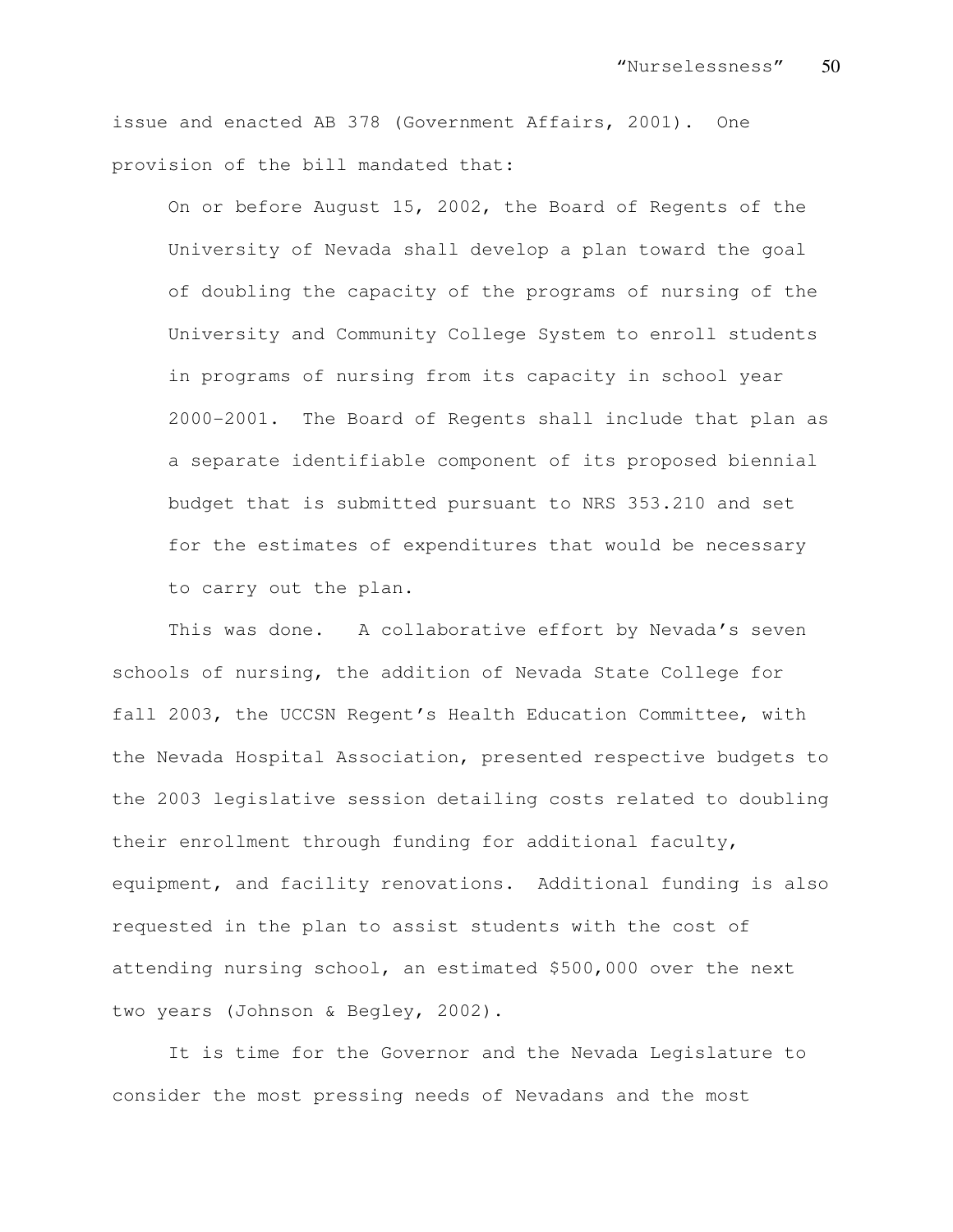appropriate allocation of available resources. The estimated cost for the UCCSN to fund the necessary faculty expansion needed to address Nevada's "Nurselessness" for the next biennium is \$10,252,776.00. For the next two biennia the total cost to meet faculty and facility expansion needs is \$27,266,235 (Packham, 2002). According to Packham's report (2001) Nursing Workforce Supply and Demand in Nevada, 2000 to 2020 regarding the nursing workforce and nursing education in Nevada, "It must be stressed that dealing with this [nursing] shortage will not come cheap or quickly. Nonetheless, the price of inaction will ultimately be borne by all Nevadans at some point in time" (Packham, 2003).

It is in the best interest of all Nevadans, an "at-risk" and particularly vulnerable population, to become actively involved in aiding our policymakers in identifying "Nurselessness" as a public health threat and to prioritize this major public interest for our safety. Nevadans should demand re-allocation of available resources from the tobacco settlement funds, from the Millennium Scholarships to the highly critical and more appropriately designated area of the nursing shortage by funding necessary additional faculty. We may not totally eradicate our ills by doubling student enrollment through the expansion of our nursing schools, but it will be a positive and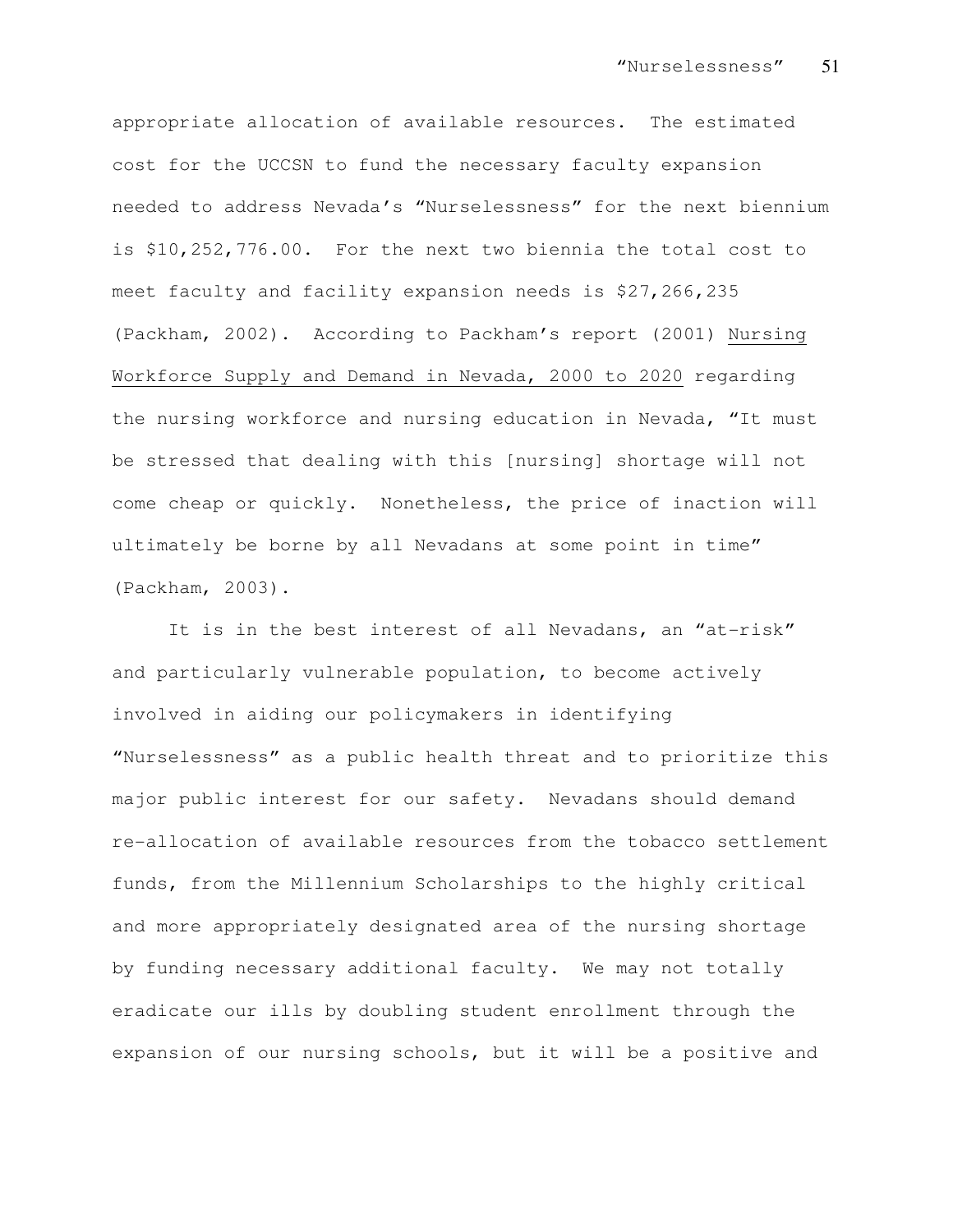significant step in the right direction for the health of all Nevadans.

#### EVALUATION

The results of the exploratory study regarding the nursing shortage in Nevada support the findings of others in the state (e.g., Packham et al., 2002) that increased funding is necessary for the UCCSN to hire more faculty to augment nursing student enrollment. The results of the study also clearly identify the current interest and active participation of all stakeholders; legislators, educators, hospital administrators, and nurses in solving the problem.

Evaluation of the state of Nevada's "Nurselessness" condition will be an on-going process. The first measure of a successful cure will be the extent to which the plan to double enrollments in the UCCSN schools of nursing is funded by the 2003 Legislature. The use of money from the tobacco settlement is just one option for funding the increase in nursing educators. Every available option must be explored until ample funding is obtained. The second measure will be the continued implementation of the common and unique strategies discussed by the Nursing Summit and outlined in the Nurse Reinvestment Act. A future study should be conducted to examine the retention rates of Nevada nursing school graduates over the next five to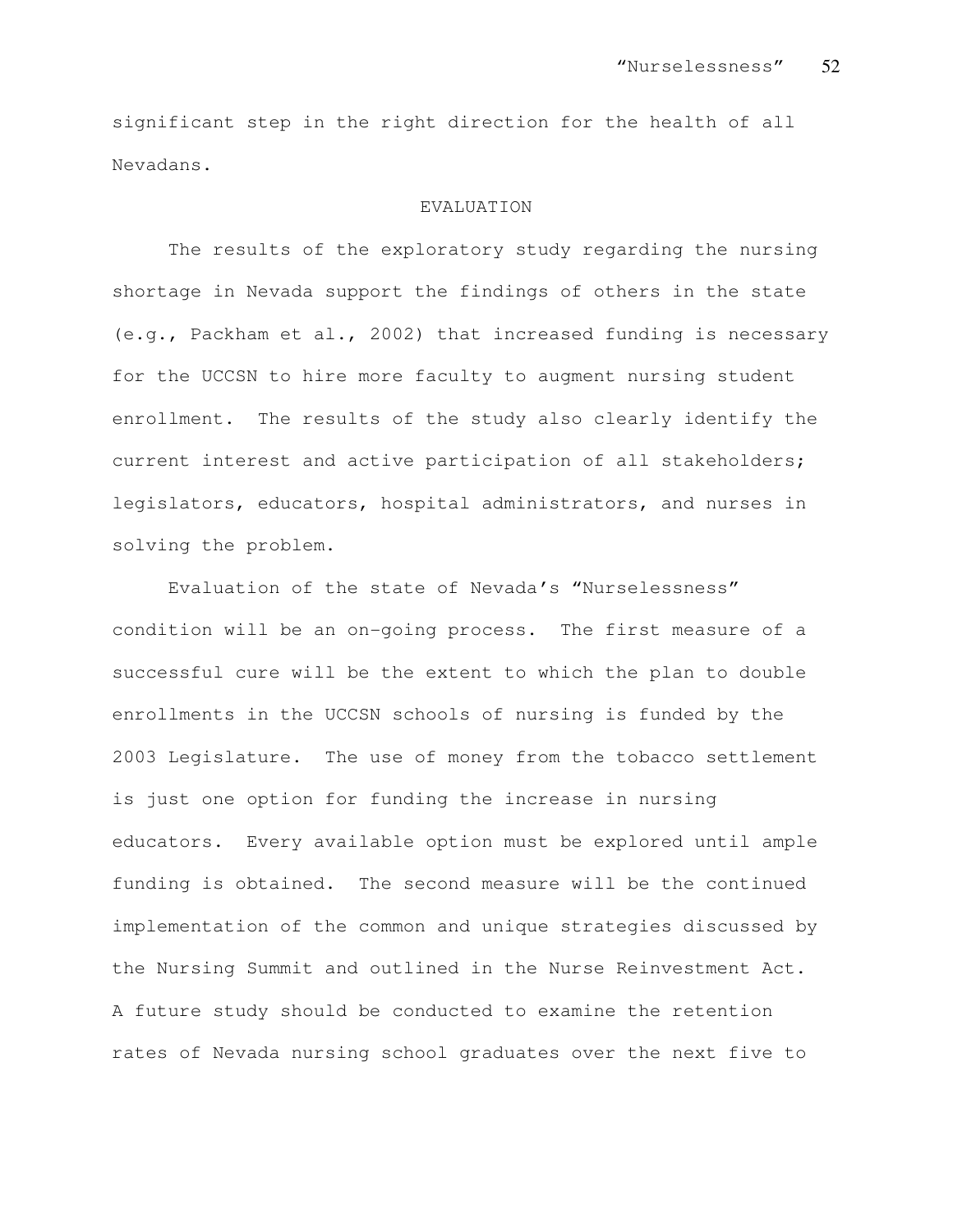ten years, as well as the on-going analysis of the RN supply versus demand.

Collaborative initiatives to improve recruitment and retention, as well as job satisfaction in the hospital setting, which were recently undertaken by the UCCSN and area hospitals, should be evaluated for their efficiency and effectiveness. It is vital to maintain a constant focus on this critical ill; to increase the number of qualified and competent nurses in the state to ensure Nevadans receive satisfactory health care.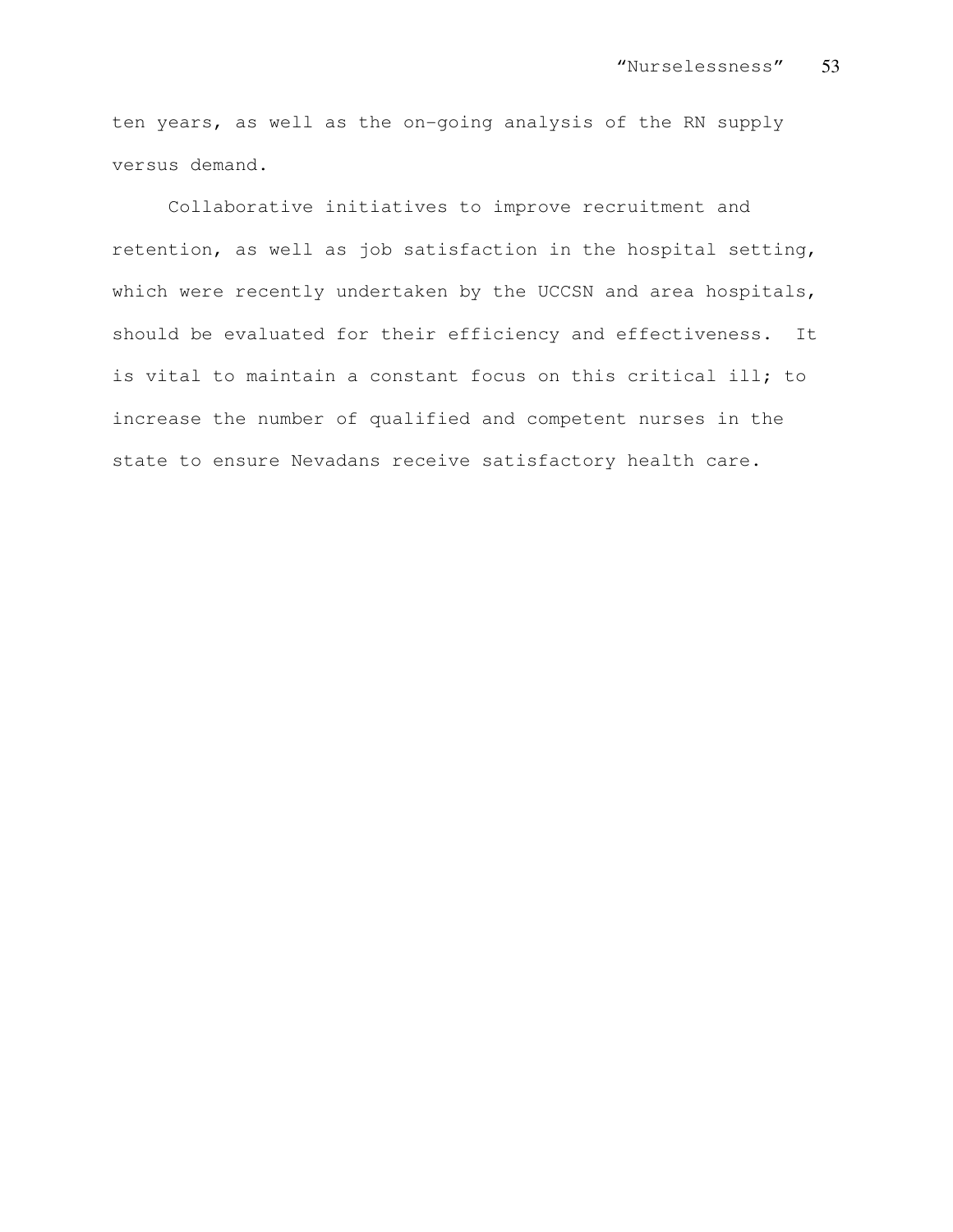#### REFERENCES

Aiken, L., Clarke, S., Sloane, D., Sochalski, J., Busse, R., & Clarke, H. (2001). Nurses' reports on hospital care in five countries [On-line], 1-11. Retrieved on June 10, 2001. Available: http://www.nursing.upenn.edu/chopr/HealthAffairsPDF .pdf

Aiken, L., Clarke, S., Sloane, D., Sochaski, J., & Silber, J. (2002, October 23). Hospital nurse staffing and patient mortality, nurse burnout, and job dissatisfaction. Journal of the American Medical Association [On-line], 288(16), 1-13. Retrieved on October 23, 2002. Available: http://80-jama.amaassn.org.proxy.usf.edu/cgi/content/full/288/16/1987

American Association of Colleges of Nursing (AACN). (2001). Strategies to reverse the new nursing shortage. Washington, DC: Author.

American Hospital Association. (2001). Trend watch. The hospital workforce shortage: Immediate and future, 1-8.

Babula, J. (2002, February 19). Heath care: Nurses' woes aired. Las Vegas Review-Journal [On-line], 1-3. Retrieved on February 19, 2002. Available: http://www.reviewjournal.com/ lvrj\_home/2002/Feb-19-Tue-2002/news/18130772.html

Babula, J. (2001, March 6). Nursing shortage will only get worse, hospital group predicts. Las Vegas Review-Journal [Online]. Retrieved on March 6, 2001. Available: http://www.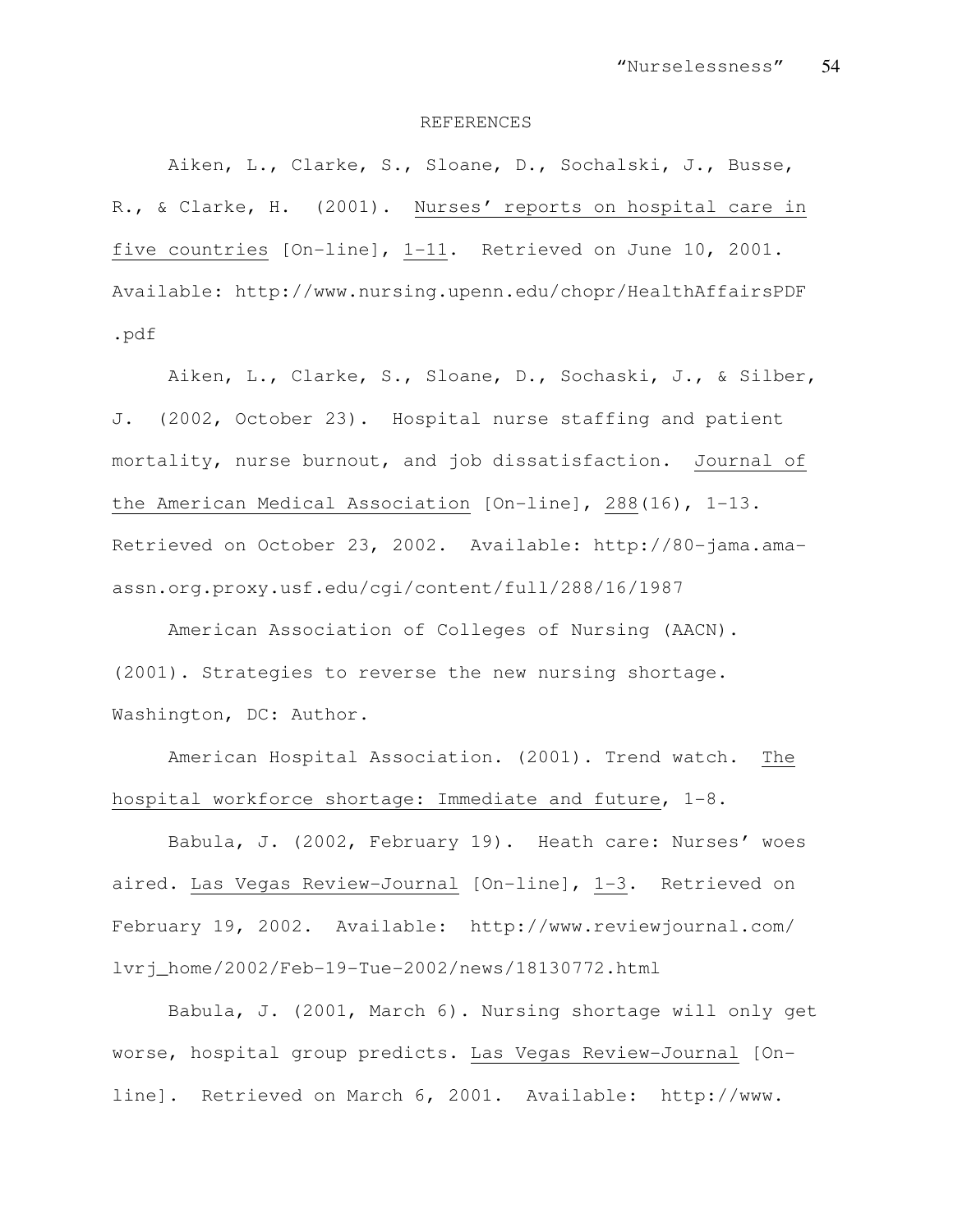reviewjournal.com/lvrj\_home/2001/Mar-06-Tue-2001/news/15579647 .html

Babula, J. (2000, August 13). Nurse shortage causing concern. Las Vegas Review-Journal [On-line], 1-3. Retrieved on August 13, 2000. Available: http://www.reviewjournal.com/ lvrj\_home/2000/Aug-13-Sun-2000/news/14149525.html

Buerhaus, P., Staiger, D., & Auerbach, D. (2000, June 14). Implications of an aging registered nurse workforce. Journal of the American Medical Association [On-line], 283(22) 1-7. Retrieved on June 14, 2000. Available: http://www.mc.Vanderbilt .edu/nursing/research/images/peter/jama.pdf

Blendon, R., DesRoches, C., Brodie, M., Benson, J., Rosen, A., Schneider, E., Altman, D., Zapert, K. Herrmann, M., Steffenson, A. (2002, December 12). Views of practicing physicians and the public on medical errors. The New England Journal of Medicine, 347, 1933-1940.

Bernstein, S. (January 23, 2002). Davis reveals plans to limit hospital patients. Los Angeles Times.

California Nurses Association (CNA). (2002, September 29) California nurses welcome release of ratio regulations critical step to improve the health of California [On-line], 1-3. Retrieved on September 29, 2002. Available: http://www.calnurse .org/cna/press/92902.html.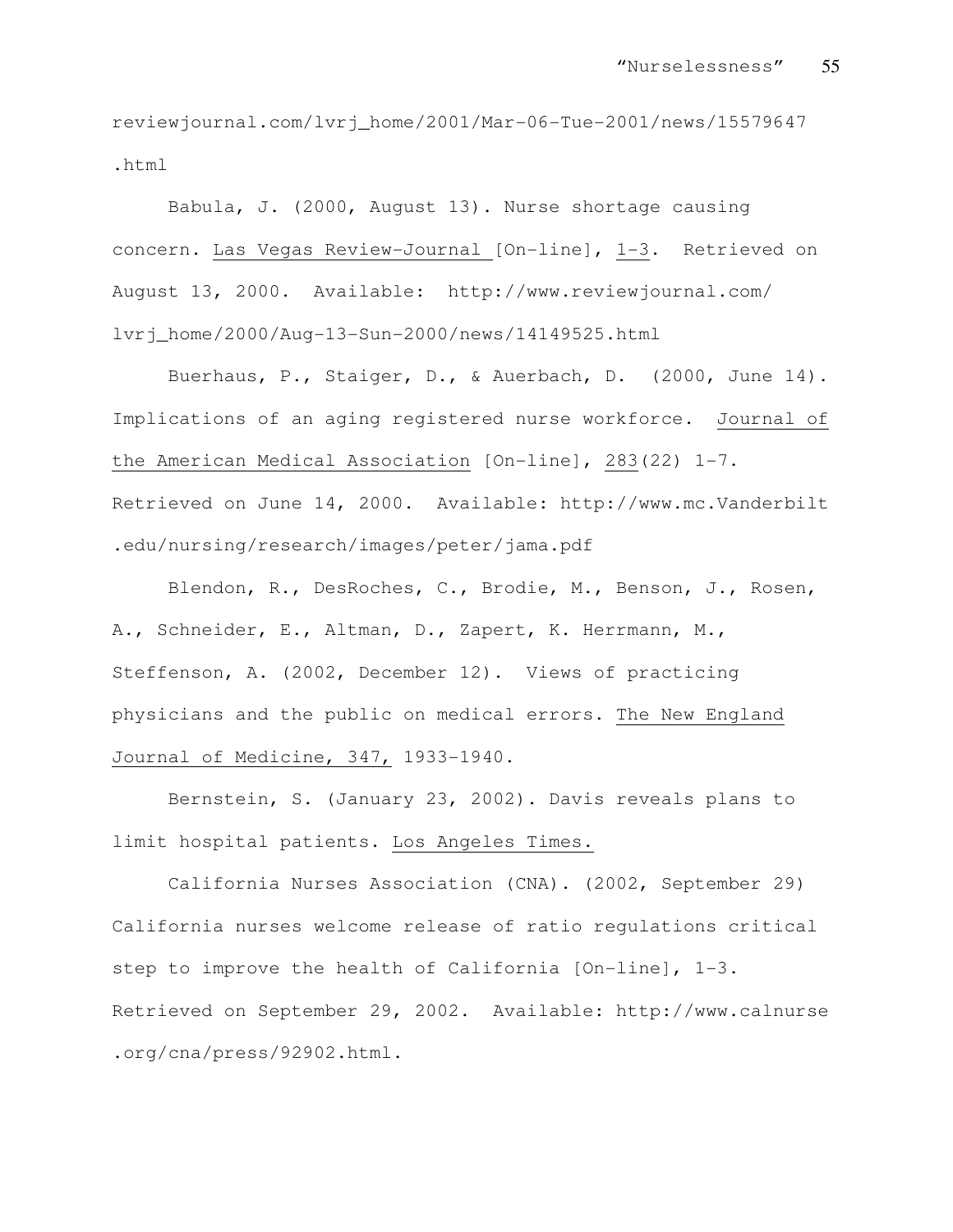California Nurses Association (CNA). (2002, September 29). The cure for the nursing shortage - The four 'Rs': ratios, retention, recruitment, retraining [Online], 1-2. Retrieved on September 29, 2002. Available:

http://www.calnurse.org/cna/12202/4rs12802 .html

Donaldson, J. (2000, September 25). Nursing shortage energizes local recruiters. Reno Gazette-Journal [On-line], 1-2. Retrieved on September 25, 2000. Available: http://www.rgj.com /cgi-bin/printstory.cgi?publish\_date=20000925&story=969935060

Engel, C. (1999, March). Health services industry: Still a job machine? Monthly Labor Review [On-line], 1-12. Retrieved on March 3, 1999. Available: http://www.bls.gov/opub/mlr/1999/03/ art1full.pdf

Freeman, V. (2002, June 27). Nevada needs nurses [Online], 1-2. Retrieved June 27, 2002. Available: http://www. newsreview.com/issues/reno/2002-06-27/guest.asp

Government Affairs. (2001, Mach 31). 2001 Legislative Trends. Nationwide State Legislature Agenda on Nurse Staffing. [Online], Available :

www.nursingworld.org/gova.state/2001/agstaff.htm

Guidos, R. (2001, April 22). Nevada nurses gather to discuss shortage of colleagues. Reno Gazette-Journal [On-line], 1-2. Retrieved on April 22, 2001. Available: http://www.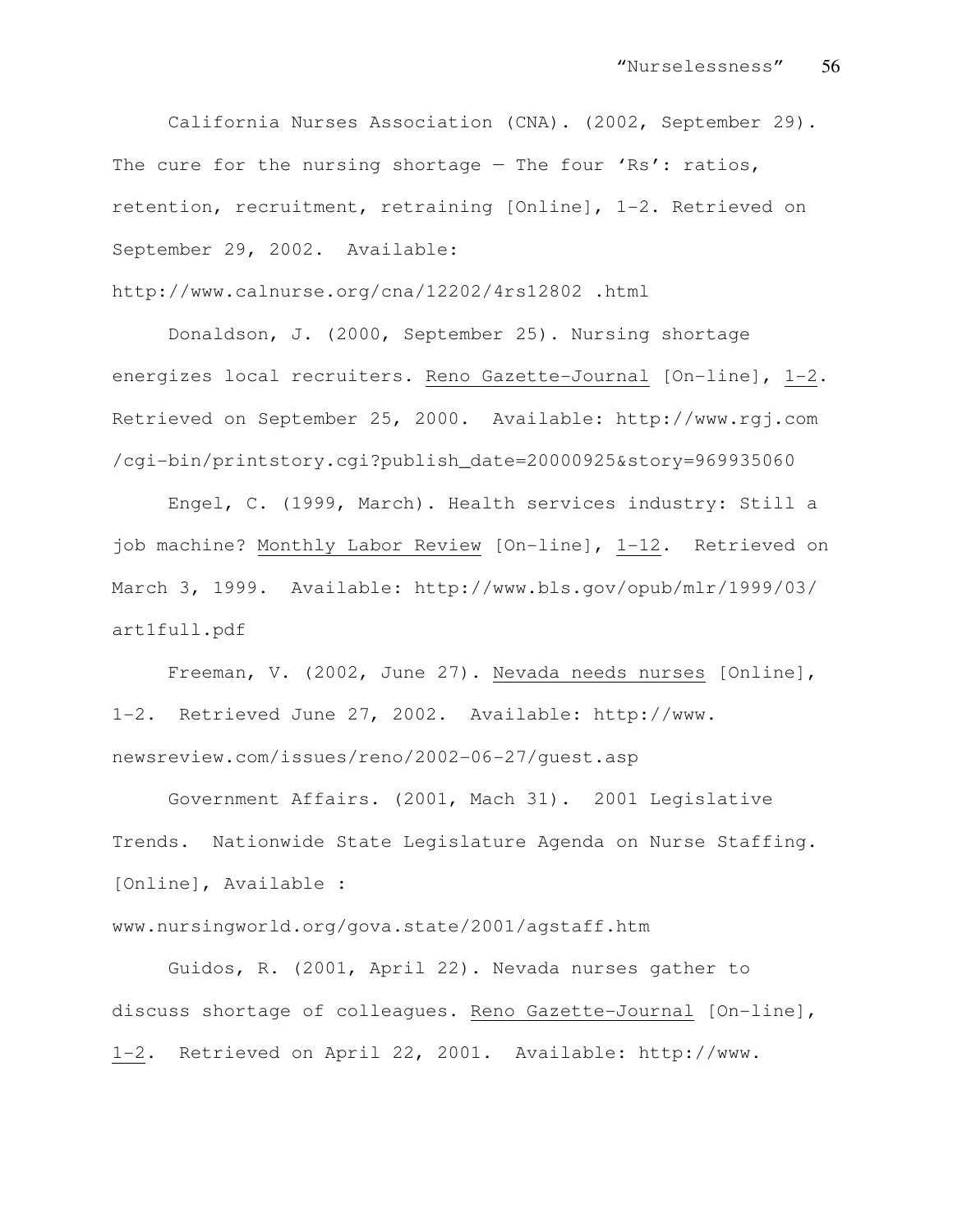rgj.com/cgi-bin/printstory.cgi?publish\_date=20010422&story= 987990687

Higher learning. (2003, January 26). Las Vegas Review-Journal [Online], 1-2. Retrieved on January 26, 2003. Available: www.reviewjournal.com/lvrj\_home/2003/Jan-26-Sun-2003/opinion/20548773.html

Hinshaw, A.S. (2001). A continuing challenge: The shortage of educationally prepared nursing faculty. Online Journal of Issues in Nursing, 6(1), 1-15.

Jablon, R. (2002, December 6). Nursing shortage hitting populous California hard. Las Vegas Review-Journal [On-line], 1- 3. Retrieved on December 6, 2002. Available: http://www. reviewjournal.com/lvrj\_home/2002/Dec-06-Fri-2002/news/20217571. html

Janofsky, M. (2002, May 28). Shortage of nurses spurs bidding war in hospital industry. New York Times [On-line], 1-3. Retrieved on May 28, 2002. Available: http://query. nytimes.com/gst/abstract.html?res=F60812FB385F0C7B8EDDAC0894DA40 4482

Johnson, J. & Begley, D. (2003, February). The UCCSN plan to double the capacity of the programs of nursing within the system. University and Community College System of Nevada, 44- 46.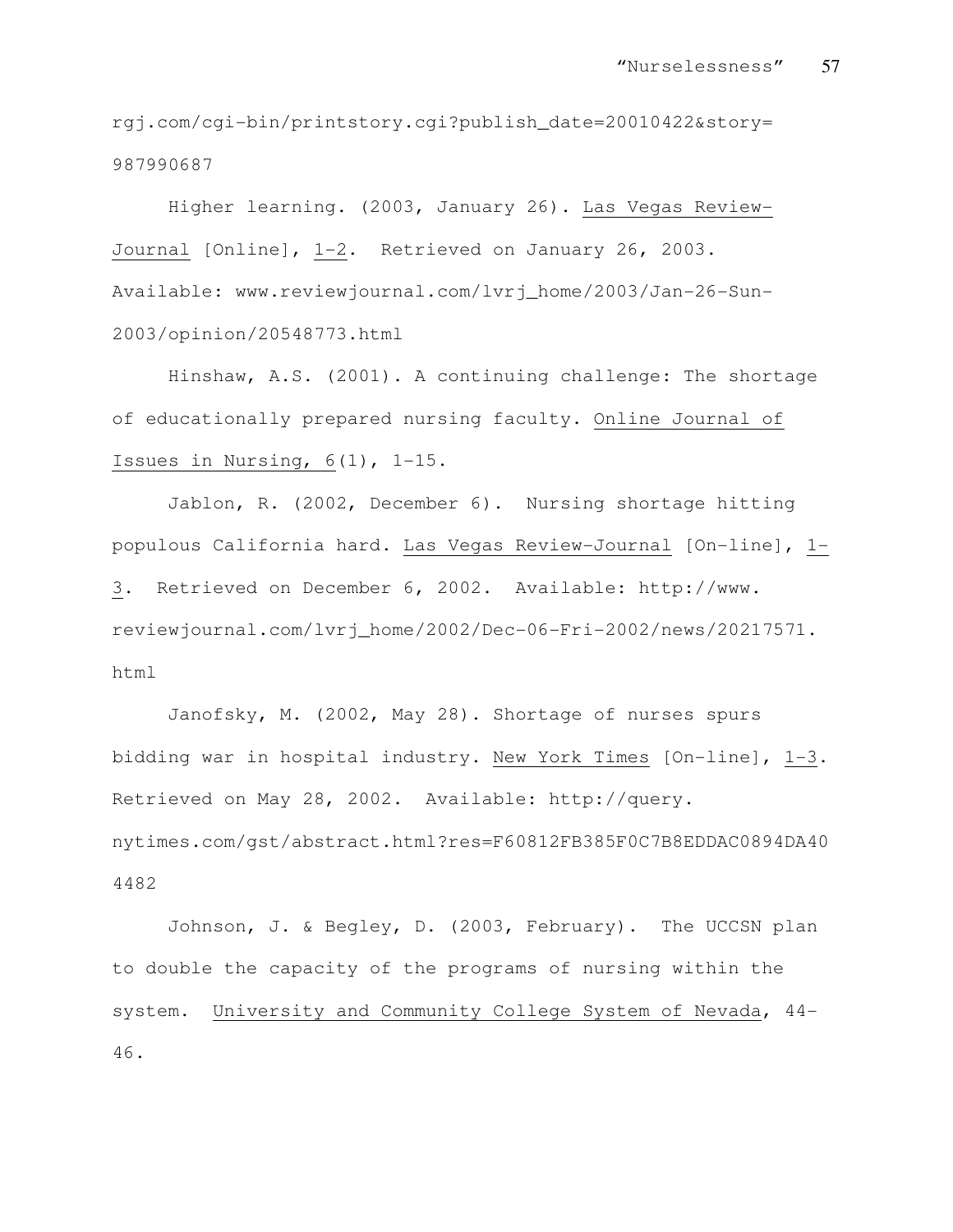Joint Commission on Accreditation of Healthcare Organizations. (2002, August 7). Nursing shortage poses serious health care risk: Joint commission expert panel offers solutions to national health care crisis [Online],  $1-2$ . Retrieved on August 7, 2002. Available: http://www.jcaho.org/ news+room/news+release+archives/nursing+shortage.htm

2001 Legislative trends: Nationwide state legislature agenda on nurse staffing [Online], 1-2. (2001, March 31). Retrieved on March 31, 2001. Available: http://nursingworld.org /gova/state/2001/agstaff.htm

Needleman, J. Buerhaus, P., Mattke, S., Stewart, M., &Zelevinsky, K. (2002, May 30). Nurse-staffing levels and the quality of care in hospitals. The New England Journal of Medicine, 346: 1715-1722.

Nevada Hospital Association (NHA). (2001). Nevada nurse task force study {Online]. Retrieved March 3, 2003. Available: www.nvha.net.

 Nevada Hospital Association (NHA). (2002). Nursing supply vs. demand study {Online]. Retrieved March 3, 2003. Available: www.nvha.net.

Nevada Nursing Association. (2002). Nursing summit strategic business plan [Online]. Retrieved on March 2, 2002. Available: www.nvnurses.org.nursing\_ summit.htm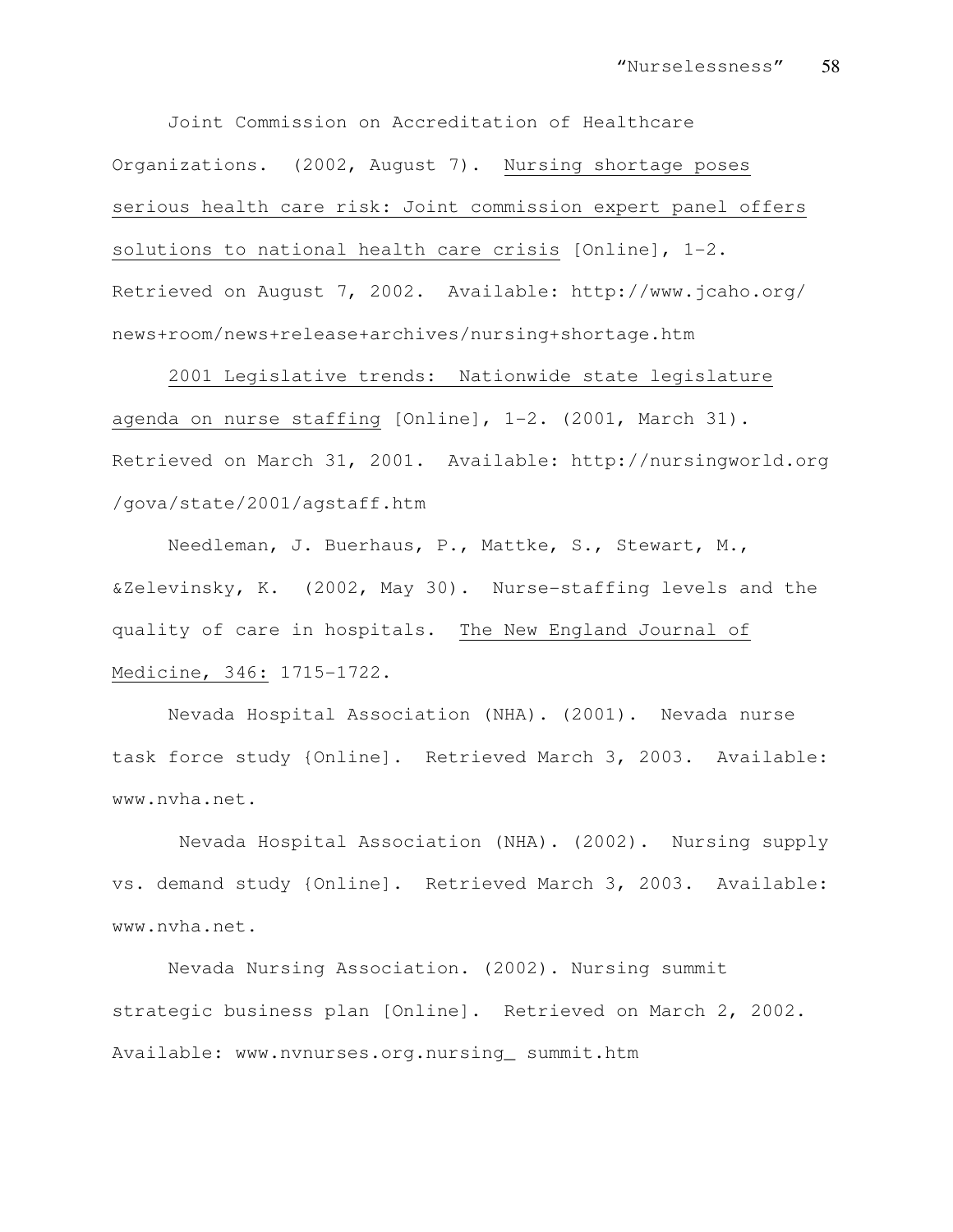Nevada's Washington Watch. (2001) America's nursing crisis [Online]. Retrieved on September 27, 2001. Available: www.joycecommunications.com/Nevada\_Washington\_Watch.html

Nursing school to add students. (2002, June 12). Las Vegas Review-Journal [Online], 1-2. Retrieved on June 12, 2002. Available: www.lvrj.com/lvrj\_home/2002/news/18955493.html

Nursing shortage causing concern. Professionals say that the care of patients is being compromised, but hospital officials disagree. (2003, August 13). Las Vegas Review-Journal [Online]. Retrieved on August 13, 2003. Available: users.lvcm.com/nursednevada/public\_html/frames/08\_13\_00.htm

O'Callaghan, M. (2001, June 22). A dangerous situation. Las Vegas Sun [On-line], 1-3. Retrieved on June 22, 2001. Available: http://www.lasvegassun

.com/sunbin/stories/archives/2001/jun/22/511992101.html

Packham, J.F. (February 19, 2002). Deal with the health care crisis now or pay later. Reno Gazette-Journal.

Packham, J.F. (February, 2003). Nursing workforce supply and demand in Nevada, 2000 to 2020. A report from the High Sierra Area Health Education Center (AHEC).

Patton, N. (2003, January 30). Colleges confront funding challenges. Las Vegas Review-Journal [On-line], 1-4. Retrieved on January 30, 2003. Available: http://www.reviewjournal.com/ lvrj\_home/2003/Jan-30-Thu-2003/news/20550909.html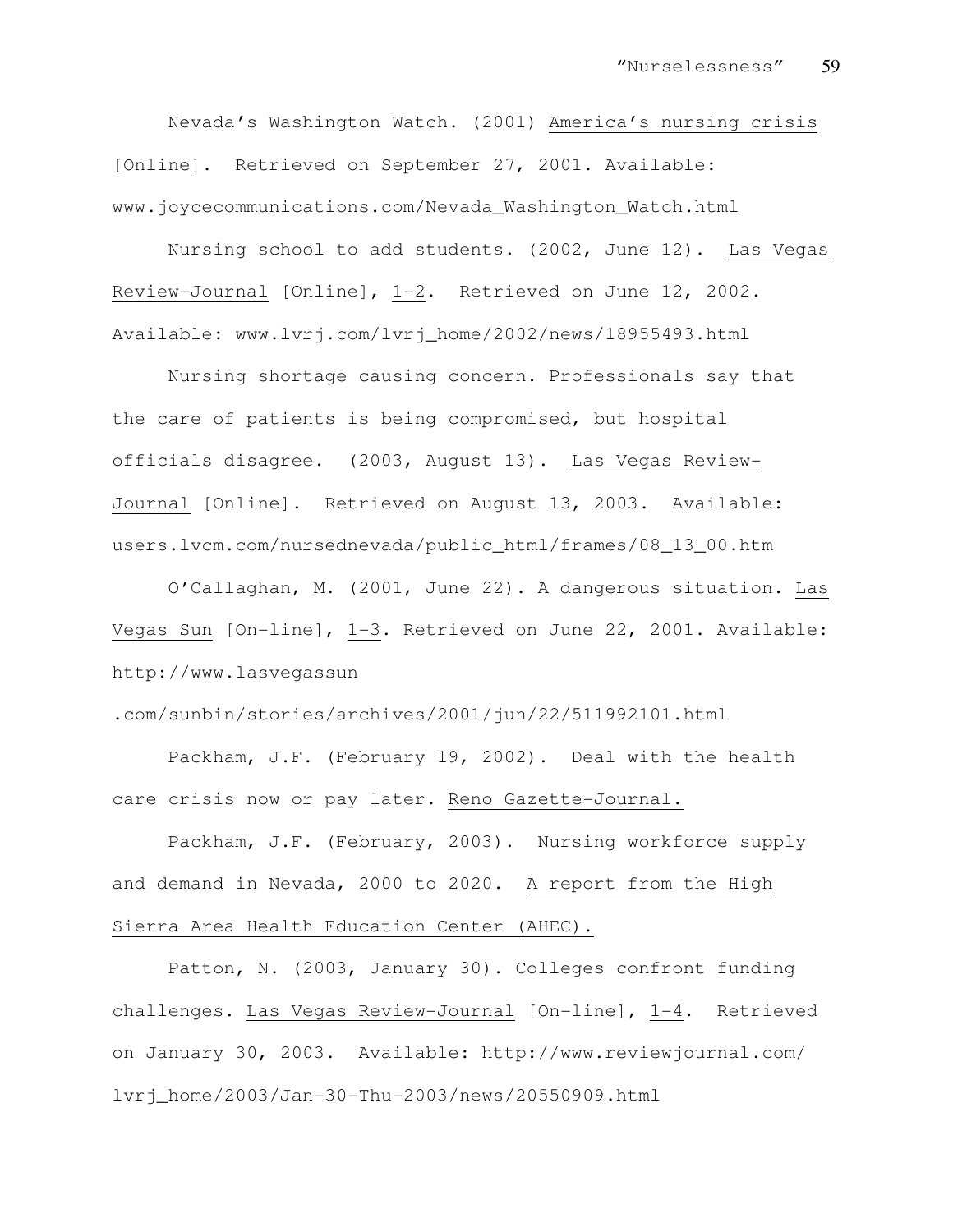Patton, N. (2003, January 17). Colleges plead for more funding; Presidents present united front in pitch to state lawmakers. Las Vegas Review-Journal [On-line], 1-3. Retrieved on January 17, 2003. Available: http://www.lvrj.com/lvrj\_home /2003/Jan-17-Fri-2003/news/20493988.html

Patton, N. (2002, June 20). Report outlines proposals to end shortages of nurses. Las Vegas Review-Journal [On-line], 1- 2. Retrieved on June 20, 2002. Available: http://www.lvrj.com/ cgi-bin/printable.cgi?/lvrj\_home/2002/Jun-20-Thu-2002/news/ 19015155.html

 Richmond, E. (2002, January 14). New hospitals face staffing woes. Las Vegas Sun [On-line], 1-3. Retrieved on January 14, 2002. Available:

http://www.lasvegassun.com/sunbin/stories/text

/2002/jan/14/512887680.html

Rogers, K. (2002, October 24). Assembly District 5. Las Vegas Review-Journal [On-line], 1-2. Retrieved on October 24, 2002. Available: http://www.lvrj.com/lvrj\_home/2002/Oct-24-Thu-2002/news/19771953.html

Schutt, R. (2001). Investigating The Social World: The process and practice of research (3<sup>rd</sup> ed.) (p.309). Thousand Oaks, CA: Pine Forge Press

Scott, Jr., C. (2002, August 30). Federal legislation could lessen nursing shortage. The Daily Illini [On-line], 1-2.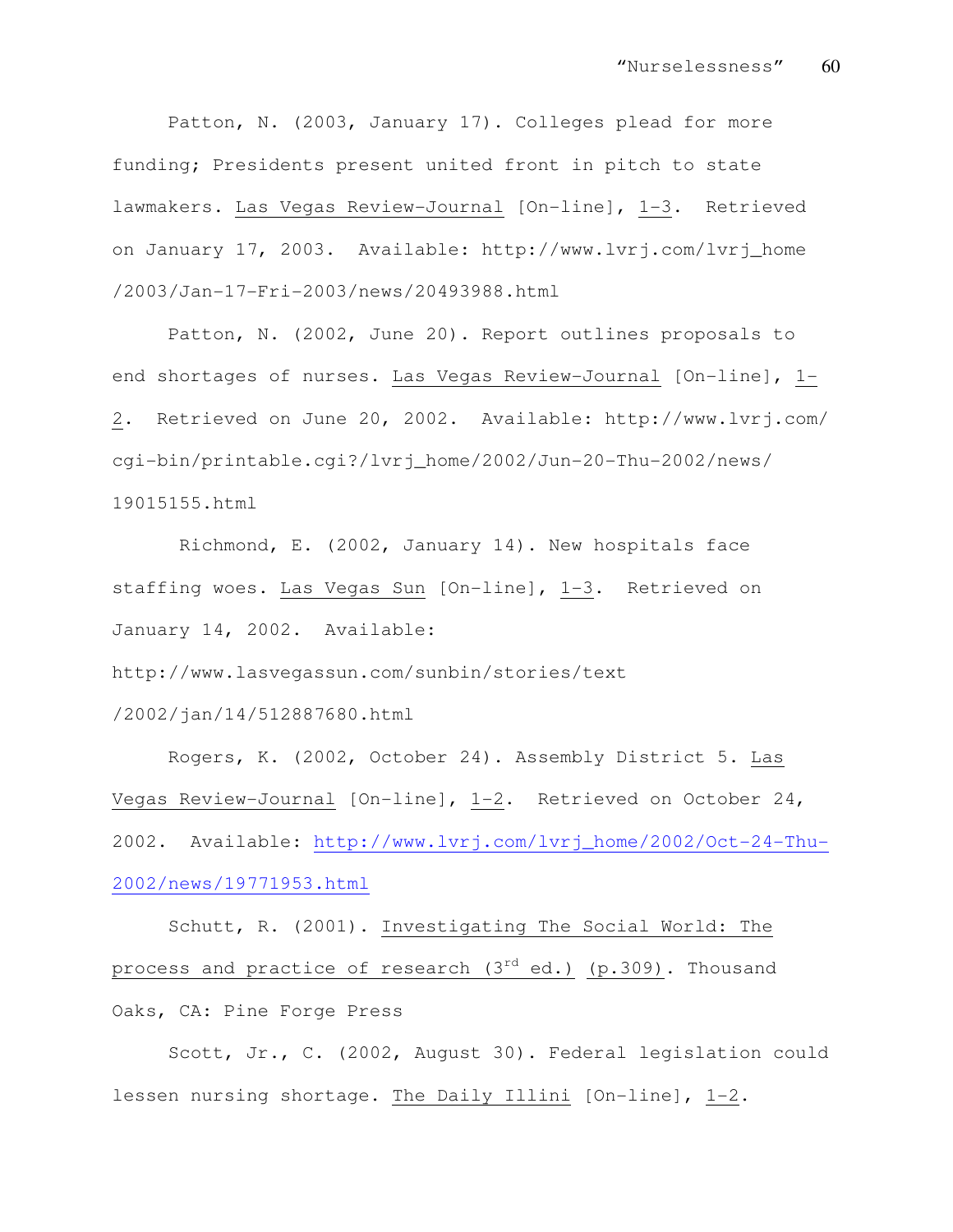Retrieved on August 30, 2002. Available: http://dailyillini.com /aug02/aug30/news/stories/news\_story03.shtml

Senate passes Lieberman-Ensign nursing shortage legislation [On-line]. (2001, December 21). Retrieved on December 21, 2001. Available: http://ensign.senate.gov/news\_office/Press\_Releases/ 2001/December/122101nursingshortage.htm

Senior Health Forum. (2002). Nursing shortage serious for seniors [Online], 1-5. Retrieved on February 20, 2002. Available: http://seniorhealth.about.com/library/weekly/ aa050501a.htm

Shannon, I.R. (1995). Epidemiology and the public policy process. In D. Oleske (Ed.), Epidemiology and the Delivery of Health Care Services: Methods and Applications (pp. 187-191). New York: Plenum Press.

Spratley, E., et al. (2001). The registered nurse population: Findings from the national sample survey of registered nurses, March 2000.

State of Nevada Office of the Attorney General. Frankie Sue Del Papa, Attorney General. (Press Release 2000). Nevada's tobacco settlement [Online], 1-169. Retrieved on October 28, 2001. Available: http://ag.state.nv.us/biennialfinal.pdf

Sullivan, E. (2000). Why nursing? Journal of Professional Nursing, 16(3), 125.